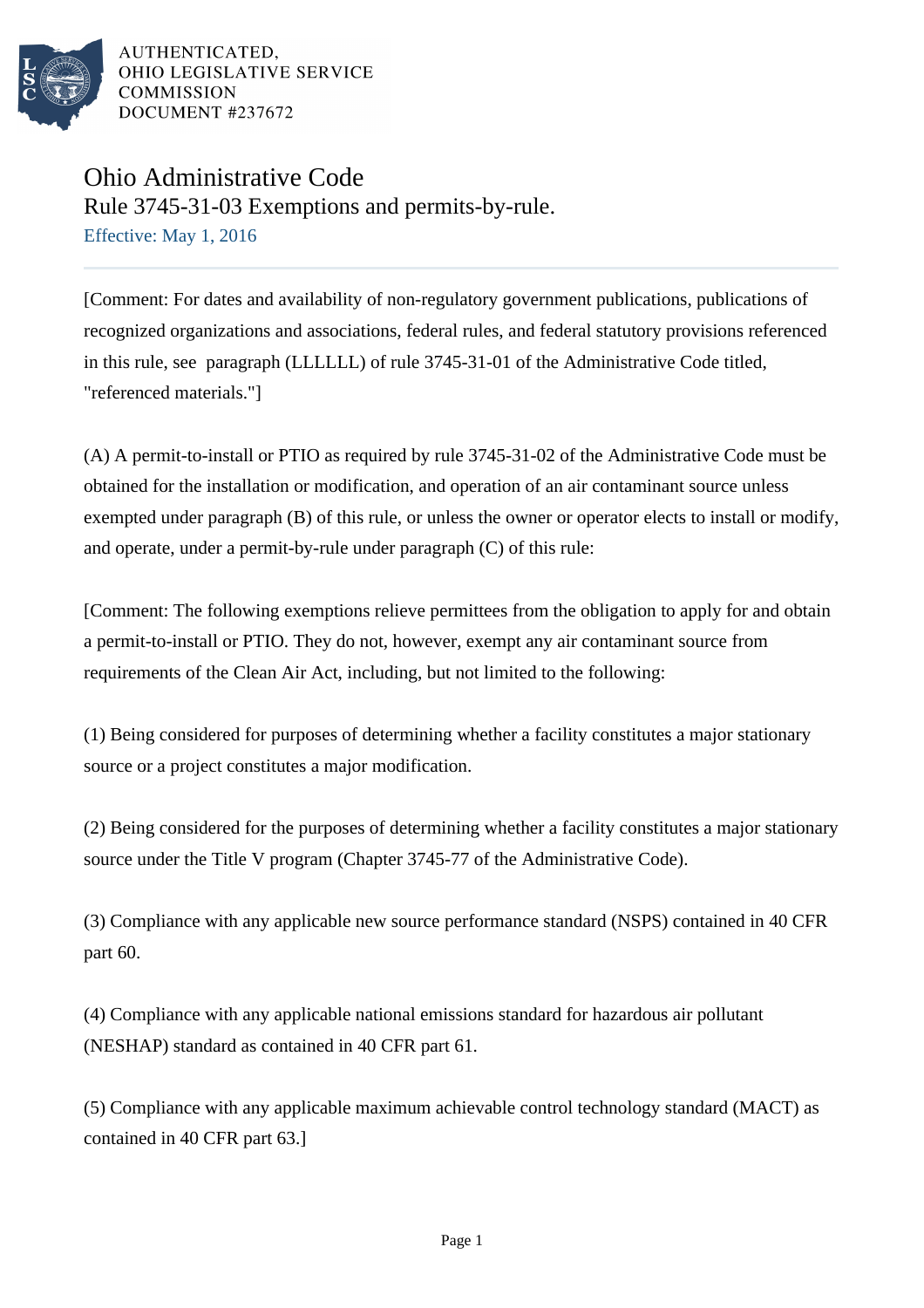

## (B) Exemptions.

(1) Permanent exemptions.

(a) Fossil fuel-fired boilers, preheaters, air heaters, water heaters, or heaters used for other heat exchange media less than or equal to ten million British thermal units per hour burning only natural gas, distillate oil, biodiesel, or liquid petroleum gas.

(b) Fossil fuel or wood fuel-fired boilers, preheaters, air heaters, or water heaters less than one million British thermal units per hour except units burning waste fuels or waste oil.

(c) Fossil fuel-fired furnaces or dryers less than ten million British thermal units per hour and burning only natural gas, distillate oil, biodiesel, or liquid petroleum gas and the only emissions are from the products of combustion from fuel and water vapor and where no melting or refining occurs nor where any burning of any material occurs.

(d) Tumblers used for the cleaning or deburring of metal products without abrasive blasting.

(e) Equipment used exclusively for the packaging of lubricants or greases, and water-borne adhesives, coatings or binders.

(f) Equipment used exclusively for the mixing and blending of materials at ambient temperature to make water-borne adhesives, coatings or binders.

(g) Bakery ovens that bake any of the following:

(i) Chemically leavened products.

(ii) Yeast dough products and that are not located at a commercial bakery.

(iii) Biscuits, crackers, cookies and other similar nonleavened products.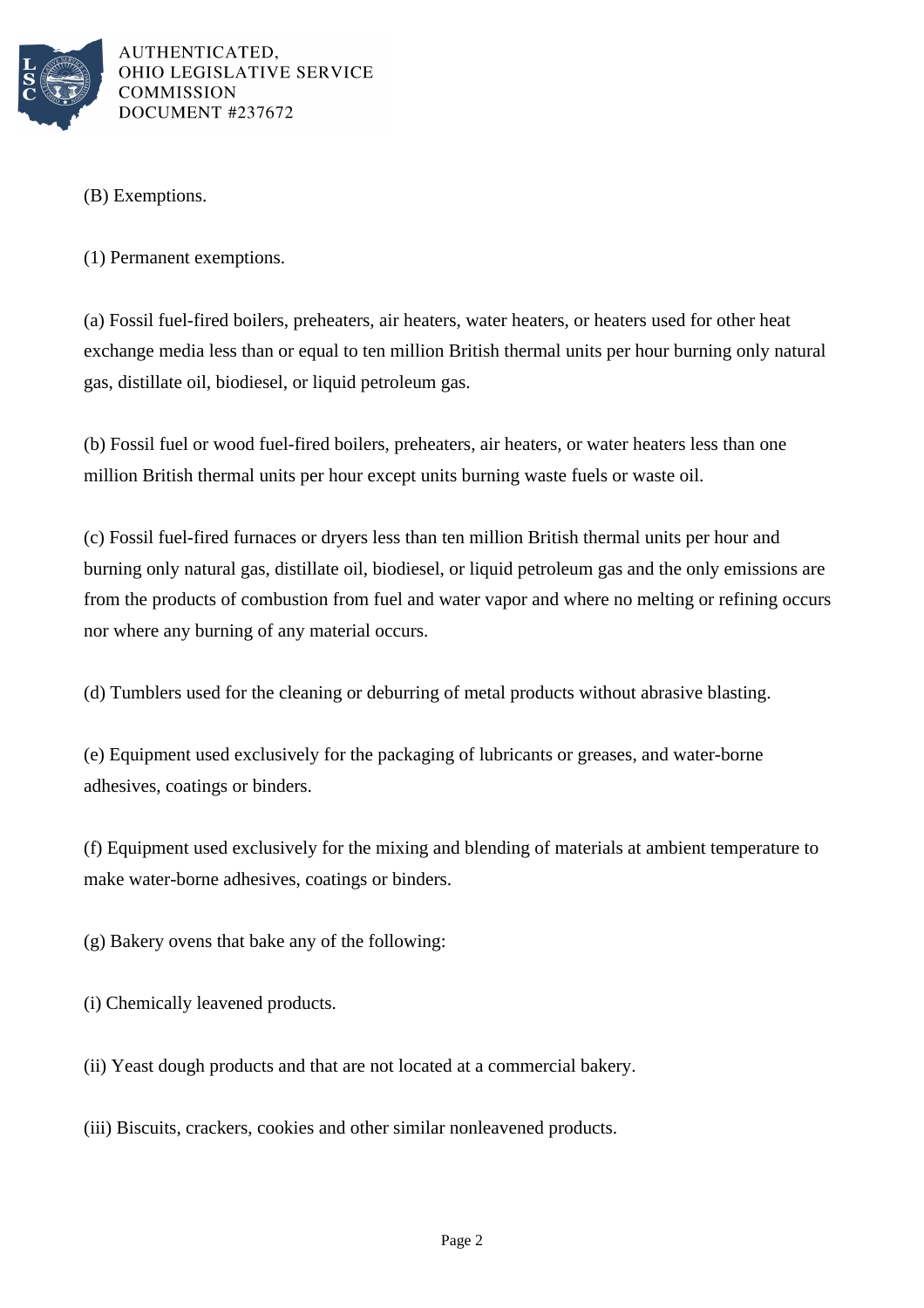

(iv) Yeast dough, bread, buns and rolls at a bakery having a total maximum yeast dough, bread, buns and rolls production rate of less than or equal to one thousand pounds per hour.

(h) Mixers and blenders and deep fat fryers (except deep fat fryers used for large scale production of products) where the products are edible and intended for human consumption.

(i) Laboratory equipment.

(i) Laboratory equipment and laboratory fume hoods used exclusively for chemical or physical analyses and bench scale laboratory equipment.

(ii) Laboratory paint booths used to prepare samples for chemical or physical analysis where the actual emissions of each laboratory paint booth is less than 3.0 tons of VOC per year and where the following occurs:

(a) The owner or operator maintains records, available to the director upon request, detailing that the VOC emissions are less than 3.0 tons of VOC per year.

(b) Any exhaust system that serves only coating spray equipment is supplied with a properly installed and operating particulate control system.

(j) Photographic process equipment by which an image is reproduced upon material sensitized to radiant energy.

(k) Equipment used for injection molding of resins where no more than one million pounds (five hundred tons) of resins (thermoplastic or thermosetting) per rolling twelve-month period are used in injection machines at the facility.

(l) Storage tanks for any of the following:

(i) Inorganic liquids including water (at standard temperature and pressure) except as described in paragraph  $(B)(1)(m)(vii)$  of this rule.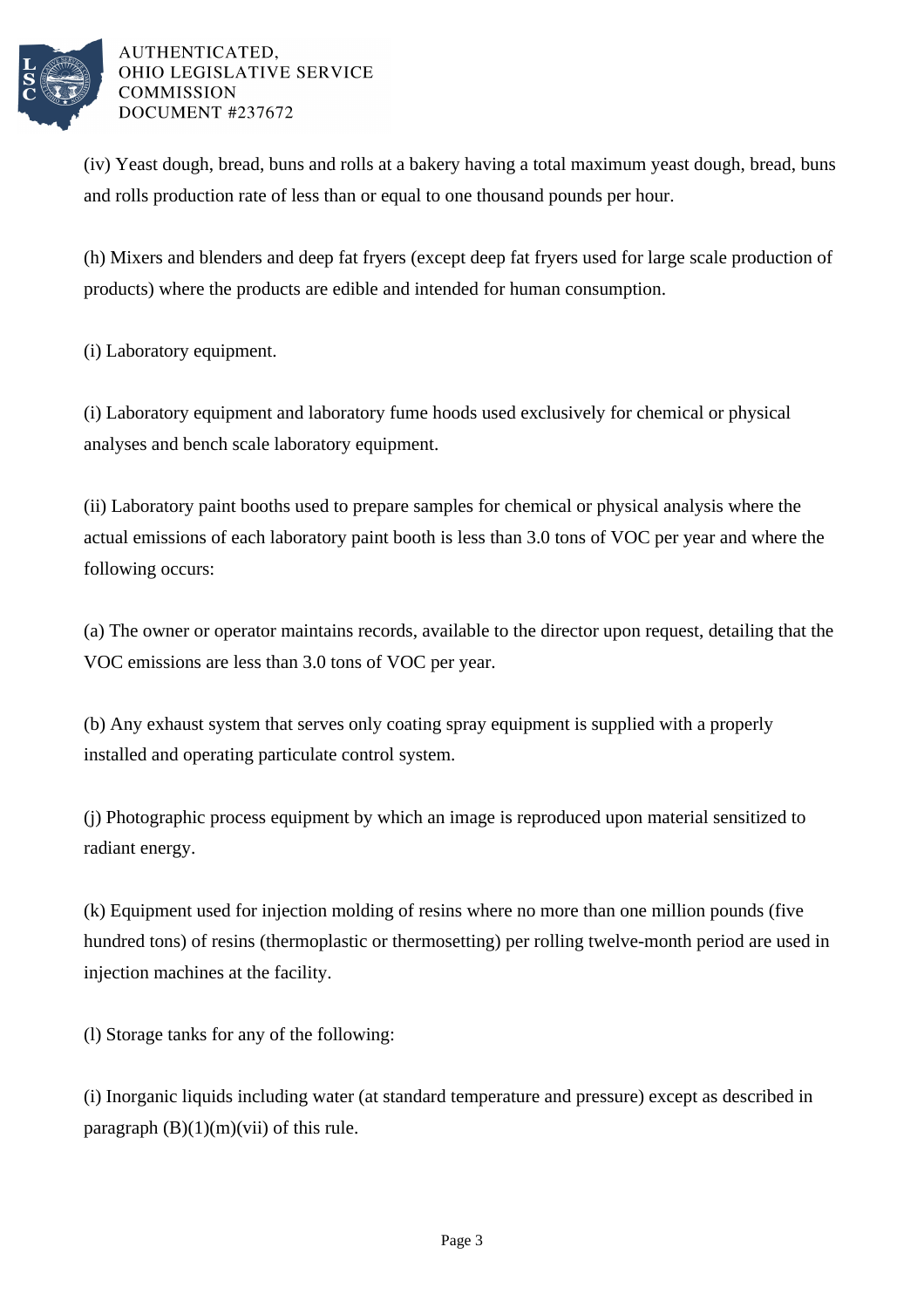

(ii) Pressurized storage for inorganic compounds or propane, butane, isobutane, and liquid petroleum gases.

(iii) Liquids with a capacity of less than seven hundred gallons.

(iv) Organic liquids with a capacity of less than seventy-five cubic meters (nineteen thousand eight hundred fifteen gallons) and equipped with submerged fill, except gasoline storage tanks located at bulk gasoline plants which are subject to the requirements of paragraph (P) of rule 3745-21-09 of the Administrative Code.

(v) Organic liquids with a capacity greater than or equal to seventy-five cubic meters (nineteen thousand eight hundred fifteen gallons) but less than one hundred fifty-one cubic meters (thirty-nine thousand eight hundred ninety-four gallons) storing a liquid with a maximum true vapor pressure, as defined in 40 CFR 60.111b, of less than 15.0 kilopascals (2.176 pounds per square inch absolute) and equipped with submerged fill.

(vi) Organic liquids with a capacity greater than or equal to one hundred fifty-one cubic meters (thirty-nine thousand eight hundred ninety-four gallons) storing a liquid with a maximum true vapor pressure, as defined in 40 CFR 60.111b, of less than 3.5 kilopascals (0.508 pounds per square inch absolute).

(vii) Acids (as defined in the "Chemical Rubber Company (CRC) Handbook of Chemistry and Physics") stored in tanks less than or equal to seven thousand five hundred gallons capacity.

(m) Compression molding presses used for the curing of plastic products that qualify for the de minimis exemption under rule 3745-15-05 of the Administrative Code. This type of press uses a thermosetting resin and involves a chemical reaction, usually involving heat curing, that converts the material (e.g., polyesters, polyurethanes, epoxy resins, etc.) to a solid, insoluble state using a hardening or curing operation.

(n) Presses used exclusively for extruding clay.

(o) Storage tanks, storage silos, and other farm equipment located on a farm and utilized exclusively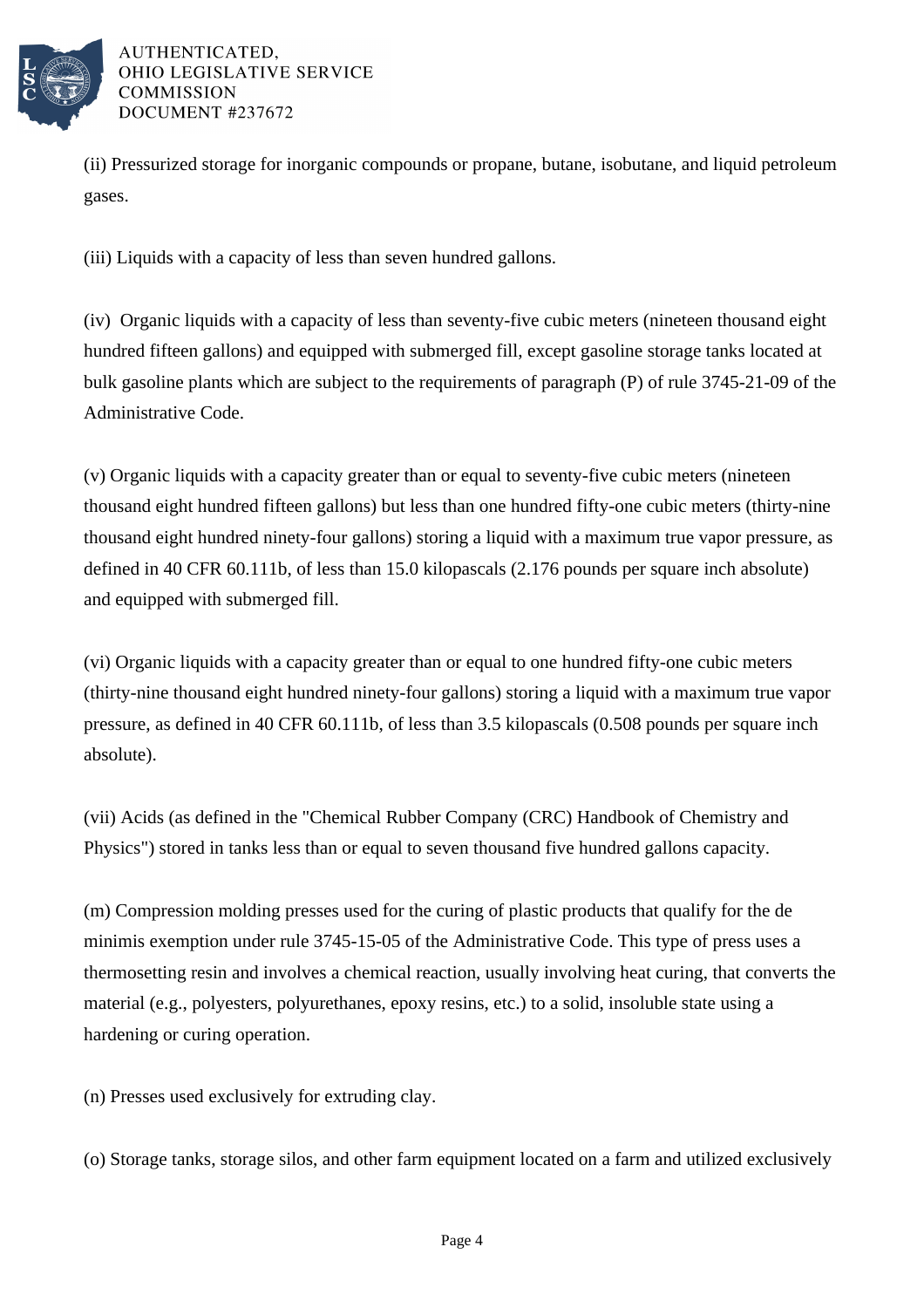

for the production of food or grain on the premises.

(p) The relocation of any portable source including the portable permit-by-rule source in the state of Ohio that meets the following requirements:

(i) The director has issued a one-time approval to relocate to the new location in accordance with the following criteria:

(a) The portable source including the portable permit-by-rule source was installed after January 1, 1974 and continues to comply with any applicable BAT and state or federal air pollution rule or law.

(b) The portable source including the portable permit-by-rule source continues to comply with the currently effective permit-to-install or PTIO or any applicable permit-to-operate or registration status or currently effective permit-by-rule.

(c) The owner or operator has requested approval, in a form and manner prescribed by the director, to relocate the portable source including the portable permit-by-rule source within a minimum of twenty-one days prior to the scheduled relocation.

(d) The director has issued a public notice, consistent with Chapter 3745-49 of the Administrative Code, in the county where the proposed site is located, stating that in the director's judgment the portable source including the portable permit-by-rule source at the proposed site will have an acceptable environmental impact.

(e) Following approval of the site by the director, the portable source including the portable permitby-rule source may relocate to the site one time within three hundred sixty-five days of approval issuance.

(f) The owner or operator shall provide the director with confirmation of relocation, in a form and manner prescribed by the director, that the relocation has occurred within twenty-one days after relocation to the appproved site.

(ii) The director has issued a site pre-approval for the new location in accordance with the following: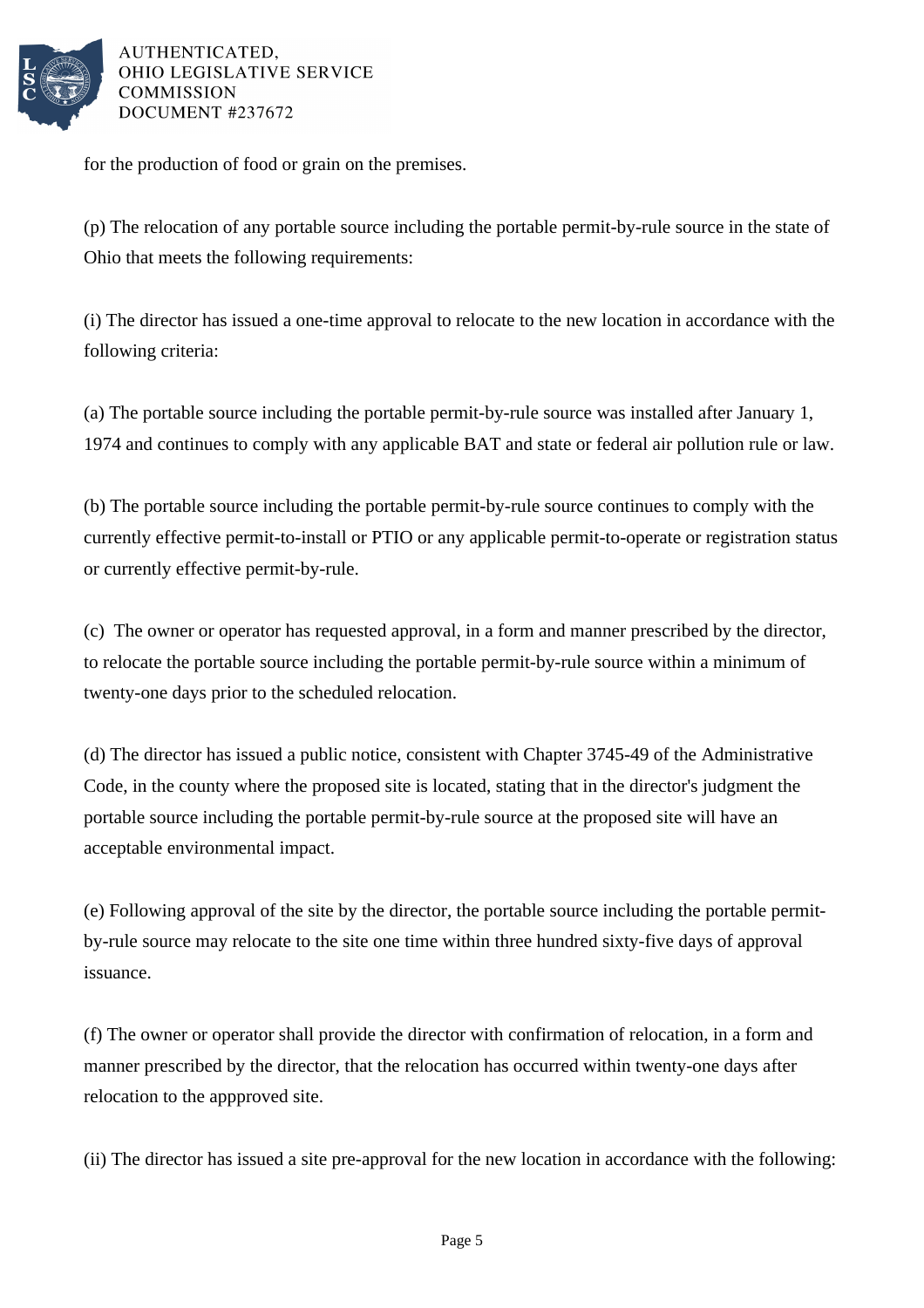

(a) The portable source including the portable permit-by-rule source was installed after January 1, 1974 and continues to comly with any applicable BAT and state or federal air pollution rule or law.

(b) The portable source including the portable permit-by-rule source continues to comply with the currently effective permit-to-install or PTIO or any applicable permit-to-operate or registration status or currently effective permit-by-rule.

(c) The owner or operator has requested approval, in a form and manner prescribed by the director, to relocate the portable source including the portable permit-by-rule source to the proposed preapproved site.

(d) The director has issued a public notice, consistent with Chapter 3745-49 of the Administrative Code, in the county where the proposed pre-approved site is located, stating that in the directors judgment the portable source including the portable permit-by-rule source and the proposed preapproved site will have an acceptable environmental impact.

(e) Following pre-approval of the site by the director, the portable source including the portable permit-by-rule source may relocate to the pre-approved site at any time on or before the expiration date. Pre-approvals expire within three years of approval issuance.

(f) The owner or operator shall provide the director with confirmation of relocation, in a form and manner prescribed by the director, that the relocation has occurred within twenty-one days after relocation to the pre-approved site.

[Comment: Relocation of any portable source including the portable permit-by-rule source that results in the installation of a major stationary source or the modification of a major stationary source must also meet all applicable requirements under this chapter, including the requirement to obtain a permit-to-install prior to relocation. Relocation of any portable source including the portable permitby-rule source that results in the creation of a major source, as defined in rule 3745-77-01 of the Administrative Code, shall also meet all applicable requirements under the Title V program contained in Chapter 3745-77 of the Administrative Code, which may include the requirement to apply for a Title V permit.]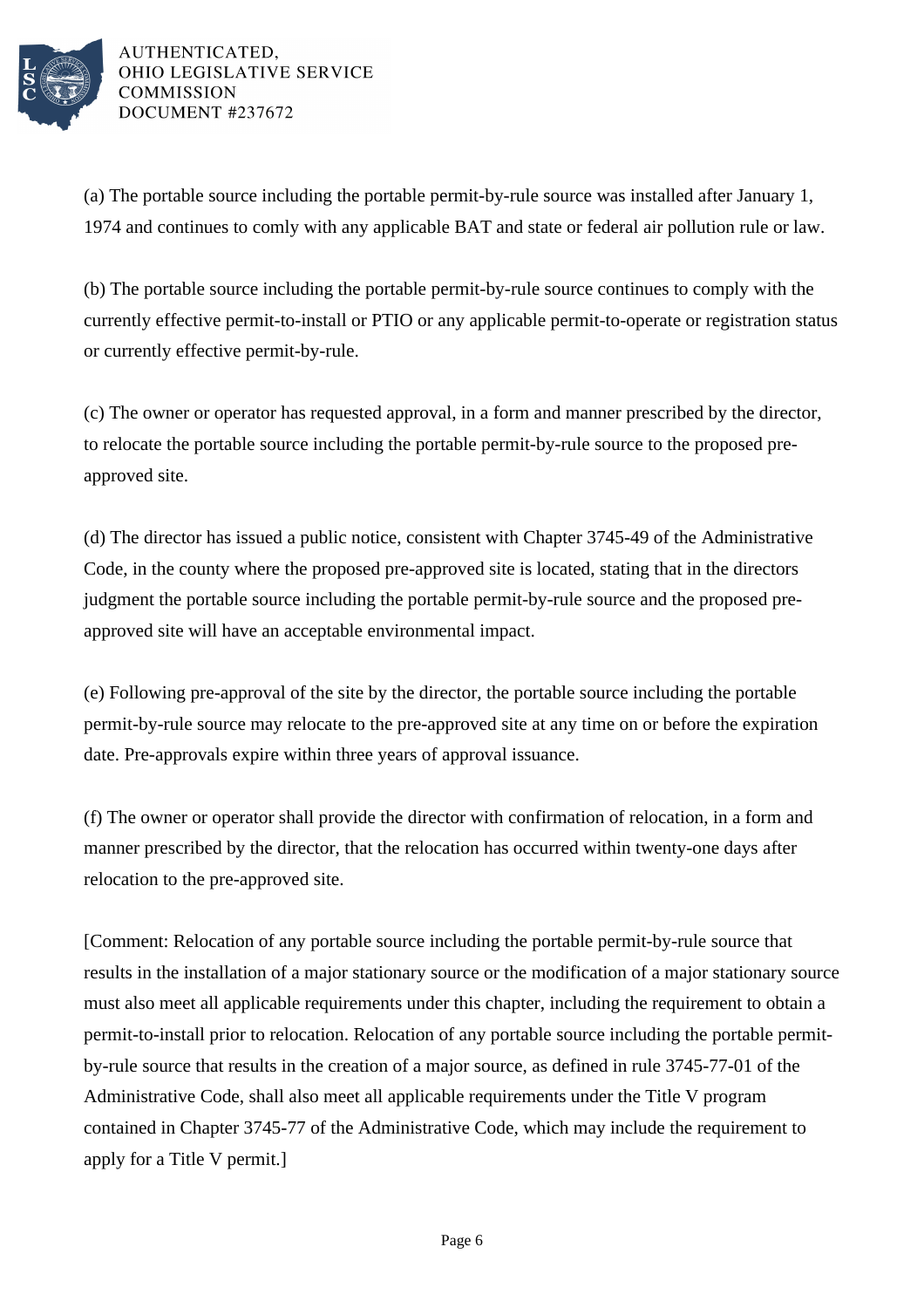

(q) Dry cleaning facilities, as defined in paragraph (K)(2) of rule 3745-21-01 of the Adminstrative Code, that do not use perchloroethylene solvent and meet all of the following:

(i) Employ petroleum solvents as defined in paragraph  $(K)(7)$  of rule 3745-21-01 of the Administrative Code or other non-perchloroethylene solvents that meet the definition of volatile organic compound.

(ii) Have a total manufacturer's rated capacity of all dry-to-dry cleaning machines and separate dryers at the facility of less than or equal to eighty-three pounds of articles, dry basis.

(iii) Have a total annual consumption of solvents in all machines of less than or equal to five hundred gallons.

(iv) Comply with paragraph  $(BB)(1)(c)$  of rule 3745-21-09 of the Administrative Code for minimizing solvent evaporation, and paragraphs  $(BB)(1)(d)$ ,  $(BB)(1)(e)$ ,  $(BB)(4)(b)(iv)$  and (BB)(5)(b) of rule 3745-21-09 of the Administrative Code for recordkeeping and reporting related to equipment leak detection and repair.

(r) Dry cleaning and laundry facilities that employ wet cleaning processes, liquid carbon dioxide processes, or equipment that utilizes volatile methyl siloxane solvent.

(s) Noncontinuous solvent recycling or reclaiming units with less than twenty gallons capacity.

(t) Non-heatset or sheet-fed presses with an OC potential to emit of less than three tons per year.

(u) An incinerator located at a dwelling designed and used to dispose of residential wastes and having a capacity for serving six or fewer households or units per dwelling.

(v) Equipment used for spraying or applying insecticides, pesticides and herbicides except at facilities producing these substances or mixtures for sale or distribution.

(w) Combustors used exclusively for the purpose of research and development of more efficient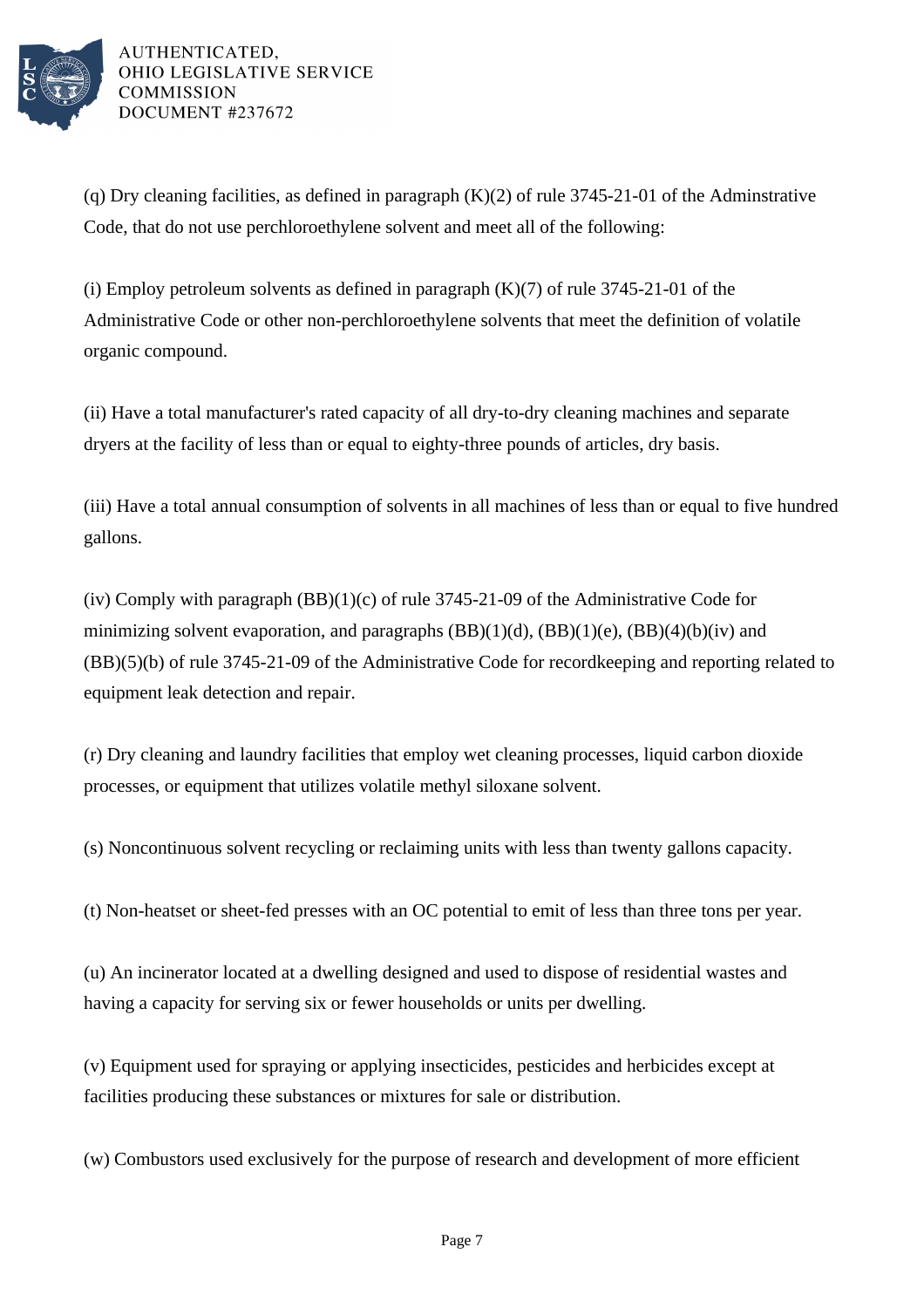

combustion of coal or more effective prevention of air pollutant emissions from coal combustion, less than ten million British thermal units per hour and an annual average capacity factor of not more than twenty per cent.

(x) Solvent cold cleaners that meet the provisions of paragraph (O) of rule 3745-21-09 of the Administrative Code and have a liquid surface area less than or equal to ten square feet or a reservoir opening of less than six inches in diameter.

(y) Ink-jet printers.

(z) Grinding and machining operations, abrasive blasting, pneumatic conveying, and wood working operations controlled with a fabric filter, scrubber, or mist collector designed to emit not more than 0.03 grains of particulate per dry standard cubic foot of exhaust gas with less than four thousand actual cubic feet per minute volume, venting inside a building, and emitting less than ten pounds per day of nonparticulate matter air contaminants.

(aa) Uncontrolled grinding, machining, and sanding operations, abrasive cleaning operations (dry or wet), pneumatic conveying and woodworking operations that have no visible emissions, vent to the inside of a building and emit less than ten pounds per day of nonparticulate matter air contaminants.

(bb) Parts washers and rinse tanks using detergent cleaners.

(cc) Aluminum die-casting machines.

(dd) Air contaminant sources at nonproduction research and development operations with a potential to emit from any air contaminant source of less than one ton per year of any criteria pollutant per air contaminant source.

(ee) Vegetable oil storage tanks and pumps and valves used in vegetable oil processing operations.

(ff) Gasoline dispensing facilities, as defined in paragraph (H) of rule 3745-21-01 of the Administrative Code, or other motor fuel dispensing facilities that are equipped with Stage I vapor control and are not located in the following counties, consistent with paragraph (A) of rule 3745-21-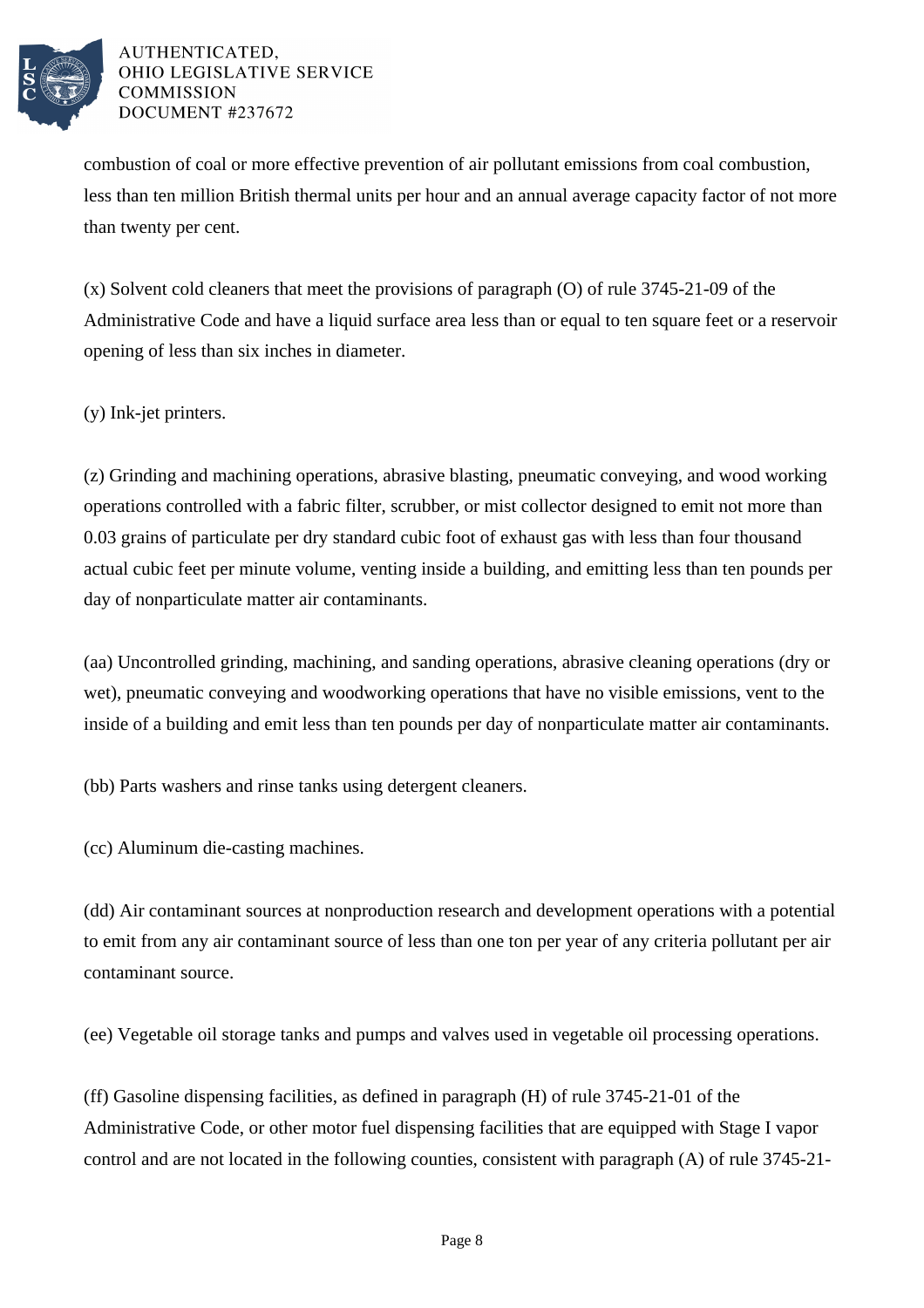

09 of the Administrative Code: Ashtabula, Butler, Clark, Clermont, Cuyahoga, Delaware, Franklin, Geauga, Greene, Hamilton, Lake, Licking, Lorain, Lucas, Mahoning, Medina, Miami, Montgomery, Portage, Stark, Summit, Trumbull, Warren, or Wood.

(gg) Gasoline dispensing facilities, as defined in paragraph (H) of rule 3745-21-01 of the Administrative Code, or other motor fuel dispensing facilities that have an individual maximum annual throughput of less than six thousand gallons of gasoline per year.

(hh) Air separation plants.

(ii) All maintenance welding operations.

(jj) Brazing, soldering, welding, or plasma cutting operations where emissions of particulate matter are vented to a control device located and vented inside the building.

(kk) Passive methane venting systems from non-hazardous waste landfills.

(ll) Coating applicators with properly designed and operated particulate matter control devices and venting systems that employ less than five gallons of only air-dried coating material in any one day provided that the applicators are:

(i) Not located in a nonattainment area for ozone.

(ii) Not subject to limits specified in or not specifically exempted from rule 3745-21-09 of the Administrative Code.

(iii) Not subject to federal standards of performance for new stationary sources.

(iv) Not located at a facility with actual emissions of twenty-five or more tons of volatile organic materials per year.

(mm) Refrigerant reclaiming and recycling machines located at motor vehicle repair facilities.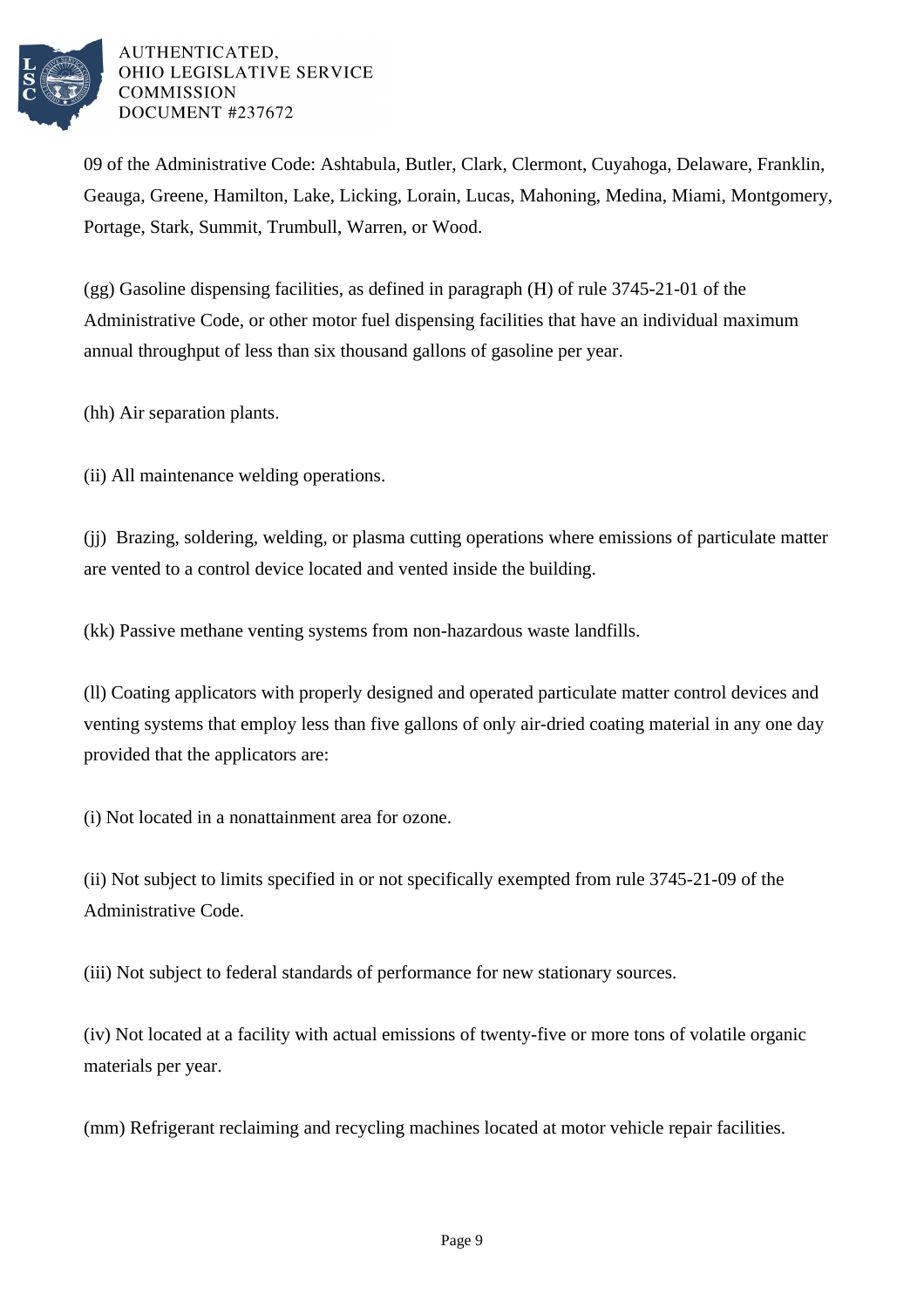

(nn) Natural gas compressor engines used for maintenance activities with a heat input rate of no greater than ten million British thermal units per hour fired by natural gas, gasoline or distillate oil, and that, as applicable, comply with either 40 CFR part 60, subpart IIII, the standards of performance for new stationary compression ignition internal combustion engines, or 40 CFR part 60, subpart JJJJ, the standards of performance for new stationary spark ignition internal combustion engines, or 40 CFR part 63, subpart ZZZZ, the "National Emission Standards for Hazardous Air Pollutants for Reciprocating Internal Combustion Engines."

(oo) Emergency electrical generators, emergency air compressors or emergency water pumps less than or equal to fifty horsepower that burn gasoline, natural gas, distillate oil, or liquid petroleum gas, and that, as applicable, comply with either 40 CFR part 60, subpart IIII, the standards of performance for new stationary compression ignition internal combustion engines, or 40 CFR part 60, subpart JJJJ, the standards of performance for new stationary spark ignition internal combustion engines, or 40 CFR part 63, subpart ZZZZ, the "National Emission Standards for Hazardous Air Pollutants for Reciprocating Internal Combustion Engines."

(pp) Two-stroke or four-stroke, air-cooled, gasoline-powered engines no more than twenty horsepower used for lawnmowers, small electric generators, compressors, pumps, minibikes, snowthrowers, garden tractors or other similar uses.

(qq) Non-road engines, subject to the following:

(i) Consistent with this exemption and pursuant to division  $(T)(3)$  of section 3745.11 of the Revised Code, permit-to-install fees for the installation of exempt non-road engines, as required under section 3745.11 of the Revised Code, are hereby waived for any permit-to-install issued for an exempt nonroad engine where the permittee has not yet paid the fee.

(ii) This exemption does not apply to non-road engines that emit visible particulate emissions with opacities greater than twenty per cent as a six-minute average as determined by USEPA method 9 of 40 CFR Part 60, Appendix A.

(rr) An internal combustion engine used for locomotion installed in a marine vessel, an aircraft, a locomotive, a recreational vehicle, a motor vehicle (self-propelled vehicles designed for transporting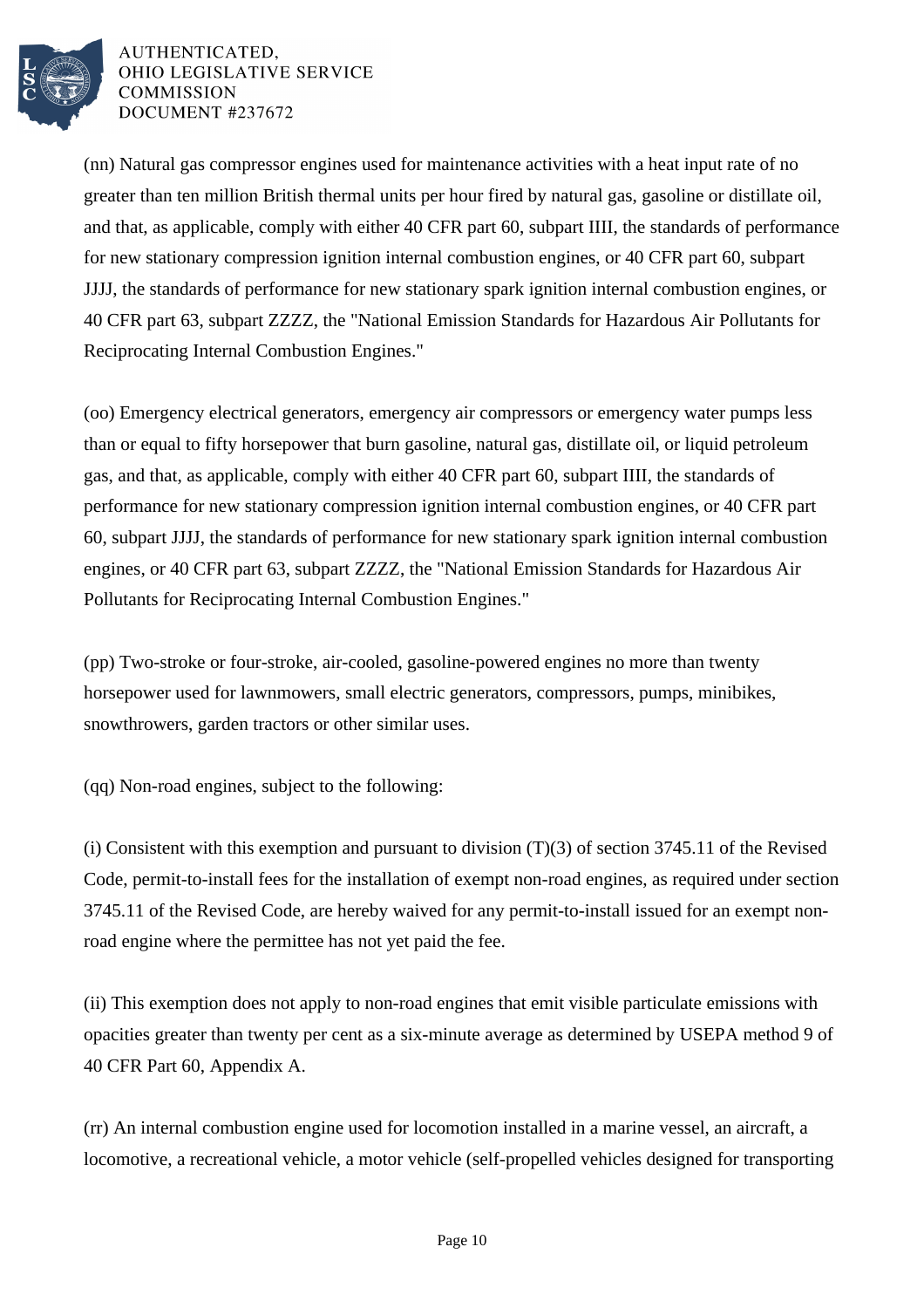

persons or property on a street or highway), a vehicle used solely for competition, or an off-highway vehicle.

(ss) A dynamometer operation for fully assembled motor vehicles. This exemption includes dynamometer operations used as part of final assembly of new motor vehicles, roll testing of new motor vehicles, testing of vehicles used solely for competition, testing of motor vehicles for compliance with emissions standards, motor vehicle maintenance, road testing and repair dynamometers and other similar fully assembled motor vehicle dynamometer operations.

(tt) The one time use of a mobile treatment unit or vacuum truck in order to contain or prevent further migration of a hazardous material spill during an emergency response. This exemption shall be effective for thirty days from the date the mobile treatment unit or vacuum truck is first put into use unless the owner or operator meets one of the following within the thirty day period:

(i) Applies for a permit-to-install or PTIO in accordance with rule 3745-31-02 of the Administrative Code. The exemption shall expire upon final issuance or final denial of the permit-to-install or PTIO.

(ii) Submits written notification, in accordance with paragraph  $(B)(1)(b)$  of this rule, of the applicability of a permit-by-rule in paragraph  $(B)(2)(d)$  or  $(B)(2)(e)$  of this rule. The exemption shall expire upon receipt of the written notification by the appropriate Ohio environmental protection agency district office or local air agency.

(uu) A tank at a POTW or semi-public disposal system operating under a valid "National Pollutant Discharge Elimination System" (NPDES) permit used in the treatment (including recycling and reclamation) of domestic sewage or industrial waste of a liquid nature. If the director finds the tank is causing or may cause a public nuisance, in violation of rule 3745-15-07 of the Administrative Code, an application for a permit-to-install or PTIO shall be submitted in accordance with rule 3745-31-02 of the Administrative Code.

(vv) Powder coating lines that use less than 300.0 tons of powder coating by weight per year. This exemption includes fully electric curing ovens or curing ovens with a total heat input of less than ten million British thermal units per hour burning only natural gas, distillate oil, or liquid petroleum gas. This exemption does not include any VOC laden clean-up material.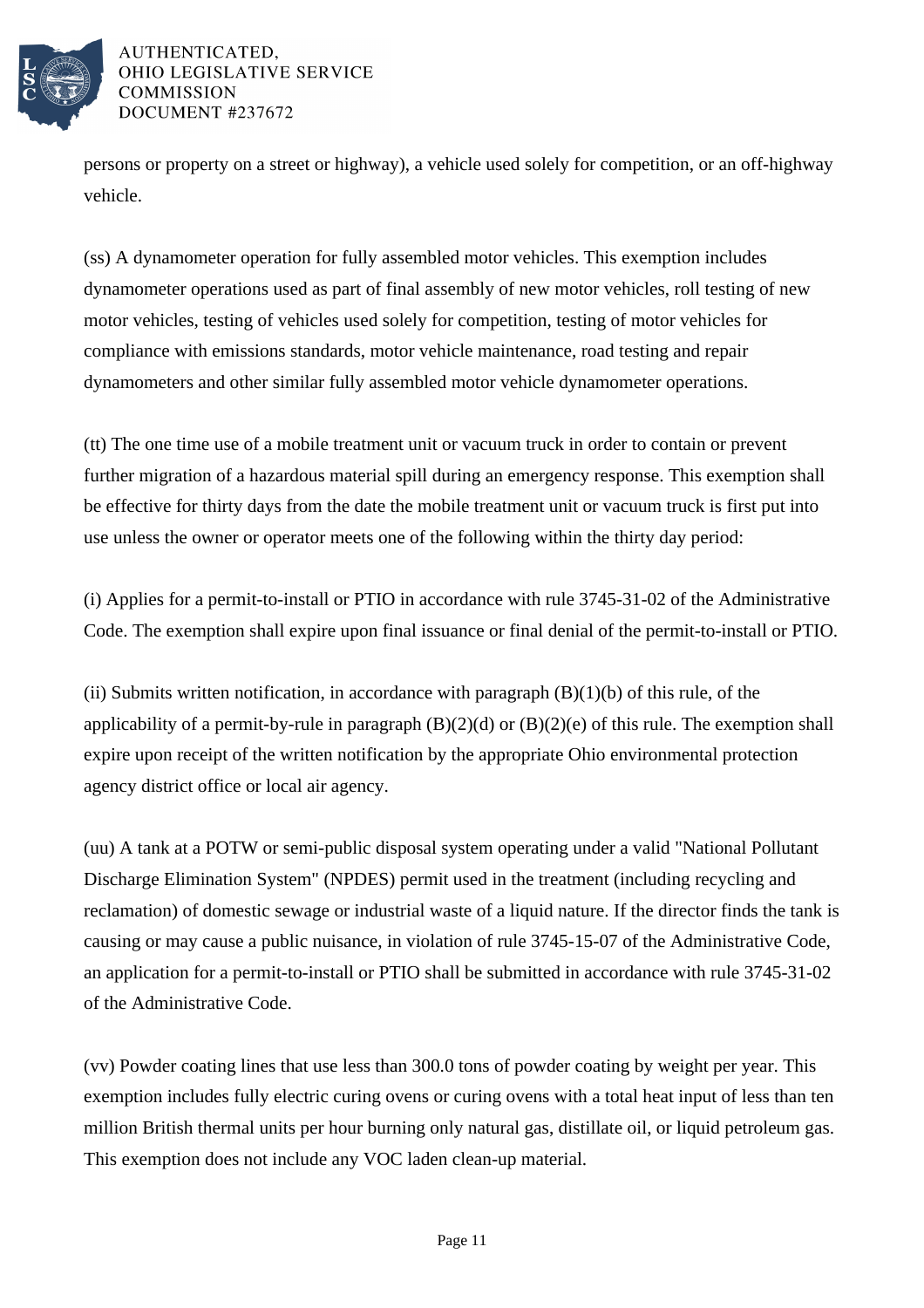

(ww) On-site cleaning, stripping and subsequent coating of outdoor objects and structures such as buildings, bridges, billboards, signs, water towers, swimming pools, lampposts, fences, railings, monuments, etc. that must be done periodically for maintenance purposes, provided the following apply:

(i) Dry abrasive blasting operations, if conducted, employ tarps, enclosures, or other techniques to prevent dust nuisances.

(ii) Solid waste and hazardous waste and waste waters generated by the operations are managed in accordance with applicable regulations.

(xx) Construction activities located at a construction site for a project for which no air pollution permits are required.

(yy) On-site building demolition and implosion provided all applicable provisions of Chapter 3745- 20 of the Administrative Code for the assessment and removal of any asbestos containing materials were completed prior to the start of any demolition activities.

(zz) Grading, dragging, striping, and other activities to prepare dirt athletic fields and race tracks for use.

(aaa) Traffic marking and striping operations of paved roadways and parking areas, provided the coatings employed meet the standards for architectural and industrial maintenance coatings specified in Chapter 3745-113 of the Administrative Code.

(bbb) Concrete or masonry waterproofing and sealing, provided the coatings employed meet the standards for architectural and industrial maintenance coatings specified in Chapter 3745-113 of the Administrative Code.

(ccc) Roof coating and asphalt surface sealing, provided the coatings employed meet the standards for architectural and industrial maintenance coatings specified in Chapter 3745-113 of the Administrative Code.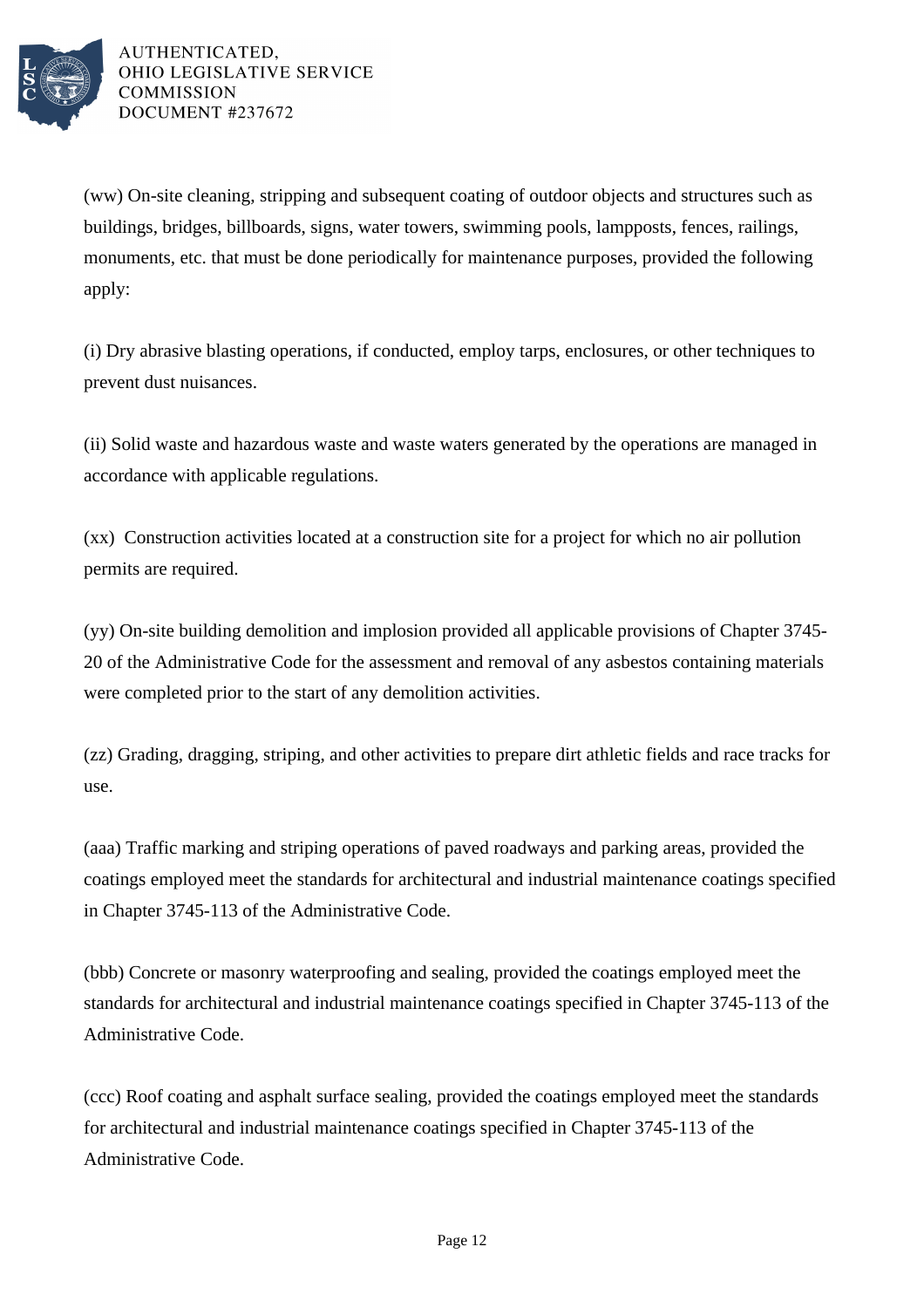

(ddd) Diesel fuel storage and dispensing operations.

(eee) Outdoor and indoor firing and shooting ranges, provided indoor ranges comply with all applicable OSHA workplace indoor air quality standards.

(fff) Equipment for annealing, heat treating, case hardening, carburizing, cyaniding, nitriding, carbonitriding, siliconizing or diffusion treating of metal or glass objects, which are electrically heated or which fire natural gas or distillate oil at a maximum total heal input rate of less than ten million British thermal units per hour, and does not involve molten materials, oil-coated parts or oil quenching.

(ggg) Heating units burning used oil, as defined in rule 3745-279-01 of the Administrative Code, in which the manufacturer's maximum heat input rating is less than five hundred thousand British thermal units per hour.

(hhh) Compost piles, windrows, and associated activities including material receiving, storage, mixing, curing, turning, and load-out at Class II, III and IV solid waste composting facilities as defined by rule 3745-560-02 of the Administrative Code, provided the material is kept sufficiently wet for effective composting and dust control.

(iii) Beauty salons, barber shops, and nail salons.

(jjj) Roadways and parking areas (either paved or unpaved) with less than three thousand eight hundred vehicle miles traveled (VMT) per year, less than five tons particulate emissions (PE), and less than 1.45 tons PM10 per year.

(2) Federal based exemptions.

The following exemption applies regardless of the applicability of the national emission standards for hazardous air pollutants or the new source performance standards.

Cleanup activities associated with the removal or remedial action conducted entirely on site, where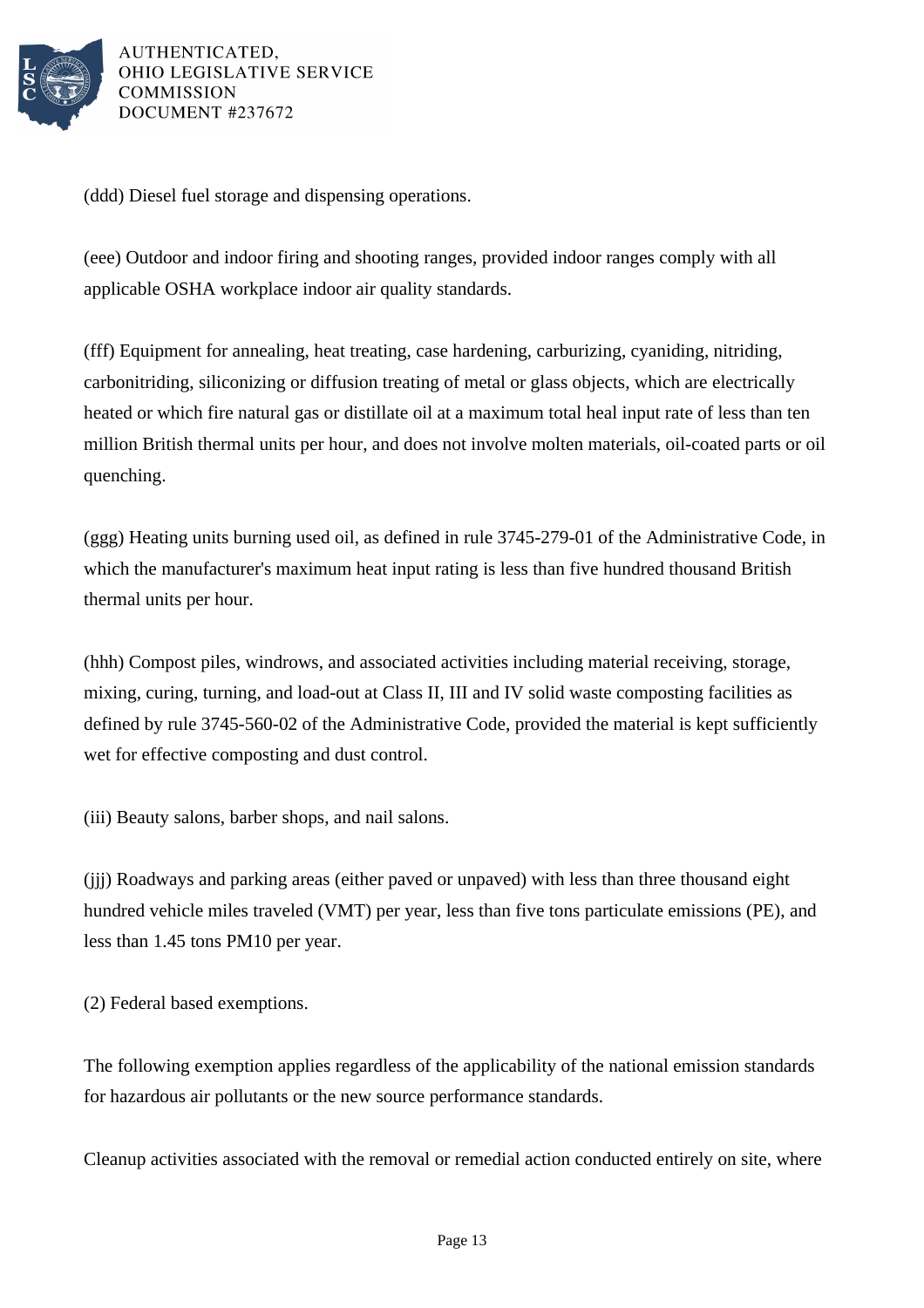

such remedial action is selected and carried out in compliance with the Comprehensive Environmental Response, Compensation, and Liability Act (CERCLA) Section 121(e) and where such action meets all applicable air pollution emission limits and policies.

(3) Discretionary exemptions

(a) At the director's discretion, the director may exempt the installation and operation of an air contaminant source or any other source associated with the clean-up of a spill or a leaking underground storage tank from the requirements to obtain a permit-to-install or PTIO.

(b) At the director's discretion, the director may exempt the installation and operation of an air contaminant source from the requirements to obtain a permit-to-install or PTIO to deal with an emergency situation involving immediate threats to human health, property or the environment.

(c) At the director's discretion, the director may exempt the installation and operation of an air contaminant source from the requirements to obtain a permit-to-install or PTIO for the emergency replacement of storage tanks associated with a leaking underground storage tank for a period not to exceed six months.

(d) At the director's discretion, and in writing, the director may exempt the installation and operation or modification of an air contaminant source from the requirement to obtain a permit-to-install or PTIO for a period of up to six months for purposes of research and development of more effective prevention or control of air pollutant emissions or of more efficient combustion of coal.

(e) At the director's discretion, and in writing, the director may exempt the installation and operation of a temporary source from the requirement to obtain a permit-to-install or PTIO for a period of up to two calendar years for the purpose of testing air contaiminant emissions so that a suitable control technology can be ascertained.

(f) At the director's discretion, and in writing, the director may exempt the temporary modification and operation of an air contaminant source from the requirements to obtain a permit-to-install or PTIO for a period of up to sixty days for the purpose of evaluating new production feasibility or air quality impacts from the temporary modification. A request for this exemption shall be made in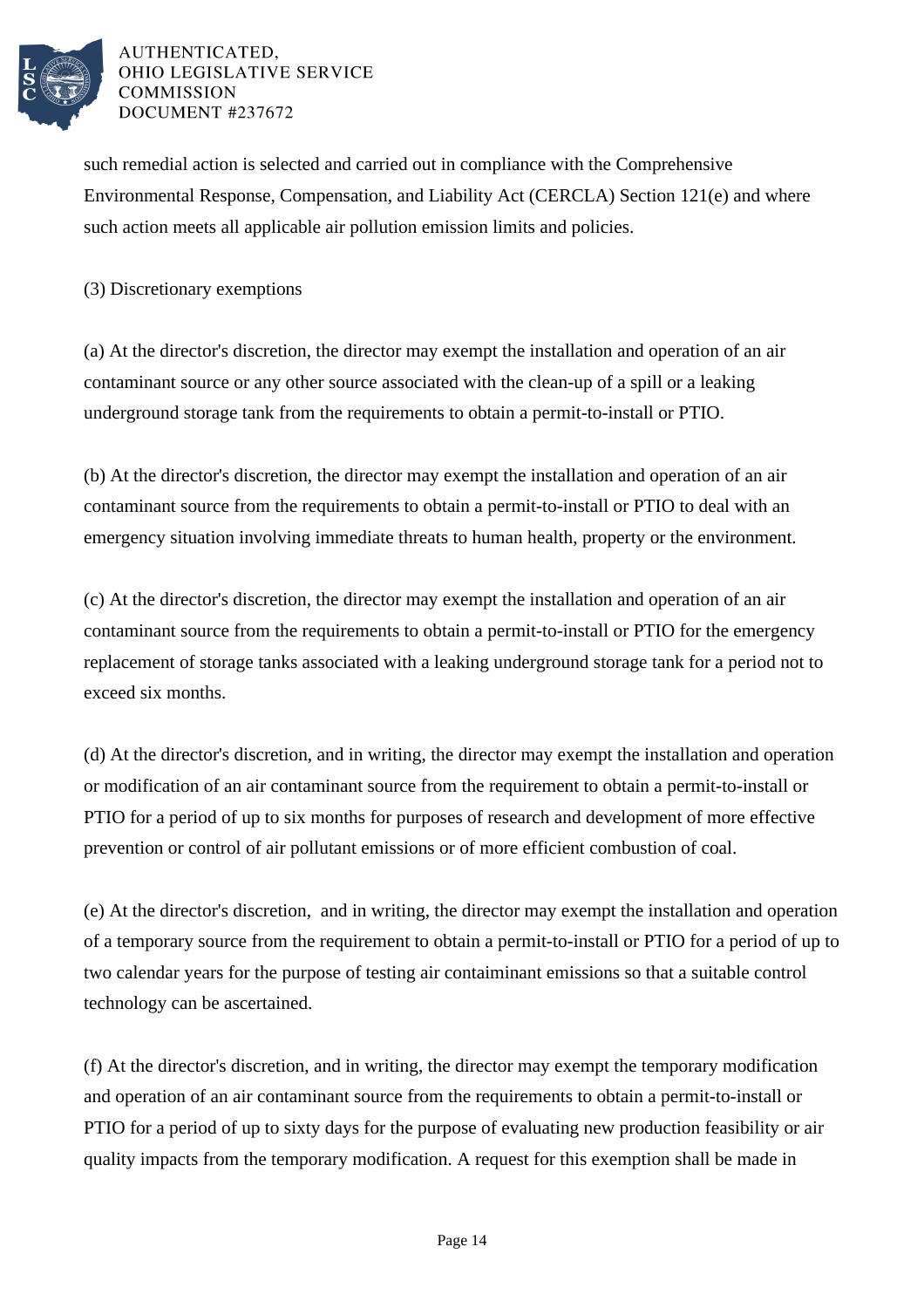

writing and shall provide a detailed description of the proposed temporary modification to the air contaminant source, the time period over which the modification will occur, any changes in air emissions from the air contaminant source as a result of the temporary modification, and the ambient impact of the emissions from the air contaminant source as a result of the temporary modification. The director may require that performance tests be conducted during the period of the temporary modification.

(g) At the director's discretion, and in writing, the director may exempt any treatability studies or onsite response actions (cleanup operations) that meet all applicable air emission limits and policies from the requirement to obtain a permit-to-install or PTIO. Anyone requesting this exemption must provide the director with sufficient information to make this decision.

(4) De-minimis exemption.

Air contaminant sources which meet rule 3745-15-05 of the Administrative Code and section 3704.011 of the Revised Code are exempt from this chapter.

(C) Permit-by-rule.

The following air contaminant sources may elect to be permitted under this paragraph in lieu of the requirement to obtain a permit-to-install or PTIO under rule 3745-31-02 of the Administrative Code. These permits-by-rule are valid only as long as the owner or operator complies with all of the permitby-rule general provisions, meets the qualifying criteria defined in the applicable permit-by-rule and complies with all of the requirements under the applicable permit-by-rule specific provisions. Upon request by the director, the owner or operator of a facility that has exceeded the permit-by-rule thresholds or that the director finds is causing or may cause a public nuisance in violation of rule 3745-15-07 of the Administrative Code shall submit an application for a permit-to-install or PTIO.

These permits-by-rule do not, however, exempt any air contaminant source from requirements of the Clean Air Act, including being considered for purposes of determining whether a facility constitutes a major source or is otherwise regulated under Chapter 3745-77 of the Administrative Code or any requirement to list significant or insignificant activities and emission levels in a Title V permit application. In addition, this rule does not relieve the owner or operator from the requirement of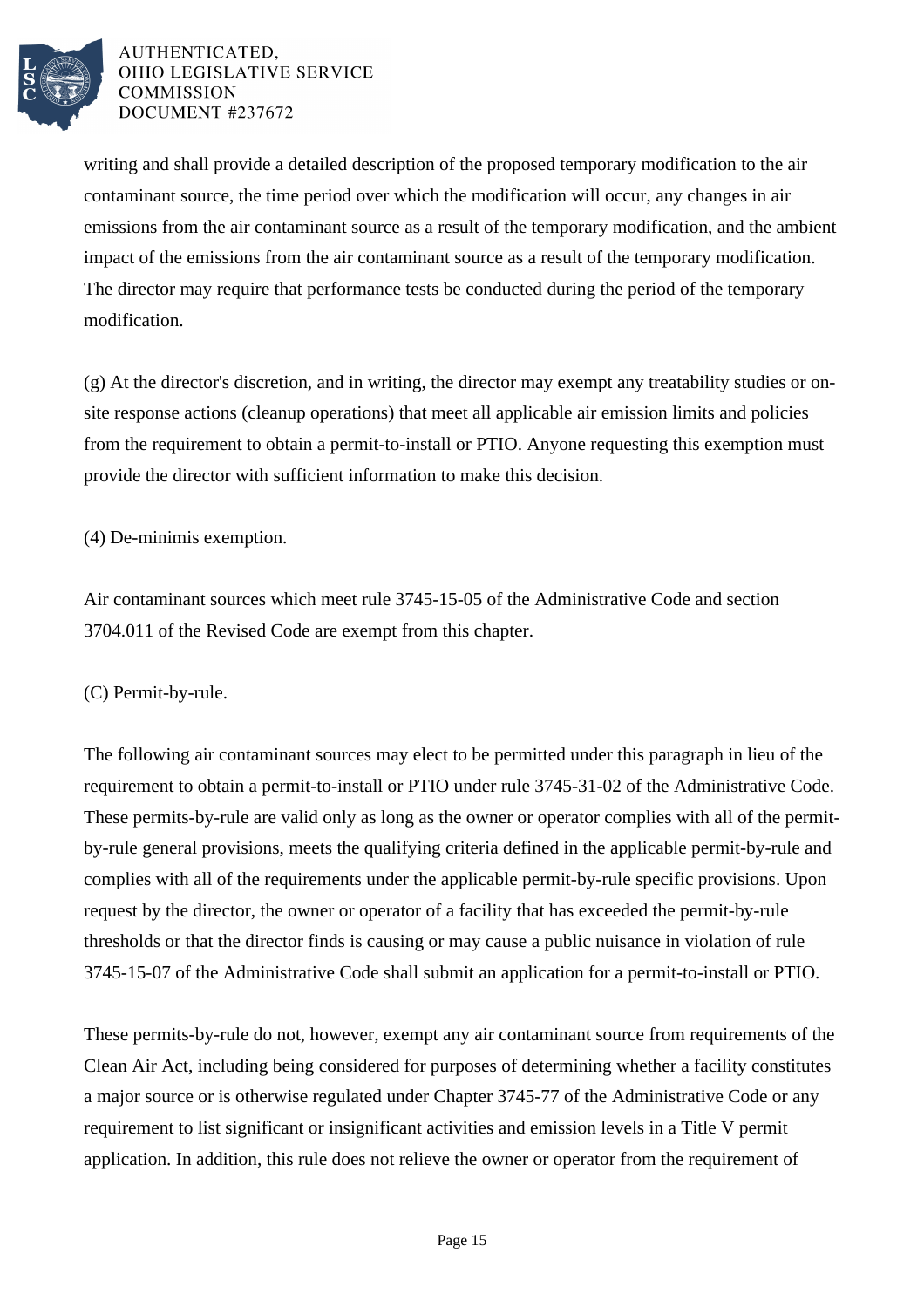

including the emissions associated with these sources into any major NSR permitting action.

(1) General provisions.

These general provisions apply to all owner or operators who are utilizing one or more of the permits-by-rule listed in paragraph (B) of this rule.

(a) Recordkeeping requirements.

The owner or operator shall collect and maintain the records described for each air contaminant source electing to be permitted under paragraph (B) of this rule and these records shall be retained in the owner or operator's files for a period of not less than five years, unless otherwise specified in each permit-by-rule. These records shall be made available to the director or any authorized representative of the director for review during normal business hours.

(b) Notification requirements for new installations.

For the purposes of this paragraph, a new permit-by-rule air contaminant source is an air contaminant source installed after the promulgation date of any new applicable permit-by-rule or July 29, 2005, whichever comes later. The owner or operator of a new permit-by-rule air contaminant source electing to use an applicable permit-by-rule shall submit a written notification in a form and manner prescribed by the director prior to installation of the air contaminant source. This notification, or form, shall be submitted to the appropriate Ohio environmental protection agency district office or local air agency, and shall contain the following information, at a minimum:

(i) The owner or operator's and the facility contact's name.

(ii) The facility mailing address and telephone number.

(iii) The location of the air contaminant source.

(iv) A description of the air contaminant source, including any pollution control.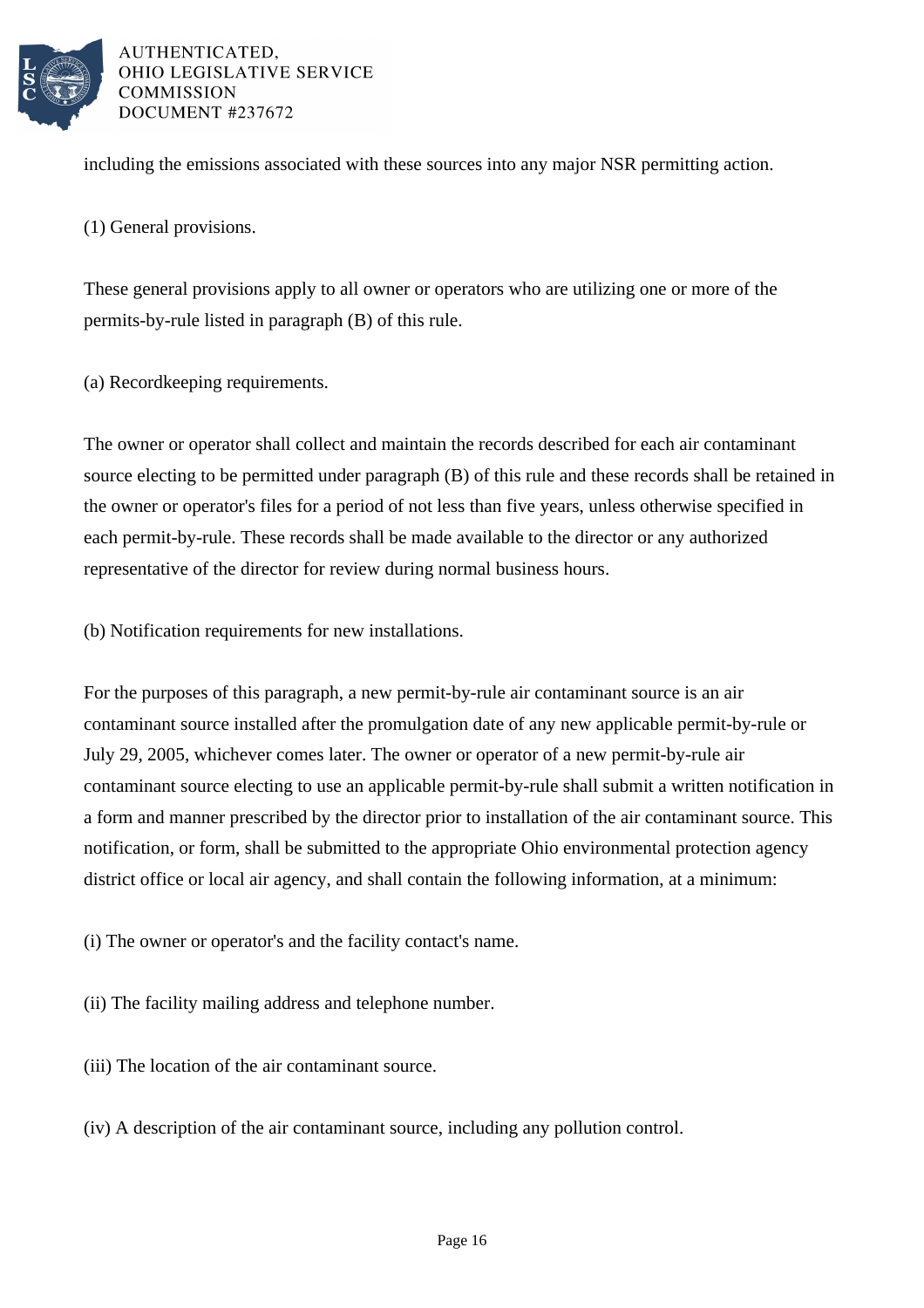

(v) A statement by the owner or operator that indicates which permit-by-rule applies to the air contaminant source.

(c) Notification requirements for existing permitted sources.

The owner or operator of an air contaminant source which is operating under an existing permit-toinstall, PTIO or permit-to-operate may continue to operate in compliance with that permit or may submit a written request to the Ohio environmental protection agency to revoke any such individual permit or permits and to allow the air contaminant source to operate under the permit-by-rule provisions. The director may revoke a permit-to-install, PTIO or permit-to-operate if the permittee requests revocation, agrees to meet all permit-by-rule qualifying and operating conditions, and the director determines that the revocation will not result in the violation of any applicable laws. When a permittee requests a revocation pursuant to this paragraph, the director, without prior hearing, shall make a final determination on the request and inform the permittee in writing. If the director agrees with the request to operate under the permit-by-rule, then the permit-by-rule becomes applicable to the permittee on the date the existing permit-to-install, PTIO or permit-to-operate are revoked.

(d) Notification requirements for existing permit-by-rule sources.

The owner or operator of an air contaminant source that is operating under one of the permit-by-rules that existed prior to July 29, 2005 (emergency electrical generators, injection and compression molding, crushing and screening plants, soil-vapor extraction and soil-liquid extraction) and desires to continue operating under the permit-by-rule shall submit a written notification which contains all of the elements required in paragraph  $(B)(1)(b)$  of this rule. This notification shall be submitted to the appropriate Ohio environmental protection agency district office or local air agency and shall be submitted by July 29, 2006.

(e) Records retention requirements.

Each record of any monitoring data, testing data, and support information required pursuant to a specific permit-by-rule shall be retained for a period of five years from the date the record was created. Support information shall include, but not be limited to, all calibration and maintenance records and all original strip-chart recordings for continuous monitoring instrumentation, and copies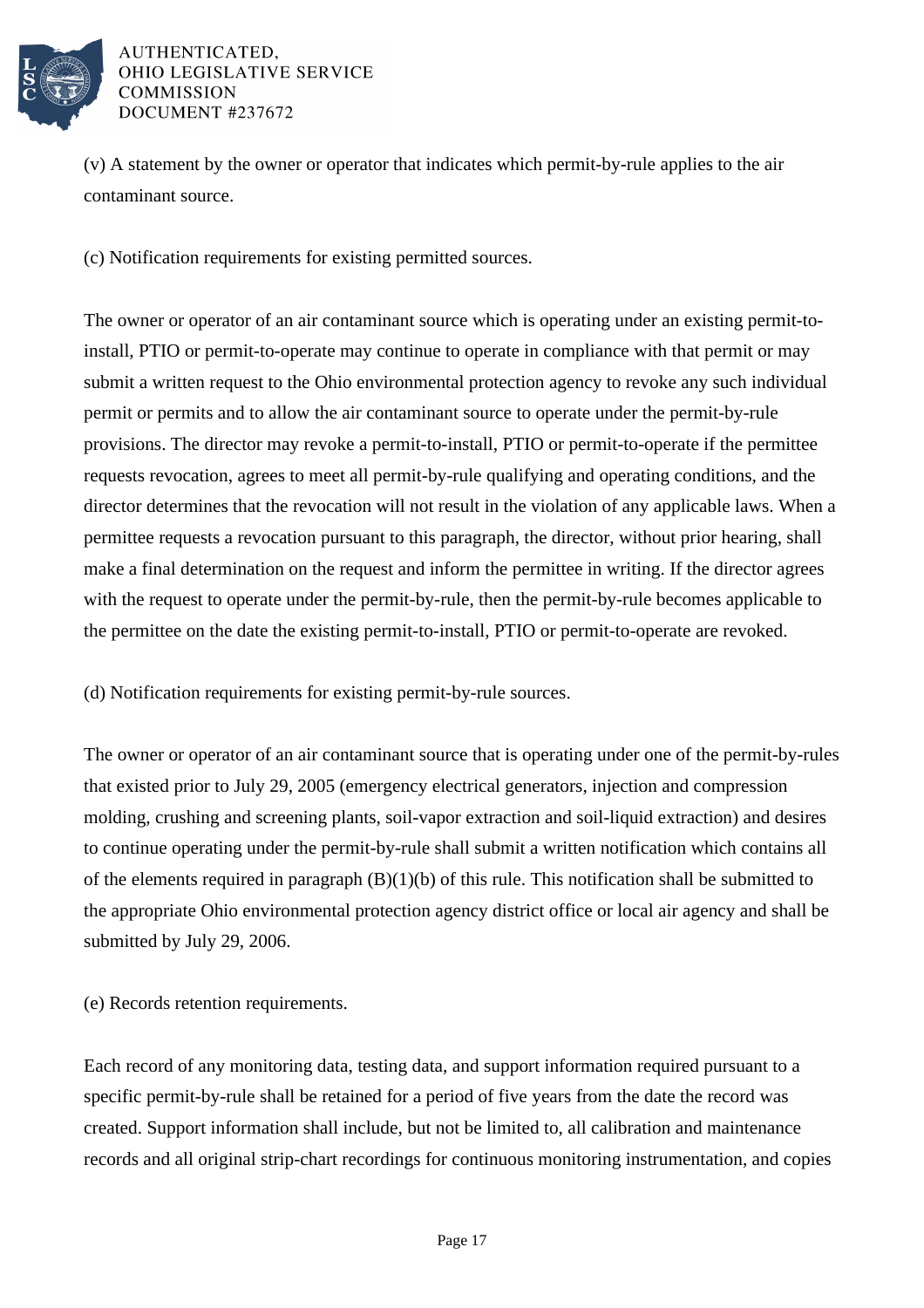

of all reports required by the specific permit-by-rule. Such records may be maintained in computerized form.

(f) Reporting requirements.

The owner or operator shall submit required reports in the following manner:

(i) Reports of any monitoring or recordkeeping information required by a specific permit-by-rule shall be submitted to the appropriate Ohio environmental protection agency district office or local air agency.

(ii) Except as otherwise may be provided in a permit-by-rule specific reporting requirements paragraph of a specific permit-by-rule, a written report of any deviations (excursions) from emission limitations, operational restrictions, qualifying criteria, and control equipment operating parameter limitations that have been detected by the testing, monitoring, and recordkeeping requirements specified in the permit-by-rule shall be submitted to the appropriate Ohio environmental protection agency district office or local air agency within thirty days of the date the deviation occurred. The report shall describe the specific limitation or operational restriction exceeded, the probable cause of such deviation, and any corrective actions of preventive measures that have been or will be taken.

(g) Scheduled maintenance/malfunction reporting.

Any scheduled maintenance of air pollution control equipment shall be performed in accordance with paragraph (A) of rule 3745-15-06 of the Administrative Code. The malfunction of any air contaminant source or any associated air pollution control system shall be reported to the appropriate Ohio environmental protection agency district office or local air agency in accordance with paragraph (B) of rule 3745-15-06 of the Administrative Code. Except as provided in that rule, any scheduled maintenance or malfunction necessitating the shutdown or bypassing of any air pollution control system shall be accompanied by the shutdown of the air contaminant source that is served by such control system.

(2) Source specific provisions.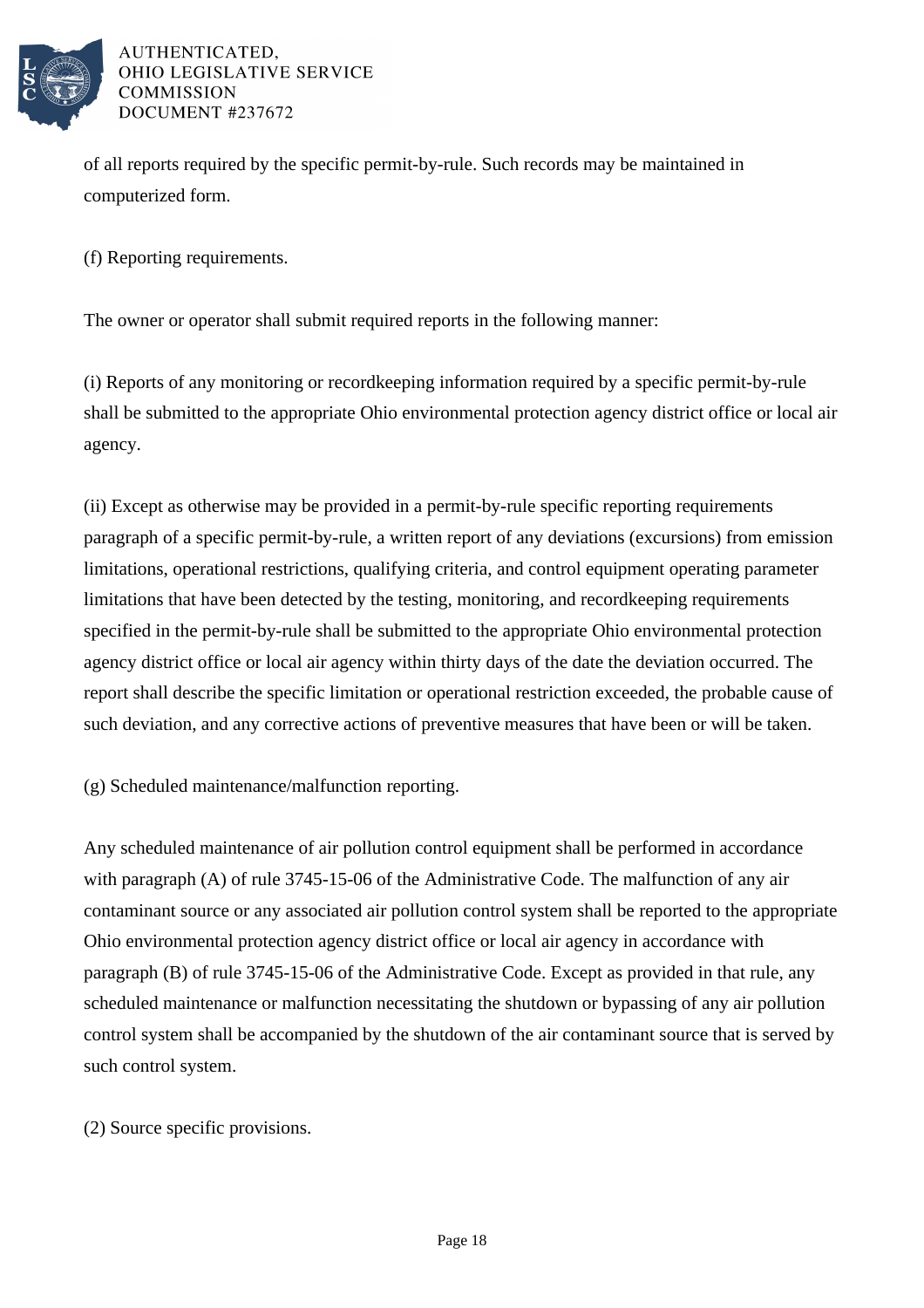

(a) Emergency electrical generators, emergency water pumps, or emergency air compressors powered by emergency engines greater than fifty horsepower where such engine operates at any one facility for no more than five hundred hours per rolling twelve-month period and where such engine burns gasoline, natural gas, distillate oil, or liquid petroleum gas, and that, as applicable, comply with either 40 CFR part 60, subpart IIII, the standards of performance for new stationary compression ignition internal combustion engines, or 40 CFR part 60, subpart JJJJ, the standards of performance for new stationary spark ignition internal combustion engines, or 40 CFR part 63, subpart ZZZZ, the "National Emission Standards for Hazardous Air Pollutants for Reciprocating Internal Combustion Engines," and that maintain the following records:

(i) Monthly records that contain the rolling twelve-month hours of operation.

(ii) Records that show the type of fuel used.

(iii) Total time operated in emergency situations. There is no time limit on the use of emergency electrical generators in emergency situations.

(b) Equipment used for injection and compression molding of resins where the following apply:

(i) The facility does not qualify for the exemption under paragraph  $(B)(1)(l)$  or  $(B)(1)(n)$  of this rule.

(ii) The facility uses no more than one thousand pounds of VOC in external mold release agents and flatting spray per rolling twelve-month period and either of the following:

(a) The facility uses no thermoset resins and no more than six million pounds (three thousand tons) of thermoplastic resins (e.g., polyethylene, polypropylene, polycarbonate, and polyvinyl chloride, etc.) per rolling twelve-month period in injection machines at the facility (this type of molding operation involves materials that soften and melt upon heating or pressurization heating with no chemical change and no permanent change in physical properties. It does not involve curing, thermosetting or cross-linking.).

(b) The facility uses no thermoplastic resins and no more than five hundred thousand pounds (two hundred fifty tons) of thermoset resins (e.g., unsaturated polyesters, polyurethanes, epoxy resins,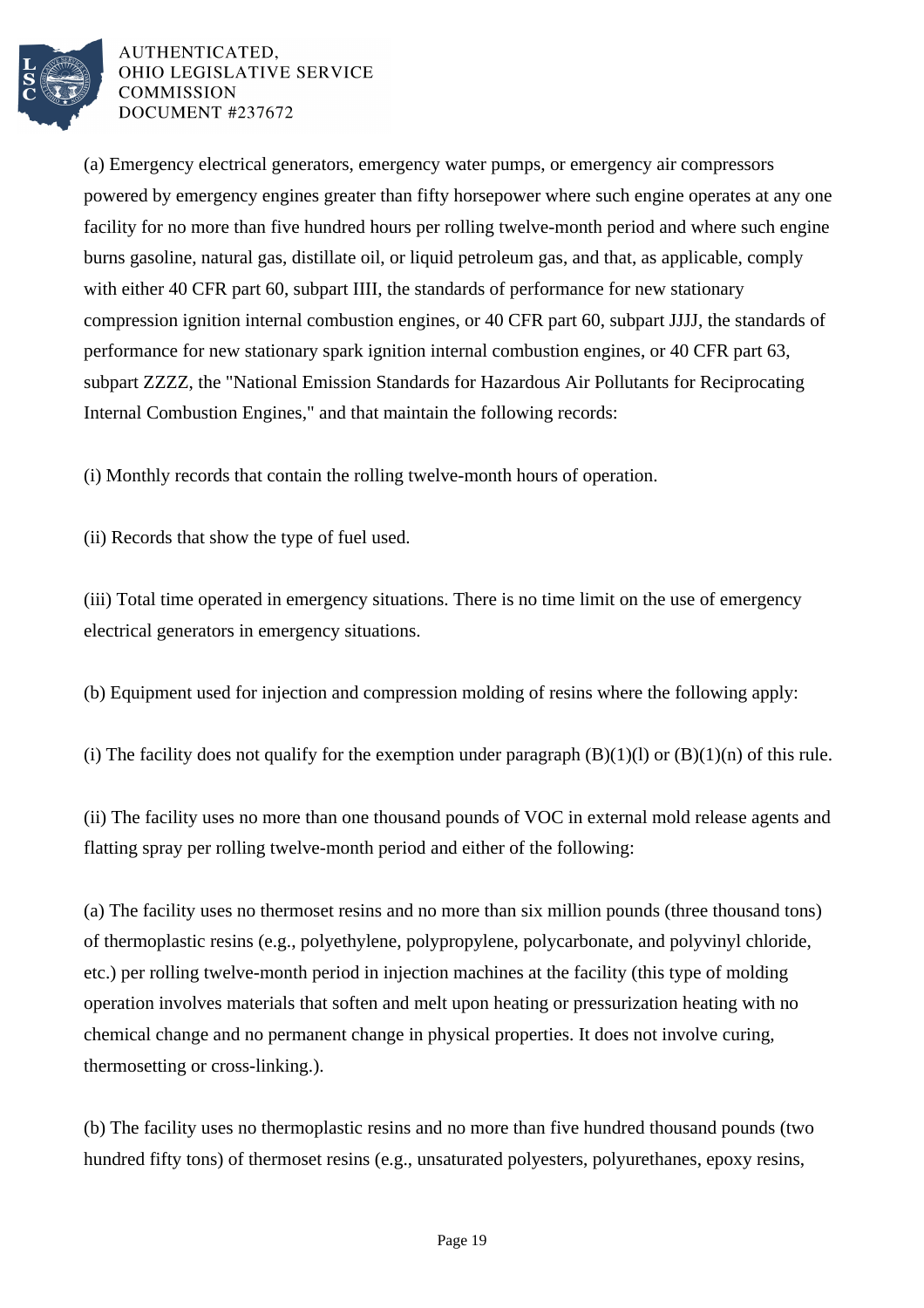

etc.) per rolling twelve-month period in injection and compression molding machines at the facility (these types of molding operations use a thermoset resin and involve a chemical reaction, usually involving heat, that converts the material to a solid, insoluble state using a hardening or curing operation.).

(iii) No more than three tons of VOCs per rolling twelve-month period are emitted from injection and compression molding machines at the facility, including VOC emissions calculated using emission factors approved by the Ohio environmental protection agency.

(iv) The facility maintains monthly records that contain the rolling twelve-month usage of thermoplastic resins, thermosetting resins and VOCs in external mold release agents and flatting spray used in all injection and compression molding machines at the facility, and the Ohio environmental protection agency approved emission factors used to calculate the emissions.

(c) Nonmetallic mineral processing plants permit-by-rule.

(i) Qualifications.

A nonmetallic mineral processing plant, as defined under 40 CFR part 60, subpart OOO, that meets the following qualifications is eligible to use this permit-by-rule:

(a) Fixed sand and gravel plants and crushed stone plants (including concrete and asphalt paving materials) with capacities, as defined in 40 CFR 60.671, of twenty-three megagrams per hour (twenty-five tons per hour) or less.

(b) Portable stone and gravel plants and crushed stone plants (including the processing of recycled concrete and asphalt paving materials) with capacities, as defined in 40 CFR 60.671, of one hundred thirty-six megagrams per hour (one hundred fifty tons per hour) or less.

(c) Common clay plants and pumice plants with capacities, as defined in 40 CFR 60.671, of nine megagrams per hour (ten tons per hour) or less.

(d) Fixed and portable soil screening plants with capacities, as defined in 40 CFR 60.671, of one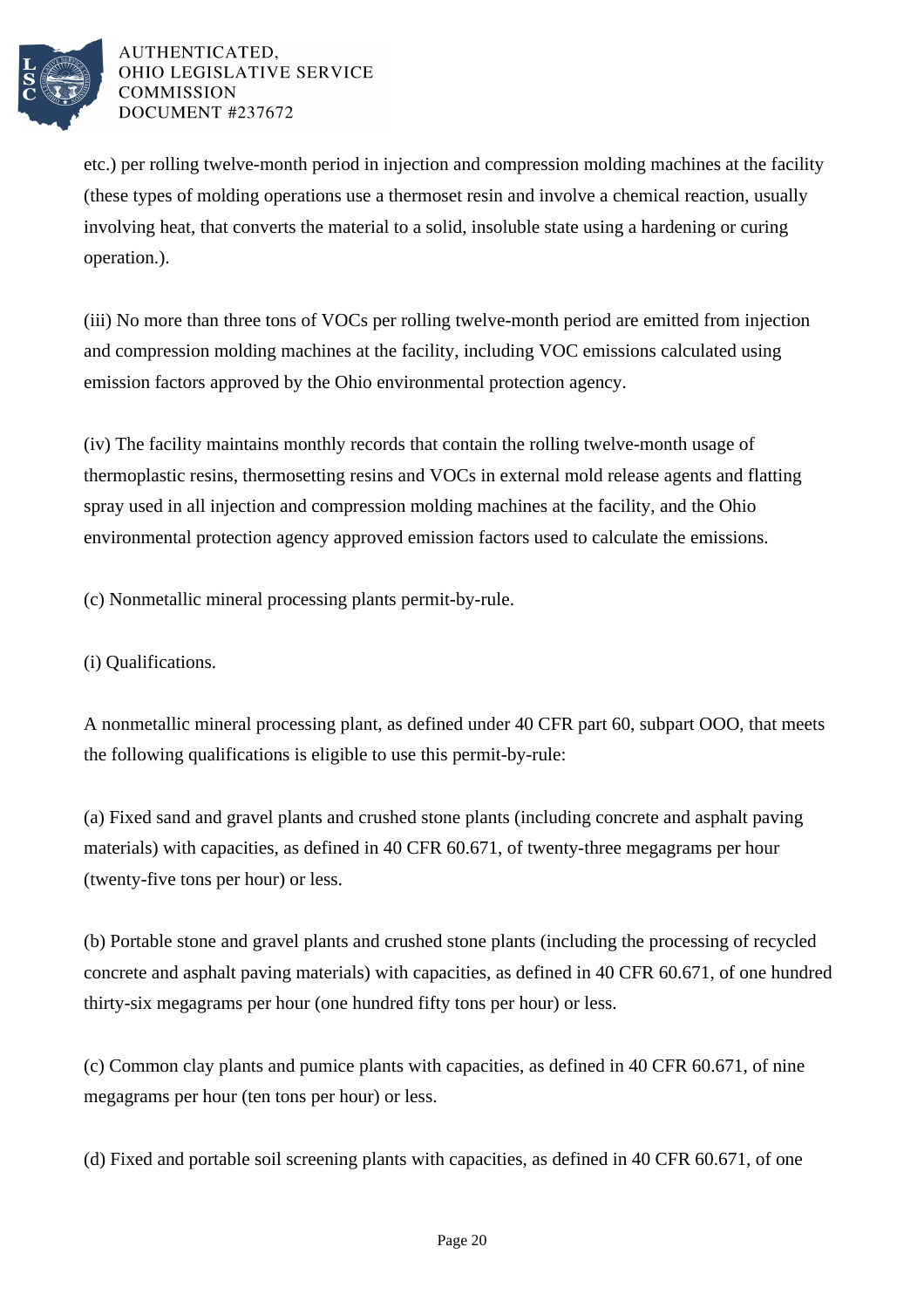

hundred thirty-six megagrams per hour (one hundred fifty tons per hour) or less.

(ii) Requirements.

A nonmetallic mineral processing plant identified in paragraph  $(B)(2)(c)(i)$  of this rule shall either employ a baghouse, wet scrubber, water sprays or combination thereof that is designed and operated to emit no more than ten per cent opacity from stack or fugitive emission points, or employ an enclosed design that is designed and operated to emit no more than fifteen per cent opacity from stack or fugitive emission points, and that maintain the following daily records:

(a) Material throughput in tons per day.

(b) Pressure drop readings across the control device as applicable.

(c) Meter readings of quantities of water used for wet scrubbing and spray applications as applicable.

(d) Operating hours of the crushing and grinding equipment.

(iii) Notification requirements for portable permit-by-rule sources:

The relocation of any portable permit-by-rule source in the state of Ohio that meets the following requirements:

(a) The director has issued a one-time approval to relocate to the new location in accordance with the following:

(i) The portable permit-by-rule source was installed after January 1, 1974 and continues to comply with any applicable BAT and state or federal air pollution rule or law.

(ii) The portable permit-by-rule source continues to comply with the currently effective permit-byrule.

(iii) The owner or operator has requested approval, in a form and manner prescribed by the director,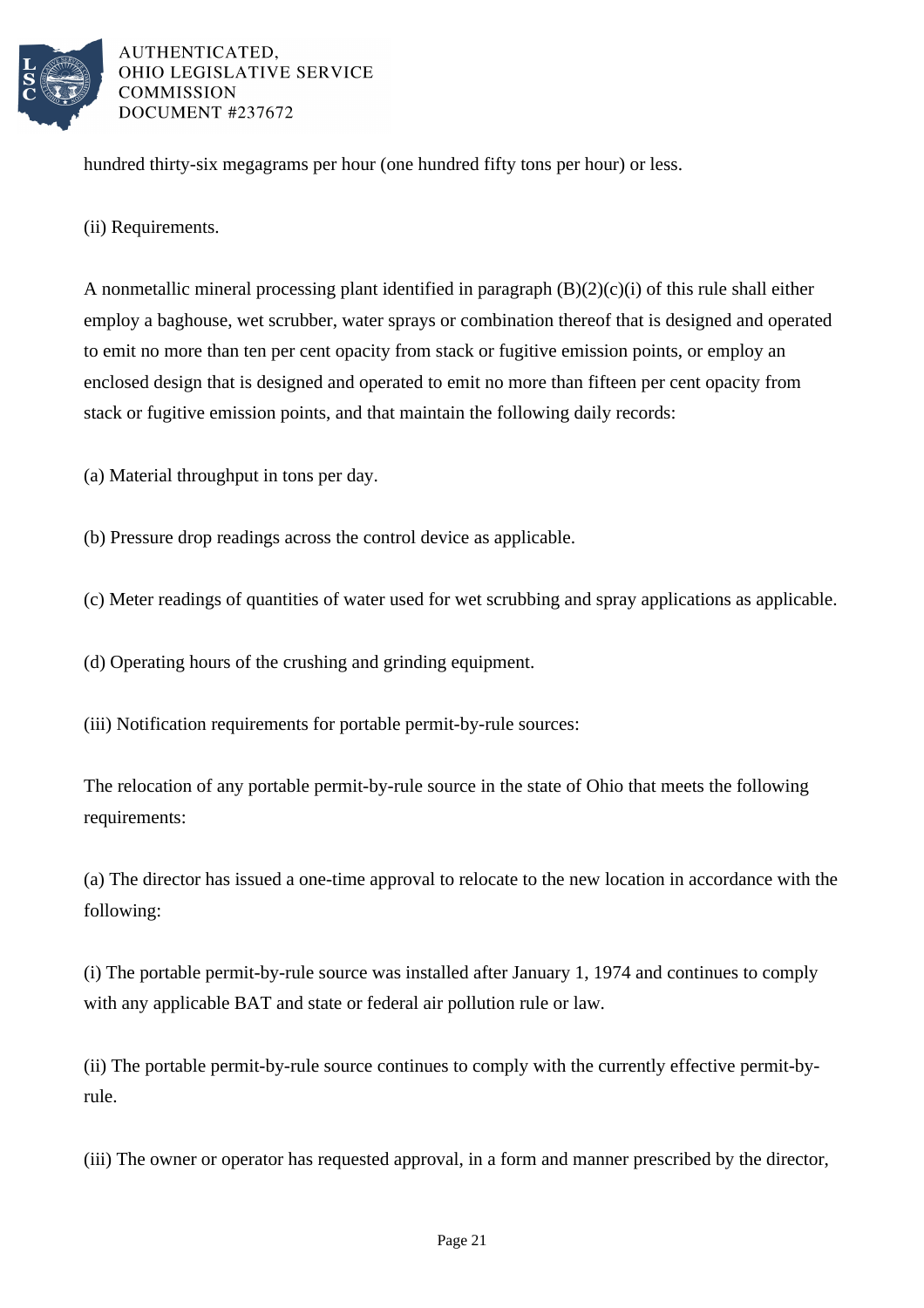

to relocate the portable permit-by-rule source within a minimum of twenty-one days prior to the scheduled relocation.

(iv) The director has issued a public notice, consistent with Chapter 3745-49 of the Administrative Code, in the county where the proposed site is located, stating that in the director's judgment the portable permit-by-rule source at the proposed site will have an acceptable environmental impact.

(v) Following approval of the site by the director, the portable permit-by-rule source may relocate to the site one time within three hundred sixty-five days of approval issuance.

(vi) The owner or operator shall provide the director with confirmation of relocation, in a form and manner prescribed by the director, that the relocation has occurred within twenty-one days after relocation to the approved site.

(b) The director has issued a site pre-approval for the new location in accordance with the following.

(i) The portable permit-by-rule source was installed after January 1, 1974 and continues to comly with any applicable BAT and state or federal air pollution rule or law.

(ii) The portable permit-by-rule source continues to comply with the currently effective permit-byrule.

(iii) The owner or operator has requested approval, in a form and manner prescribed by the director, to relocate the portable permit-by-rule source to the proposed pre-approved site.

(iv) The director has issued a public notice, consistent with Chapter 3745-49 of the Administrative Code, in the county where the proposed pre-approved site is located, stating that in the directors judgment the portable permit-by-rule source and the proposed pre-approved site will have an acceptable environmental impact.

(v) Following pre-approval of the site by the director, the portable permit-by-rule source may relocate to the pre-approved site at any time on or before the expiration date. Pre-approvals expire within three years of approval issuance.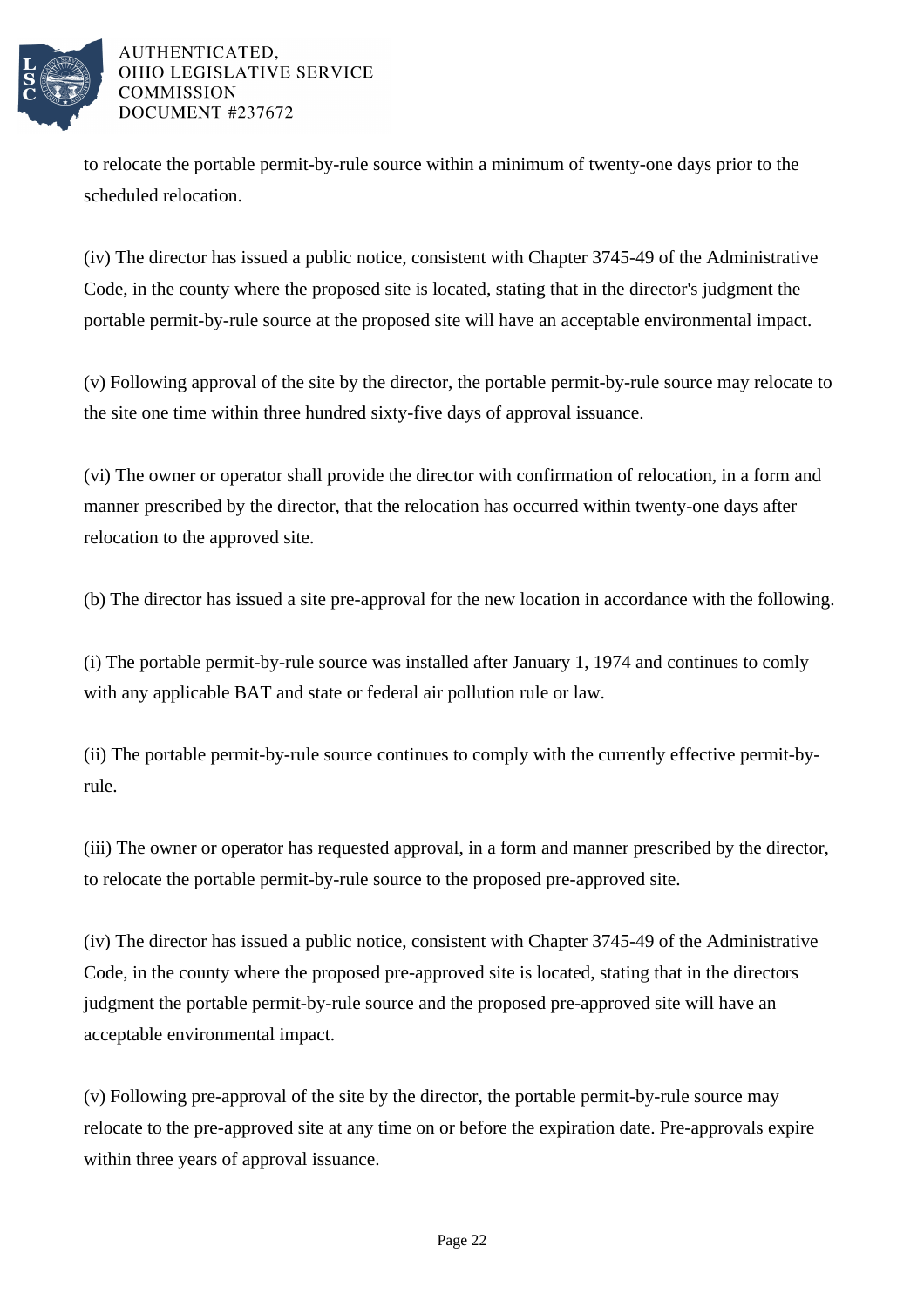

(vi) The owner or operator shall provide the director with confirmation of relocation, in a form and manner prescribed by the director, that the relocation has occurred within twenty-one days after relocation to the pre-approved site.

[Comment: Relocation of any portable permit-by-rule source that results in the installation of a major stationary source or the modification of a major stationary source must also meet all applicable requirements under this chapter, including the requirement to obtain a permit-to-install prior to relocation. Relocation of any portable permit-by-rule source that results in the creation of a major source, as defined in rule 3745-77-01 of the Administrative Code, shall also meet all applicable requirements under the Title V program contained in Chapter 3745-77 of the Administrative Code, which may include the requirement to apply for a Title V permit.

(d) Soil-vapor extraction remediation activities located at facilities that have total combined emission rates less than fifteen pounds of OCs per day are hereby exempted from the permit-to-install or PTIO requirements for a period of eighteen months from the beginning of vapor extraction activities so long as the owner or operator provides the director with the following information prior to beginning actual construction:

(i) A description and the location of the remediation site.

(ii) A description of the nature and type of contamination at the site.

(iii) A description of the vapor extraction processes to be used in the remediation activities.

(iv) An estimate of the air contaminant emissions in parts per million by volume, pounds per hour and tons per year.

(v) A description of the costs of the vapor control equipment to be used to control emissions from the remediation activities.

(vi) A description of the projected start date of the remediation project, a list of the project milestones and an estimate of how long the remediation activities will operate.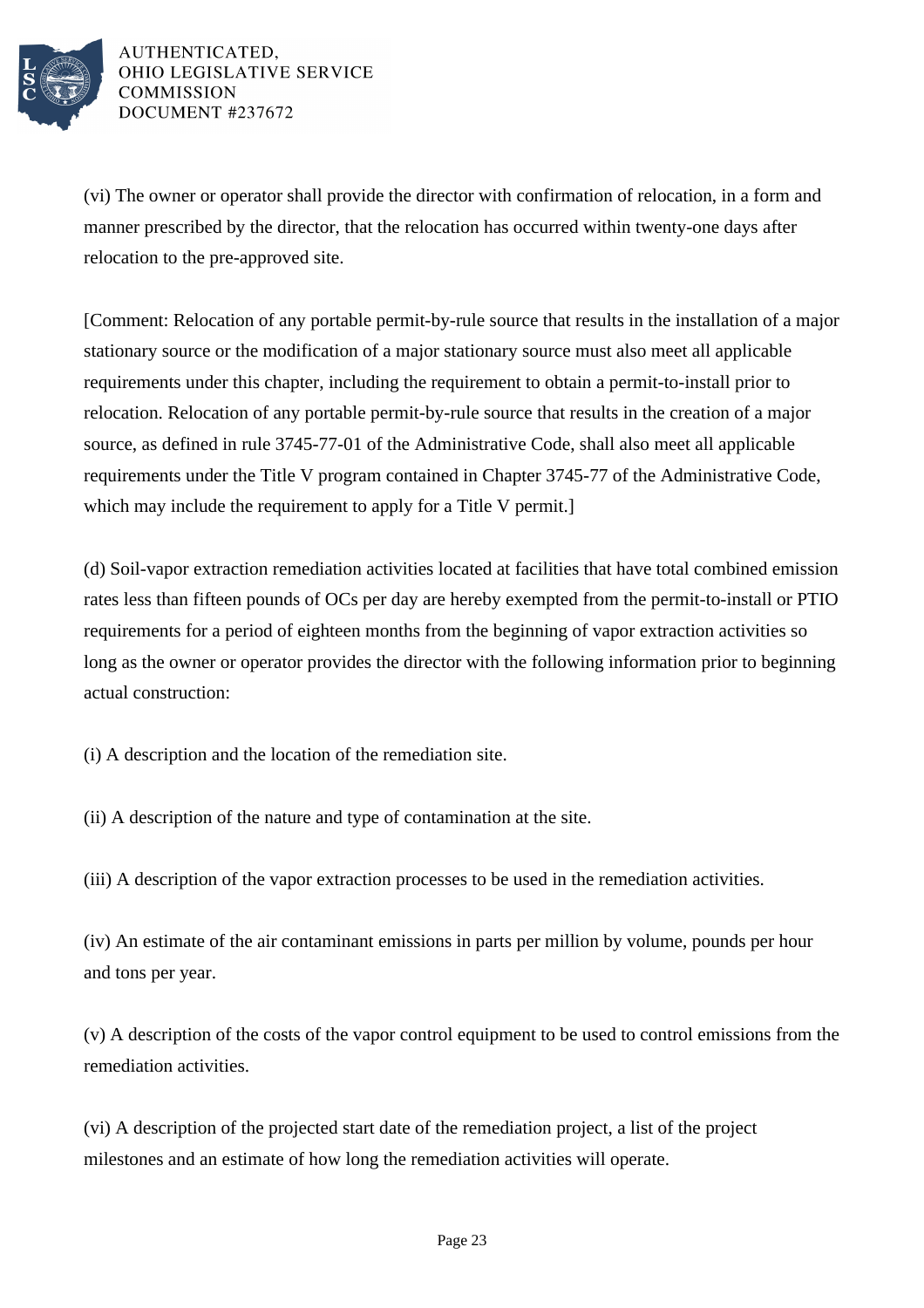

(vii) A notice of when the soil-vapor extraction remediation activities begin, when major project milestones are met and when the remediation activities are completed.

(e) Soil-liquid extraction remediation activities located at facilities that have total combined emission rates less than fifteen pounds of OCs per day are hereby exempted from the permit-to-install or PTIO requirements for a period of eighteen months from the beginning of the liquid extraction activities so long as the owner or operator provides the director with the following information prior to beginning actual construction:

(i) A description and the location of the remediation site.

(ii) A description of the nature and type of contamination at the site.

(iii) A description of the liquid extraction and liquid-vapor stripping processes to be used in the remediation activities.

(iv) An estimate of the air contaminant emissions in parts per million by volume, pounds per hour and tons per year.

(v) A description of the costs of the vapor control equipment to be used to control emissions from the remediation activities.

(vi) A description of the projected start date of the remediation project, a list of the project milestones and an estimate of how long the remediation activities will operate.

(vii) A notice of when the soil-liquid extraction remediation activities begin, when major project milestones are met and when the remediation activities are completed.

(f) Auto body refinishing facility permit-by-rule.

(i) Qualifications.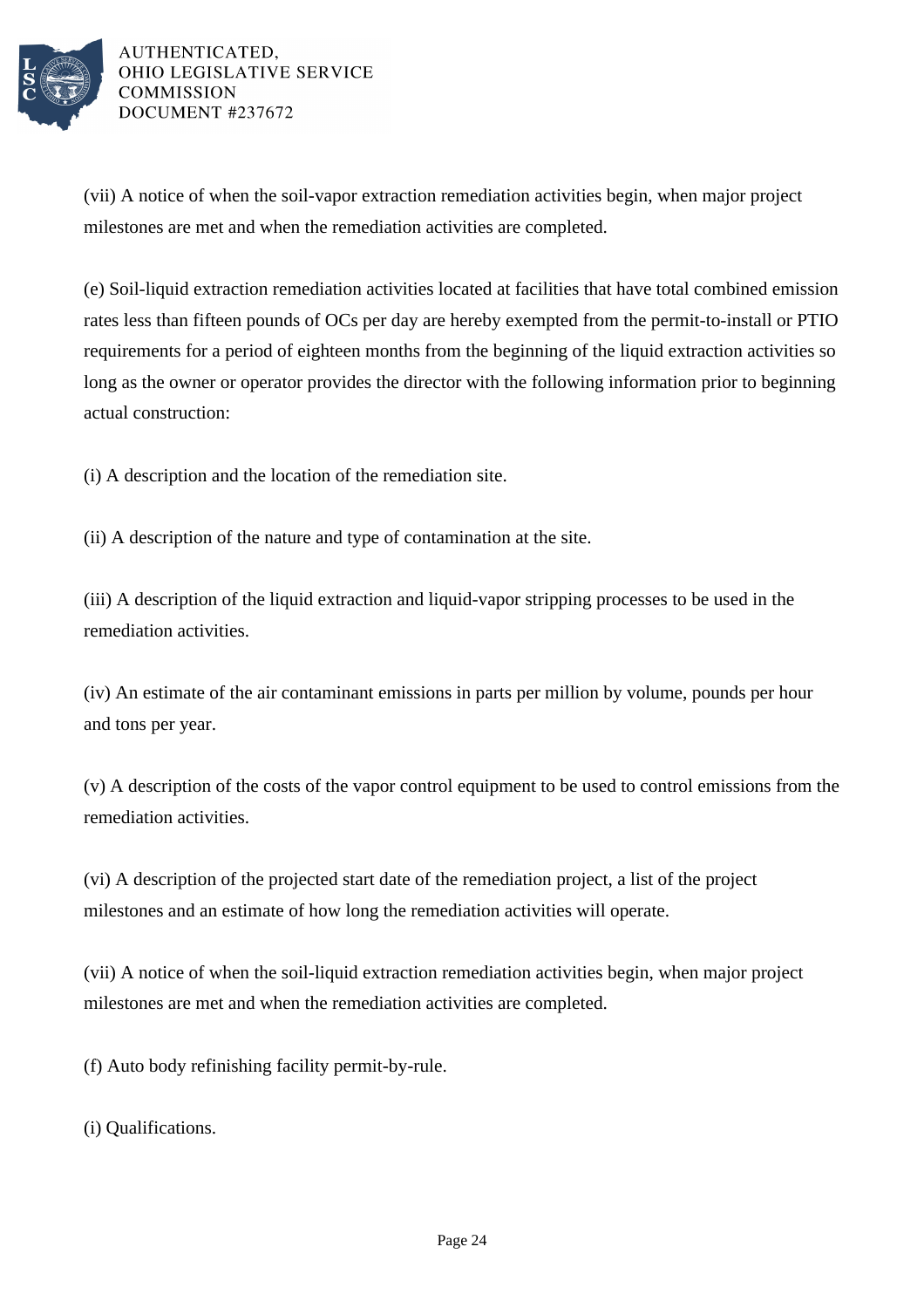

An auto body refinishing facility that meets all of the following qualifications is eligible to use this permit-by-rule:

(a) The facility has two or fewer paint spray booths used for painting.

(b) The facility does not do more than fifty jobs per week.

(c) The facility does not use more than three thousand gallons combined of all coatings, solvents, and other VOC containing materials in any calendar year.

(d) The facility performs all painting operations, excluding those done by spray guns with three ounces or less cup capacity, in an enclosed spray booth which is designed to confine and direct the paint overspray, fumes, and vapors to a powered ventilation system and is equipped with either a dry filtration or water wash system to capture paint overspray.

(e) The facility applies any paint or coatings by one of the following means; high volume low pressure (HVLP) spray gun, electrostatic application, airless spray gun, or air-assisted spray gun.

(f) The exhaust stack of each paint spray booth at the facility shall comply with the following:

(i) Is equipped with a fan designed to achieve an exhaust flow capacity of at least ten thousand cubic feet per minute.

(ii) Discharges air contaminants in a vertical direction, without obstructions like rain caps, goose neck exhaust, or other obstructions.

(iii) Has a stack height which is seventeen feet or greater, as measured from ground level to the point of discharge to the atmosphere; or has a stack height which is at least sixteen feet, but less than seventeen feet, as measured from ground level to the point of discharge to the atmosphere and has a point of discharge no closer than sixty feet to the nearest facility property line.

(g) When applicable, the facility complies with 40 CFR part 63, subpart HHHHHH, the national emission standards for hazardous air pollutants for paint stripping and miscellaneous surface coating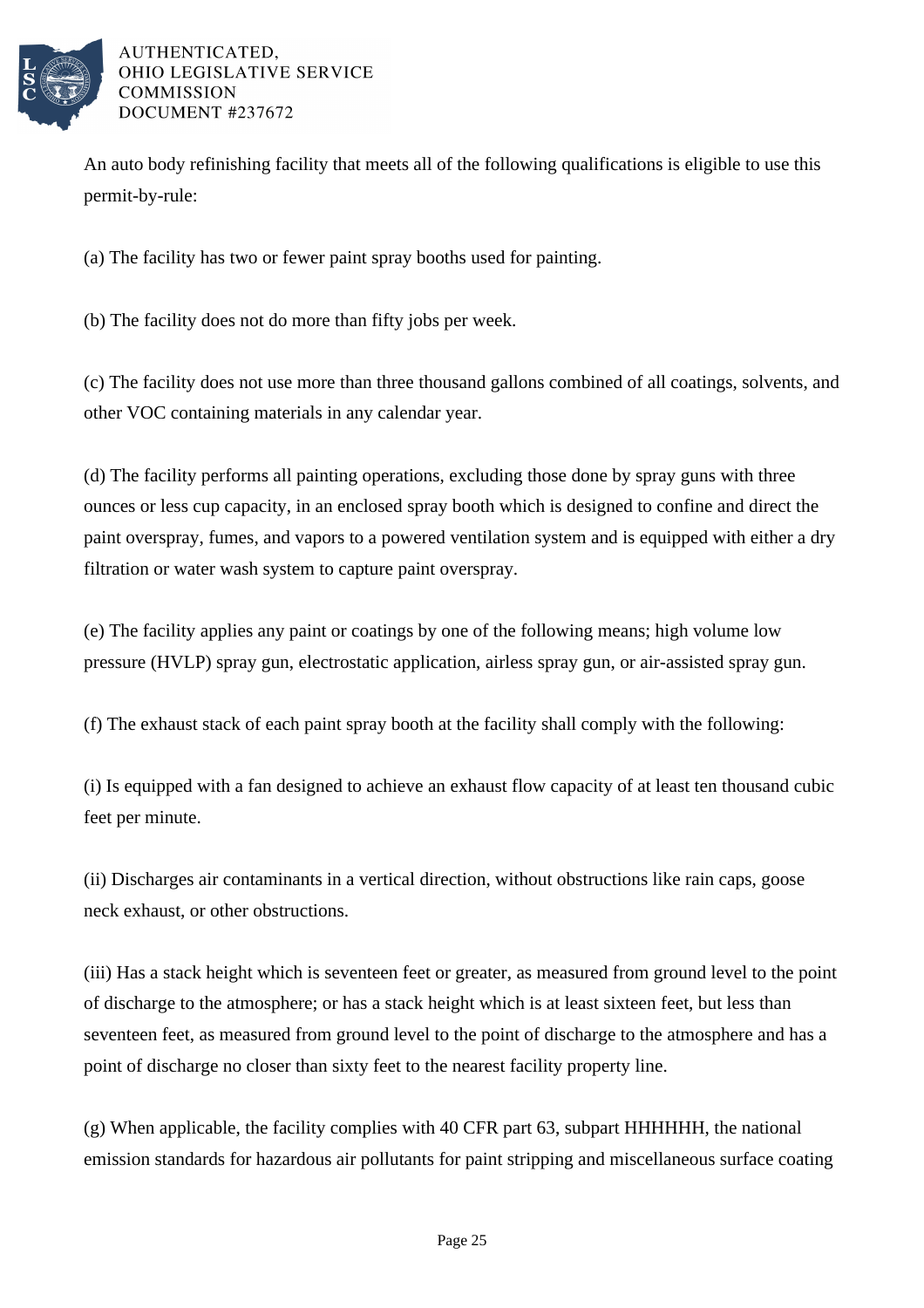

operations.

(ii) Applicable emission limitations and control requirements.

(a) The applicable rules, emission limitations and control requirements that apply to the facility subject to this permit-by-rule are defined in the following tables:

| Applicable rule                                                            | Applicable Emission Limitations/Control<br>Requirements                                                                                                                                                                                                                                                     |
|----------------------------------------------------------------------------|-------------------------------------------------------------------------------------------------------------------------------------------------------------------------------------------------------------------------------------------------------------------------------------------------------------|
| Paragraph $(A)(3)$ of rule 3745-31-05 of the<br>Administrative Code        | Facility emissions of VOC shall not exceed<br>nine pounds per hour and 11.7 tons per year.<br>Facility emissions of combined HAPs shall<br>not exceed nine pounds per hour and 11.7<br>tons per year. Facility emissions of a single<br>HAP shall not exceed 4.5 pounds per hour<br>and 5.85 tons per year. |
| Paragraph $(U)(1)$ of rule 3745-21-09 of the<br><b>Administrative Code</b> | This operation is exempt from the<br>requirements of this rule pursuant to<br>paragraph $(U)(2)(c)$ of rule 3745-21-09 of the<br>Administrative Code.                                                                                                                                                       |
| Rule 3745-21-18 of the Administrative Code                                 | The provisions of this rule are only applicable<br>to facilities located in Butler, Clark,<br>Clermont, Greene, Hamilton, Miami,<br>Montgomery, Warren, Ashtabula, Cuyahoga,<br>Geauga, Lake, Lorain, Medina, Portage, and<br>Summit counties.                                                              |
| 40 CFR part 63, subpart HHHHHH (refer to<br>regulation for applicability)  | Requirements for minimizing emissions from<br>coating and stripping operations, capture<br>efficiency, cleanup, storage and handling of<br>coatings and cleanup materials, and training.                                                                                                                    |

(iii) Operational requirements.

(a) The owner or operator of the facility shall regularly maintain the spray painting application equipment, exhaust filtration systems, and spray booths in accordance with the recommended procedures and maintenance intervals of the respective manufacturers in order to minimize air contaminant emissions.

(b) Paint application equipment shall be cleaned using one or more of the following means:

(i) In a device that remains closed at all times when not in use.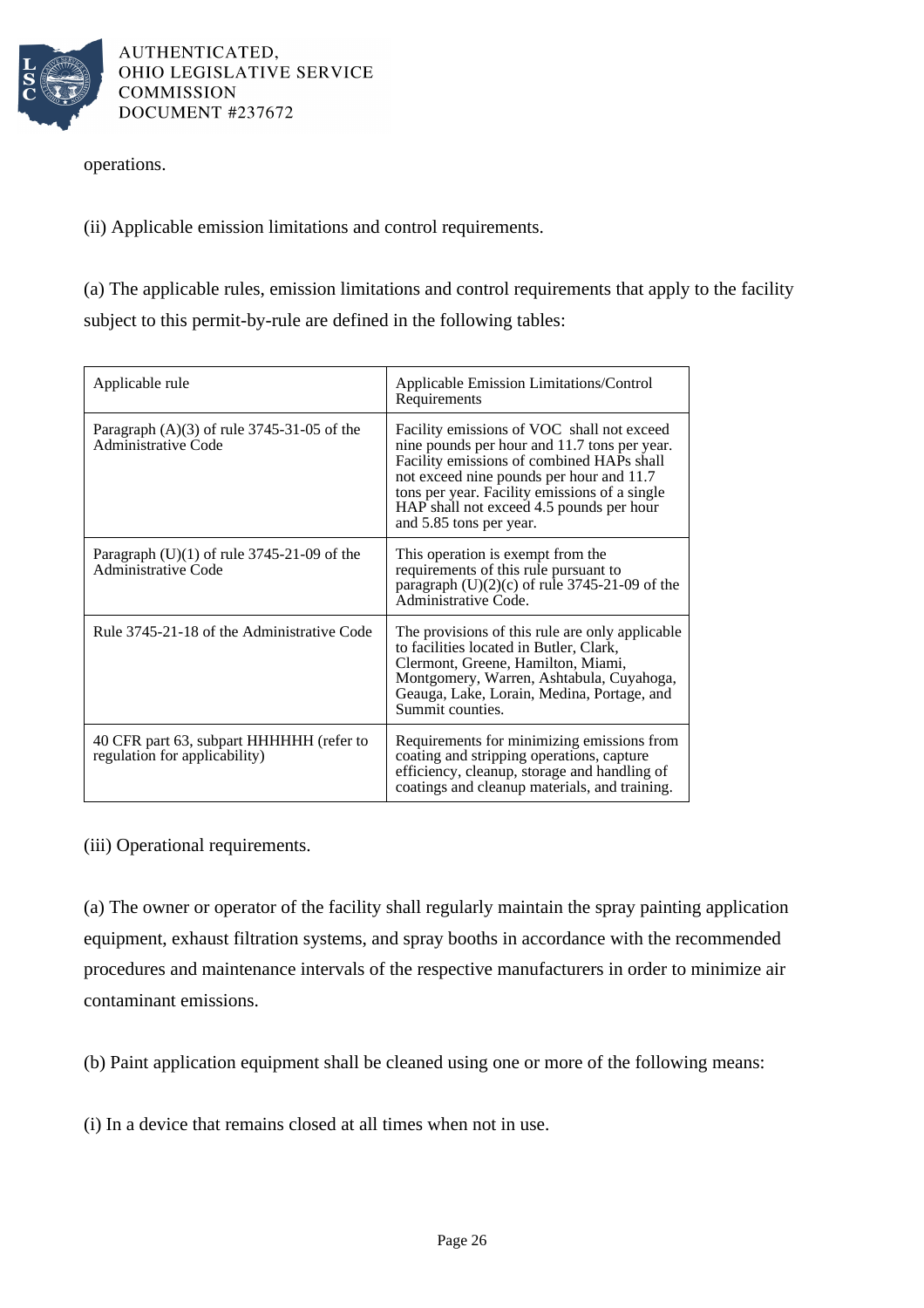

(ii) In a system that discharges nonatomized cleaning solvent into a waste container that remains closed when not in use.

(iii) In a reservoir that allows for disassembly and cleaning of application equipment and that is kept closed when not in use.

(iv) In a system that atomizes cleaning solvent into a waste container that is fitted with a device designed to capture atomized solvent emissions and prevent atomized mist and paint residue from being emitted outside of the collection container.

(c) If a water wash system is employed to control paint overspray, the facility shall comply with all applicable laws pertaining to the handling, treatment, or discharge of waste water.

(d) For facilities located in Butler, Clark, Clermont, Greene, Hamilton, Miami, Montgomery, Warren, Ashtabula, Cuyahoga, Geauga, Lake, Lorain, Medina, Portage, and Summit counties, the paint owner or operator shall:.

(i) Not apply to mobile equipment or mobile equipment components any automotive pretreatment, automotive primer-surfacer, automotive primer-sealer, automotive topcoat, or automotive specialty coatings, including any VOC-containing materials added to the original coating supplied by the manufacturer, that contain VOCs in excess of the limits specified in the following table:

| Coating Type                                        | Limit (pounds VOC per<br>gallon of coating, excluding<br>water and exempt solvents) | Limit (grams VOC per liter<br>of coating, excluding water<br>and exempt solvents) |
|-----------------------------------------------------|-------------------------------------------------------------------------------------|-----------------------------------------------------------------------------------|
| pretreatment primer                                 | 6.5                                                                                 | 780                                                                               |
| primer-surfacer                                     | 4.8                                                                                 | 575                                                                               |
| primer-sealer                                       | 4.6                                                                                 | 550                                                                               |
| topcoat (single-stage)                              | 5.0                                                                                 | 600                                                                               |
| topcoat (two-stage)<br>basecoat/clearcoat)          | 5.0                                                                                 | 600                                                                               |
| topcoat (three or four-stage)<br>basecoat/clearcoat | 5.2                                                                                 | 625                                                                               |
| multi-colored topcoat                               | 5.7                                                                                 | 680                                                                               |
| automotive specialty                                | 7.0                                                                                 | 840                                                                               |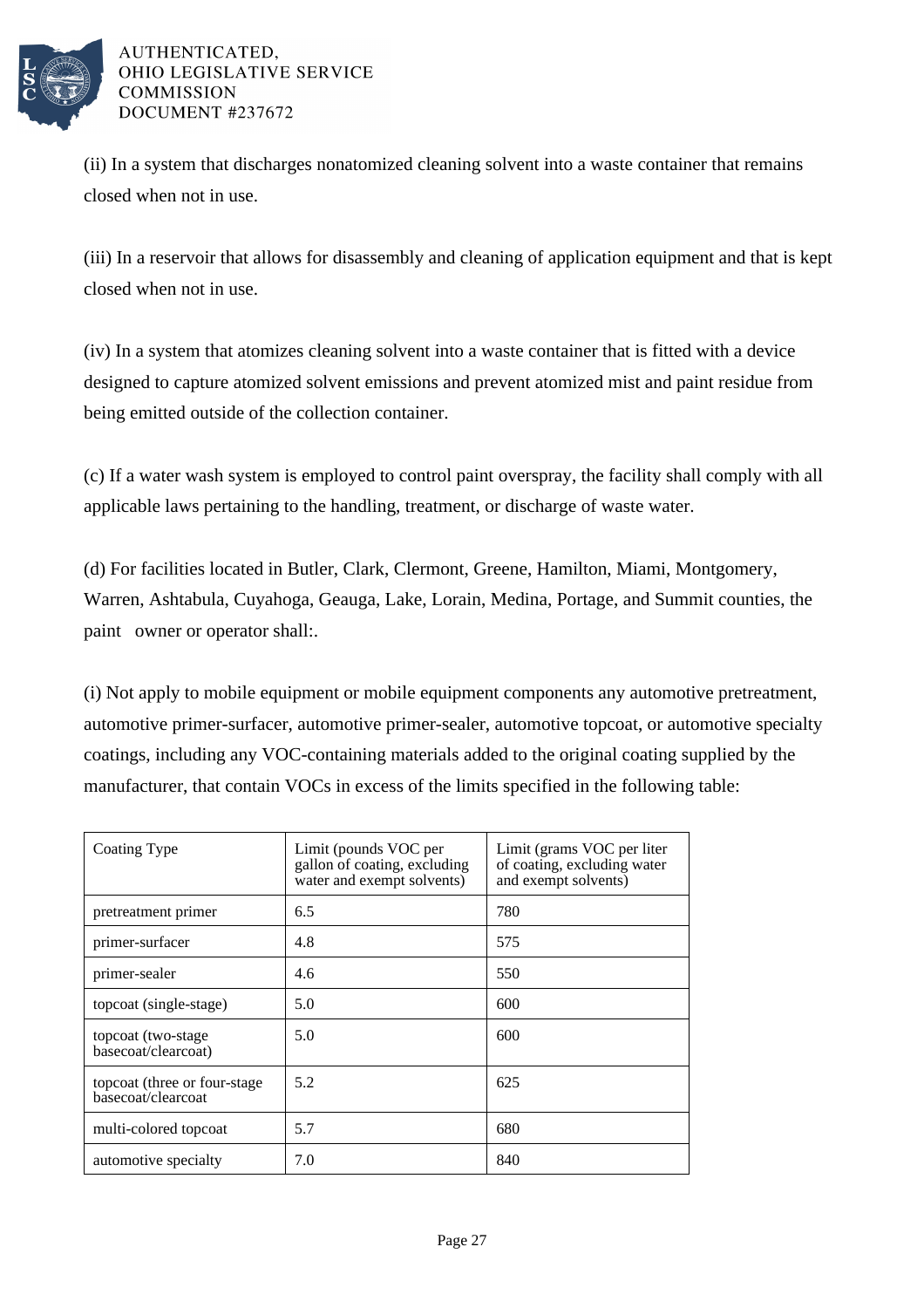

(ii) Calculate the VOC content of the coatings employed in accordance with the following:

(A) Except for multi-stage topcoats, the mass of VOC per combined volume of VOC and coating solids, excluding water and exempt solvents, shall be calculated by the following equation:

$$
VOC = \frac{(Wv - Ww - Wec)}{(V - Vw - Vec)}
$$

Where:

 $VOC = VOC$  content in pounds per gallon of coating, excluding water and exempt solvents;

 $Wv =$  mass of total volatiles, in pounds;

 $Ww =$  mass of water, in pounds;

Wec = mass of exempt solvents, in pounds;

 $V =$  volume of coating, in gallons;

Vw = volume of water, in gallons; and

Vec = volume of exempt solvents, in gallons.

(B) The VOC content of a multi-stage topcoat shall be calculated by the following equation:

$$
\textit{VOCmulti} = \frac{\textit{VOCbc}+\sum_{i=0}^{M}\textit{VOCmci}+2(\textit{VOCcc})}{M+3}
$$

Where:

VOCmulti = VOC content of multistage topcoat, in pounds per gallon, excluding water and exempt solvents;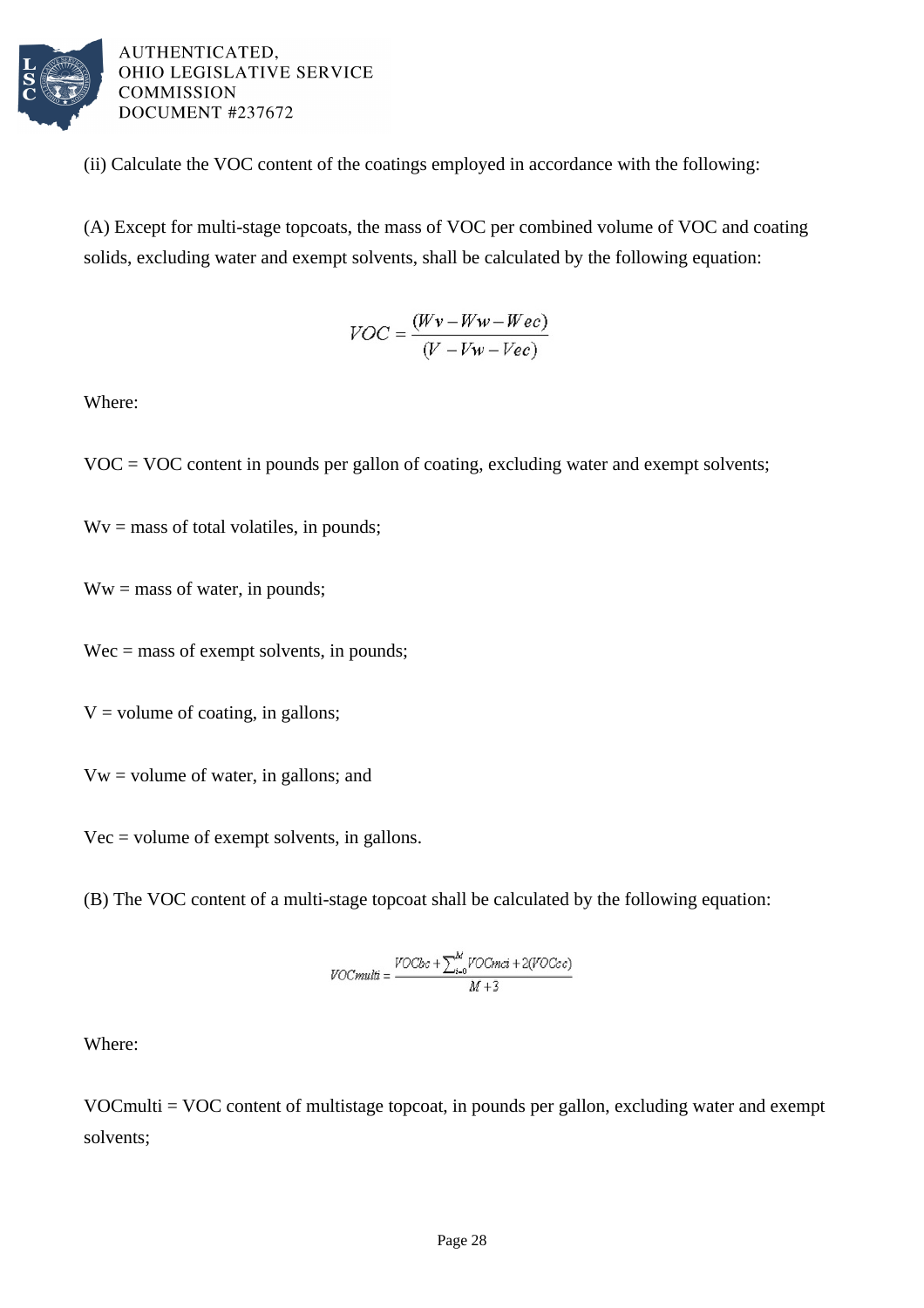

VOCbc = VOC content of basecoat, in pounds per gallon, excluding water and exempt solvents;

 $VOCmci = VOC$  content of each midcoat(s), in pounds per gallon, excluding water and exempt solvents;

 $VOCcc = VOC$  content of the clear coat, in pounds per gallon, excluding water and exempt solvents; and

 $M =$  number of midcoats.

(The VOC content of each coating shall be measured in accordance with USEPA method 24.)

(C) Train the operators of paint application equipment in the use of a high volume low pressure (HVLP) sprayer, or electrostatic spray airless spray gun, or air-assisted airless spray gun equipment in accordance with the manufacturer's specifications, and the handling of a coating and any solvents used to clean the spray equipment, including procedures used to reduce emissions from evaporation and overspray.

(D) Store the following materials in non-absorbent, non-leaking containers and keep these containers closed at all times when not in use: fresh coatings, used coatings, solvents, VOC-containing additives and materials, VOC-containing waste materials, and cloth, paper, or absorbent applicators moistened with any of the items listed above.

(e) When applicable, a facility located in any county in Ohio must also comply with the booth specifications, stripping management practices, overspray capture efficiency, spray gun specifications, solvent storage, and training requirements of 40 CFR part 63, subpart HHHHHH.

(iv) Monitoring and recordkeeping requirements.

(a) The owner or operator of the facility shall maintain annual records which list the following information for each VOC-containing material (coatings, thinners, reducers, surfacers, clean-up solvents, etc.) used or purchased by the facility in each calendar year: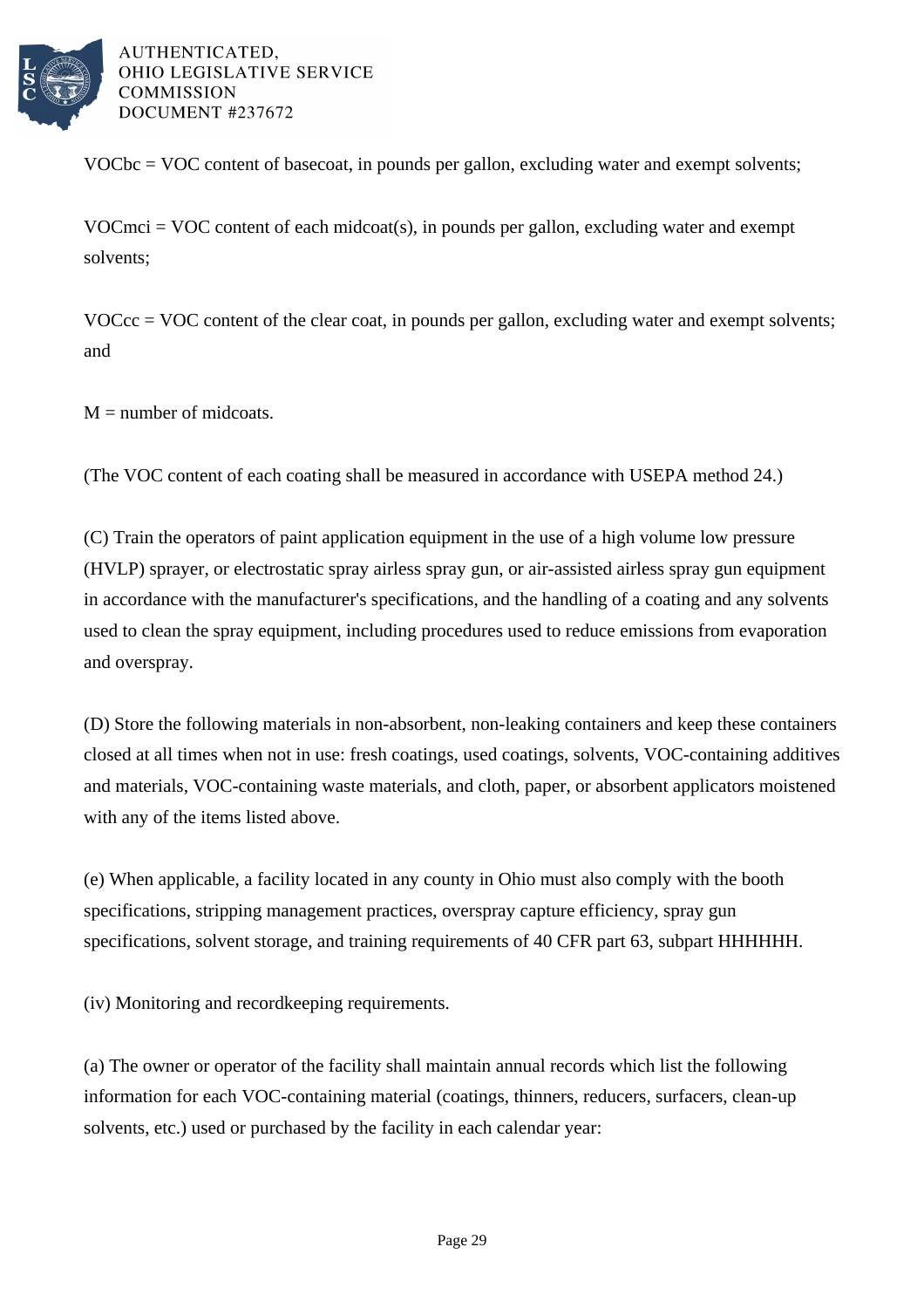

(i) The name and identification number of each material.

(ii) The quantity of each material used or purchased, in gallons.

(iii) The VOC content of each material, in pounds per gallon.

(iv) The total volume, in gallons, of all VOC-containing materials used or purchased.

(b) The owner or operator of the facility shall maintain a record of the number of jobs performed per week.

(c) The owner or operator of the facility shall maintain documentation which demonstrates each exhaust stack complies with the design requirements listed in paragraph  $(B)(2)(f)(i)$  of this rule.

(d) For facilities located in Butler, Clark, Clermont, Greene, Hamilton, Miami, Montgomery, Warren, Ashtabula, Cuyahoga, Geauga, Lake, Lorain, Medina, Portage, and Summit counties, the owner or operator shall submit documentation sufficient to demonstrate that all employees applying coatings are properly trained in the use of a high volume low pressure (HVLP) sprayer, electrostatic spray, airless spray gun, or air-assisted airless spray gun and in the handling of a coating and any solvents used to clean the spray equipment. The owner or operator shall maintain a copy of this documentation on-site and make the documentation available to the Ohio environmental protection agency upon request.

(e) When applicable, a facility located in any county in Ohio must also comply with the monitoring, recordkeeping, and reporting requirements of 40 CFR part 63, subpart HHHHHH.

(v) Testing requirements.

(a) Compliance with the annual material usage limitation shall be based upon the recordkeeping requirements specified in paragraph  $(B)(2)(f)(iv)(a)$  of this rule.

(b) Compliance with the hourly VOC/combined HAP emission limitation is based on multiplying the maximum of one job per hour by a maximum emission factor of nine pounds VOC/combined HAP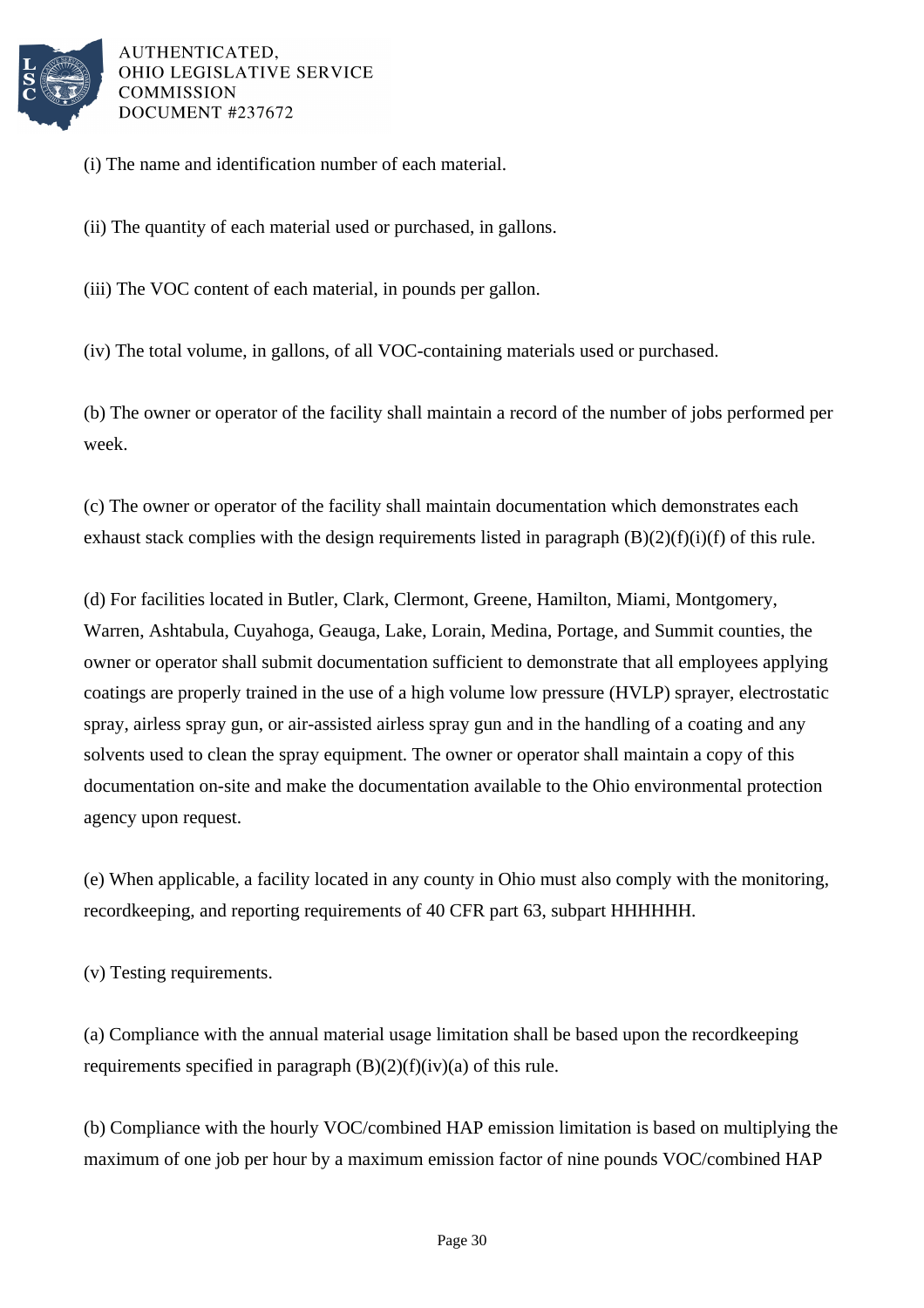

per job. Compliance with the hourly single HAP emission limitation is based on multiplying the maximum of one job per hour by a maximum emission factor of 4.5 pounds single HAP per job.

(c) Compliance with the annual tons per year VOC/combined HAP emission limitation is based on multiplying the maximum number of jobs per week, fifty, by an emission factor of nine pounds VOC/combined HAP per job by fifty-two weeks per year and dividing by two thousand pounds per ton. Compliance with the annual tons per year single HAP emission limitation is based on multiplying the maximum number of jobs per week, fifty, by an emission factor of 4.5 pounds single HAP per job by fifty-two weeks per year and dividing by two thousand pounds per ton.

(g) Gasoline dispensing facility with Stage I controls permit-by-rule.

(i) Qualifications.

A gasoline dispensing facility, as defined in paragraph (H) of rule 3745-21-01 of the Administrative Code, which is not otherwise exempted under paragraph  $(B)(1)(ff)$  or  $(B)(1)(gg)$  of this rule, and meets all of the following conditions is eligible to use this permit-by-rule:

(a) Is located in Delaware, Franklin, Licking, Lucas, Mahoning, Stark, Trumbull, and Wood counties.

(b) Has all gasoline storage tanks equipped with submerged fill pipes, as defined in paragraph (H) of rule 3745-21-01 of the Administrative Code.

(c) Employs a Stage I vapor balance or vapor control system in accordance with paragraph (R) of rule 3745-21-09 of the Administrative Code to control the vapors displaced from the stationary storage tanks during delivery vessel transfer operations, unless exempted from Stage I requirements by one of the provisions of paragraph (R)(4) of rule 3745-21-09 of the Administrative Code.

(d) Has a gasoline throughput of less than three million eight hundred thousand gallons per year.

(e) When applicable, the facility complies with 40 CFR part 63, subpart CCCCCC, the national emission standards for hazardous air pollutants for gasoline dispensing facilities.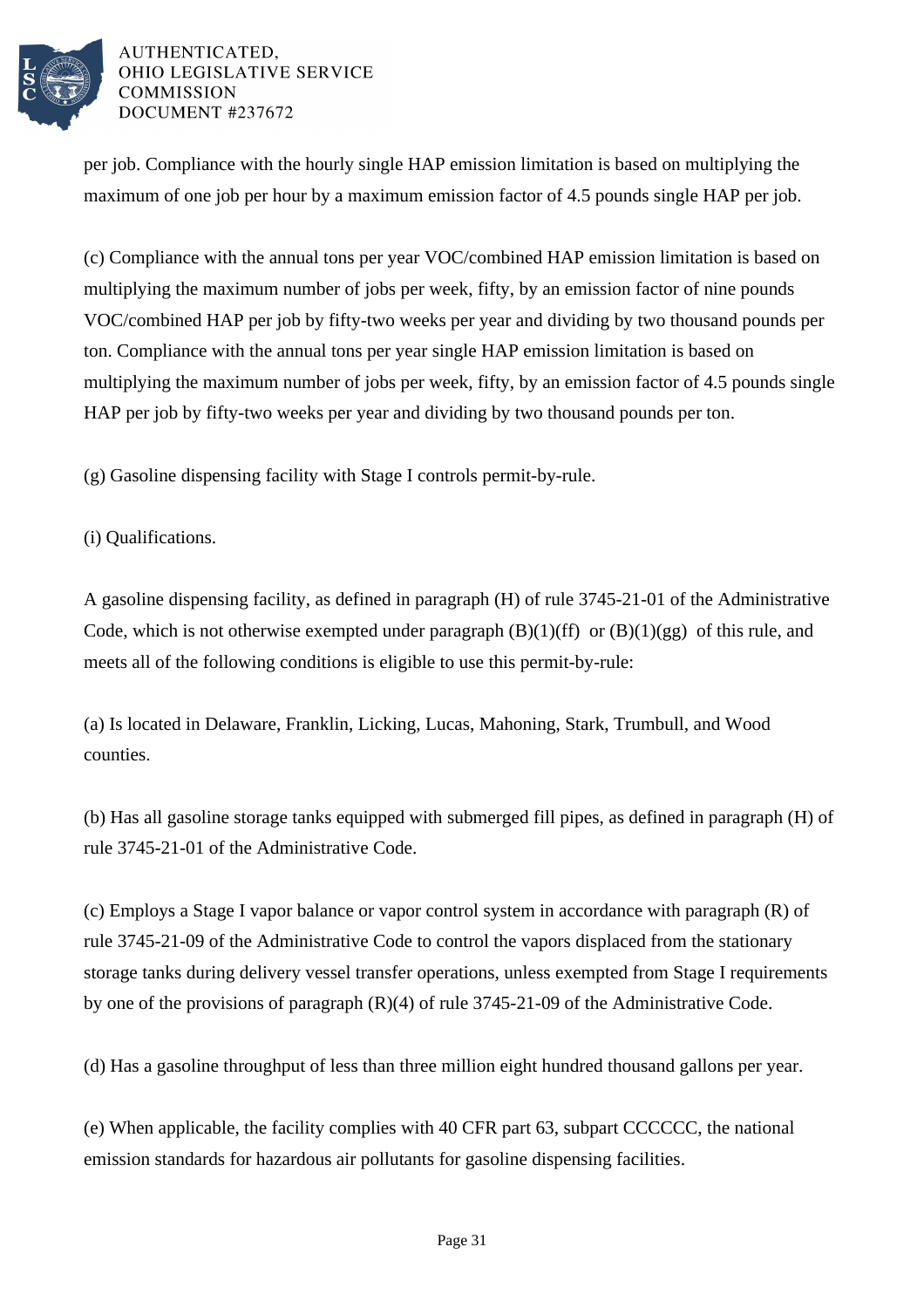

(ii) Applicable emission limitations and control requirements.

(a) The applicable rules, emission limitations and control requirements that apply to the facility subject to this permit-by-rule are defined in the following table:

| Applicable rule                                                           | Applicable Emission Limitations/Control<br>Requirements                                                                                                                                                                                                                                                                   |
|---------------------------------------------------------------------------|---------------------------------------------------------------------------------------------------------------------------------------------------------------------------------------------------------------------------------------------------------------------------------------------------------------------------|
| Paragraph $(A)(3)$ of rule 3745-31-05 of the<br>Administrative Code       | OC emissions from the facility shall not<br>exceed twenty-five tons per year. The facility<br>shall employ submerged fill pipes on all<br>gasoline storage tanks. The requirements of<br>this rule also include compliance with the<br>requirements of paragraph $(R)$ of rule 3745-<br>21-09 of the Administrative Code. |
| Paragraph $(R)$ of rule 3745-21-09 of the<br>Administrative Code          | The control efficiency of the vapor balance or<br>vapor control system shall be at least ninety<br>per cent by weight for VOCs.                                                                                                                                                                                           |
| 40 CFR part 63, subpart CCCCCC (refer to<br>regulation for applicability) | Federal requirements to demonstrate<br>compliance with the emission limitations and<br>management practices.                                                                                                                                                                                                              |

(iii) Operational restrictions.

The facility shall comply with the following operational restrictions for the Stage I vapor control system:

(a) The vapor balance system shall be kept in good working order and shall be used at all times during the transfer of gasoline.

(b) There shall be no leaks in the delivery vessel pressure/vacuum relief valves and hatch covers.

(c) There shall be no leaks in the vapor lines or liquid lines during the transfer of gasoline.

(d) The transfer of gasoline from a delivery vessel to a stationary storage tank shall be conducted by use of submerged fill into the storage tank. The submerged fill pipe is to be installed within six inches of the bottom of the storage tank.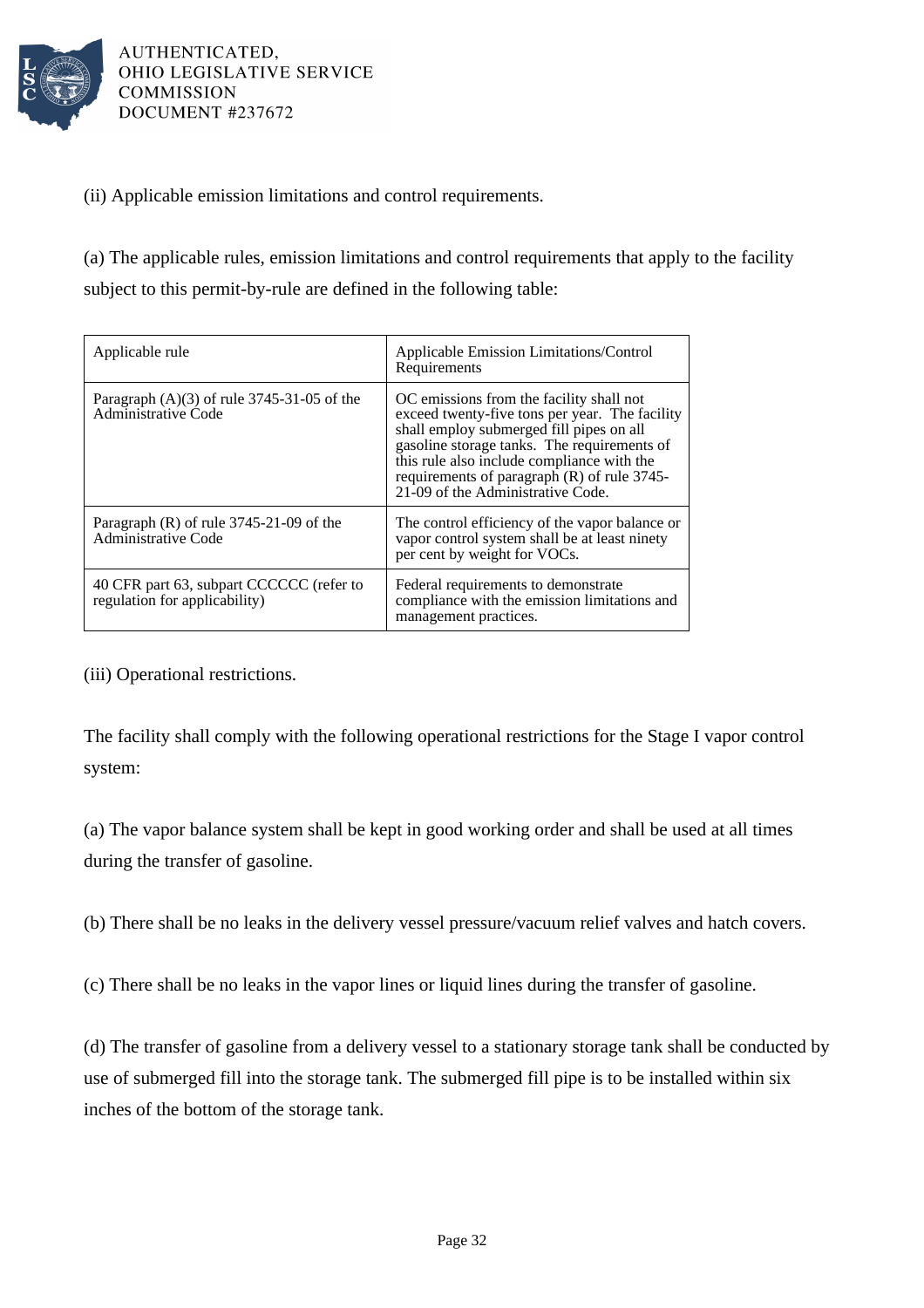

(e) All fill caps shall be in place and clamped during normal storage conditions.

(f) The owner or operator of the facility shall repair within fifteen days any leak from the vapor balance system or vapor control system which is employed to meet the requirements of paragraph (R)(1) of rule 3745-21-09 of the Administrative Code when such leak is equal to or greater than one hundred per cent of the lower explosive limit as propane, as determined under paragraph (K) of rule 3745-21-10 of the Administrative Code.

(g) When applicable, a facility located in any county in the state of Ohio must also comply with the vapor balance and management practice requirements of 40 CFR part 63, subpart CCCCCC.

(iv) Monitoring and recordkeeping requirements.

(a) The owner or operator of the facility shall maintain records of the results of any leak checks, including, at a minimum, the following information:

(i) Date of inspection.

(ii) Findings (may indicate no leaks discovered or location, nature, and severity of each leak).

(iii) Leak determination method.

(iv) Corrective action (date each leak repaired and reasons for any repair interval in excess of fifteen calendar days).

(v) Inspector's name and signature.

(b) The owner or operator of the facility shall maintain records of the annual gasoline and diesel/kerosene/used oil (if applicable) throughput for the facility.

(c) When applicable, a facility located in any county in the state of Ohio must also comply with the monitoring and recordkeeping requirements of 40 CFR part 63, subpart CCCCCC.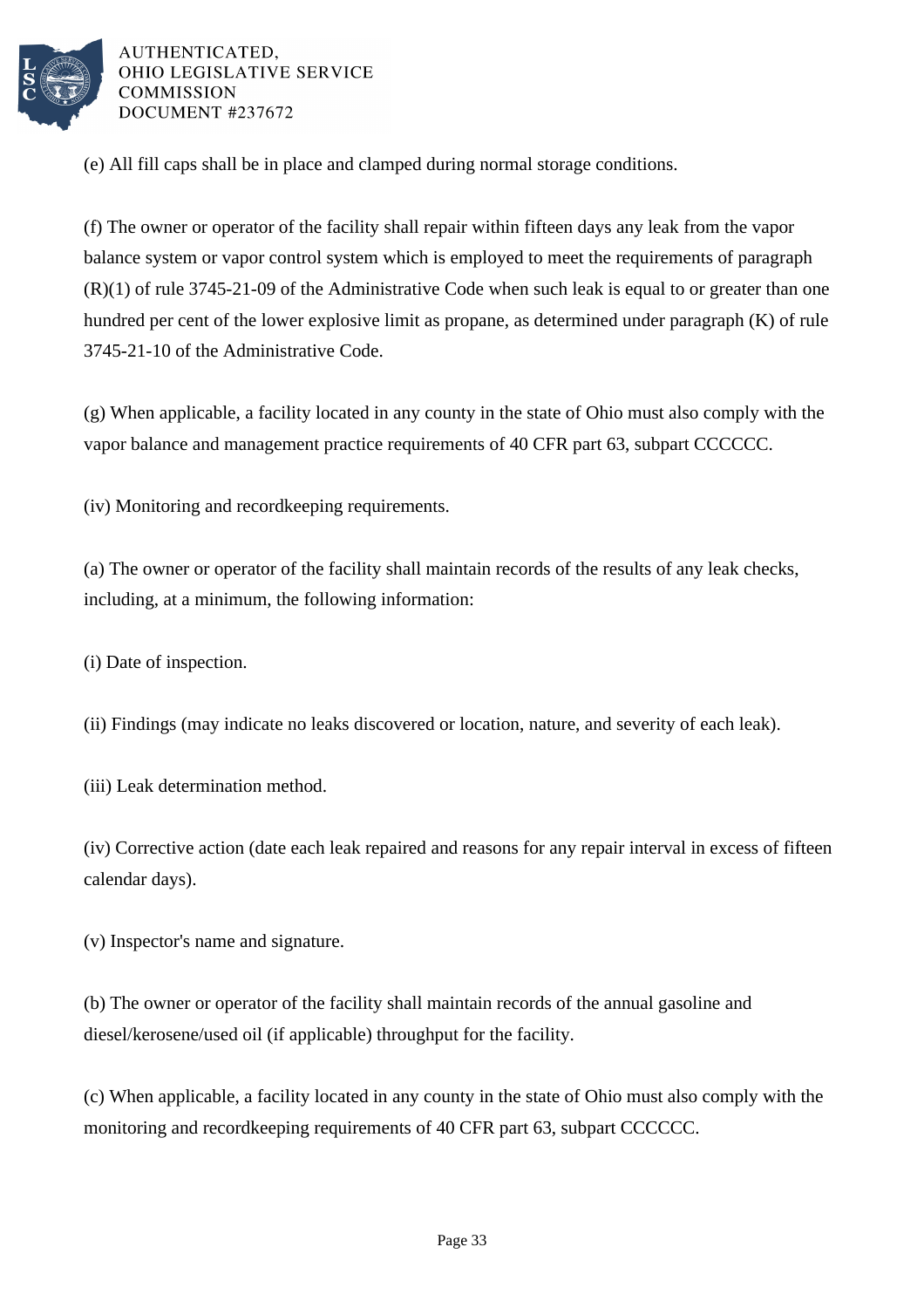

(v) Permit-by-rule specific reporting requirements.

(a) Any leak from the vapor balance system or vapor control system that is not repaired within fifteen days after identification shall be reported to the appropriate Ohio environmental protection agency district office or local air agency within thirty days after the repair is completed.

(b) Any owner or operator of a facility which is claiming an exemption from the Stage I vapor control requirements pursuant to paragraph (R)(4) of rule 3745-21-09 of the Administrative Code is exempt from paragraphs  $(B)(2)(g)(ii)$  to  $(B)(2)(g)(iv)$  of this rule but shall comply with the following requirements:

(i) The owner or operator shall maintain records of the quantity of gasoline delivered to the facility during each month, and shall retain these records for a period of three years.

(ii) The owner or operator shall notify the applicable Ohio environmental protection agency district office or local air agency if the gasoline throughput for any rolling twelve-month period is equal to or greater than one hundred twenty thousand gallons within forty-five days after the exceedance occurs.

(c) When applicable, a facility located in any county in the state of Ohio must also comply with the reporting requirements of 40 CFR part 63, subpart CCCCCC.

(vi) Testing requirements.

(a) Compliance with the annual OC emission limitation is based on multiplying the maximum annual gasoline throughput specified in this permit-by-rule (three million eight hundred thousand gallons) by an emission factor of thirteen pounds of OCs per one thousand gallons of gasoline and dividing by two thousand pounds per ton. The OC emissions from all diesel, kerosene, and used oil tank filling and dispensing operations, if present at the facility, are assumed to be negligible.

(b) When applicable, a facility located in any county in Ohio must also comply with the testing requirements of 40 CFR part 63, subpart CCCCCC.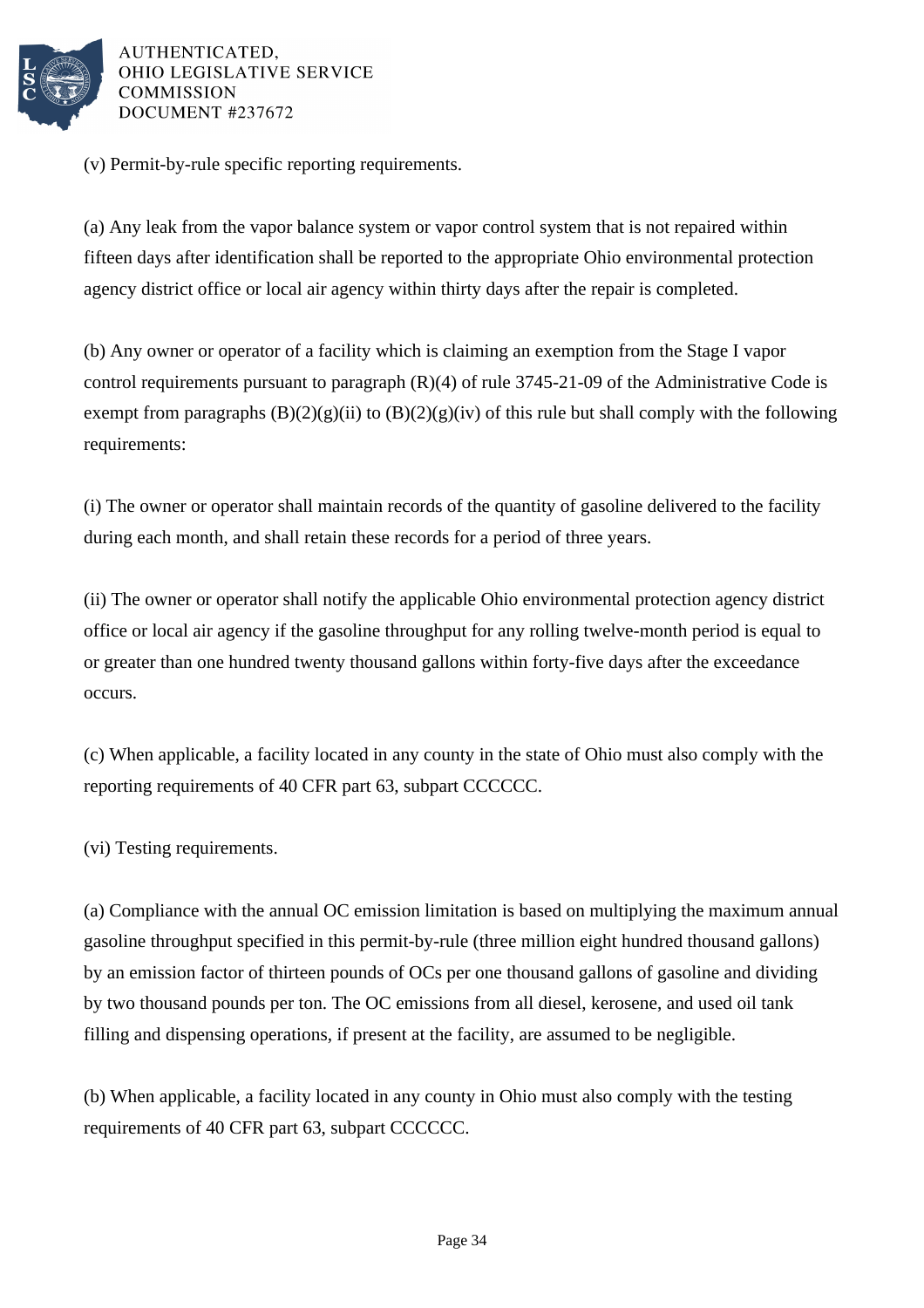

[Comment: U.S. EPAs generally available control technology (GACT) and/or management practices for area source categories of HAPs, that have been implemented through the "Integrated Urban Air Toxics Strategy" (64 FR 38715) and promulgated under Section 112(d)(5) of the Clean Air Act, are regulated by the U.S. EPA; Ohio EPA has not been given delegation of the GACT rules.]

(h) Gasoline dispensing facility with Stage I and Stage II controls permit-by-rule.

(i) Qualifications.

A gasoline dispensing facility, as defined by paragraph (H) of rule 3745-21-01 of the Administrative Code, which is not otherwise exempted under paragraph  $(B)(1)(gg)$  of this rule, and meets all of the following conditions is eligible to use this permit-by-rule:

(a) Is located in Ashtabula, Butler, Clark, Clermont, Cuyahoga, Geauga, Greene, Hamilton, Lake, Lorain, Medina, Miami, Montgomery, Portage, Summit, and Warren counties.

(b) Employs storage tanks equipped with submerged fill pipes, as defined by paragraph (H) of rule 3745-21-01 of the Administrative Code.

(c) Employs a Stage I vapor balance or vapor control system in accordance with paragraph (R) of rule 3745-21-09 of the Administrative Code, unless exempted from Stage I requirements pursuant to paragraph (R)(4) of rule 3745-21-09 of the Administrative Code.

(d) Employs a CARB certified Stage II vapor control system, as defined by paragraph (H) of rule 3745-21-01 of the Administrative Code, and in accordance with paragraph (DDD) of rule 3745-21- 09 of the Administrative Code, unless exempted from Stage II requirements by one of the provisions of paragraph (DDD)(4) of rule 3745-21-09 of the Administrative Code or has decommissioned the Stage II vapor control system in accordance with paragraph (DDD)(5) of rule 3745-21-09 of the Administrative Code.

[Comment: The meaning of CARB certified and CARB certification used throughout this permit-byrule shall be consistent with the definition specified by paragraph (H) of rule 3745-21-01 of the Administrative Code.]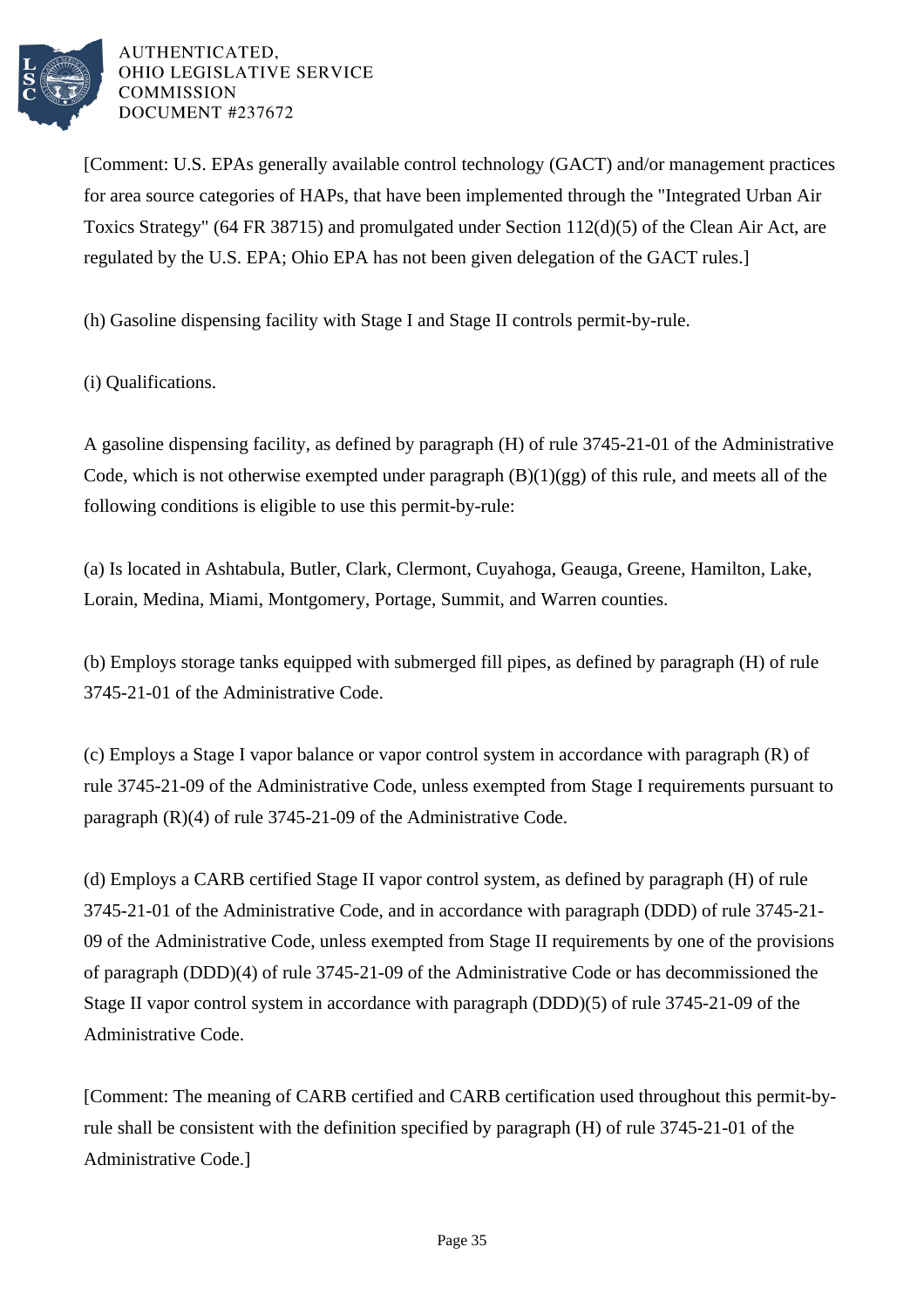

(e) Has a gasoline throughput of less than sixteen million gallons per year.

(f) When applicable, the facility complies with 40 CFR part 63, subpart CCCCCC, the national emission standards for hazardous air pollutants for gasoline dispensing facilities.

(ii) Applicable emission limitations and control requirements.

(a) The applicable rules, emission limitations and control requirements that apply to the facility subject to this permit-by-rule are defined in the following table:

| Applicable rule                                                           | Applicable Emission Limitations/Control<br>Requirements                                                                                                                                                                                                                                                                  |
|---------------------------------------------------------------------------|--------------------------------------------------------------------------------------------------------------------------------------------------------------------------------------------------------------------------------------------------------------------------------------------------------------------------|
| Paragraph $(A)(3)$ of rule 3745-31-05 of the<br>Administrative Code       | OC emissions from the facility shall not<br>exceed twenty-five tons per year. The facility<br>shall employ submerged fill pipes on all<br>storage tanks. The requirements of this rule<br>also include compliance with the<br>requirements of paragraphs (R) and (DDD) of<br>rule 3745-21-09 of the Administrative Code. |
| Paragraph $(R)$ of rule 3745-21-09 of the<br>Administrative Code          | The control efficiency of the Stage I vapor<br>balance or vapor control system shall be at<br>least ninety per cent by weight for VOCs.                                                                                                                                                                                  |
| Paragraph (DDD) of rule 3745-21-09 of the<br>Administrative Code          | Low permeation hoses are all hoses that carry<br>liquid fuel and permeate at a rate of no more<br>than ten grams per square meter per day as<br>determined by UL 330 (Seventh Edition)<br>"Underwriters Laboratories Standard for<br>Hose and Hose Assemblies for Dispensing<br>Flammable Liquids."                      |
| Paragraph (DDD) of rule 3745-21-09 of the<br>Administrative Code          | The control efficiency of the Stage II vapor<br>control system shall be at least ninety-five per<br>cent by weight for VOCs.                                                                                                                                                                                             |
| 40 CFR part 63, subpart CCCCCC (refer to<br>regulation for applicability) | Federal requirements to demonstrate<br>compliance with the emission limitations and<br>management practices.                                                                                                                                                                                                             |

(iii) Operational restrictions.

(a) The owner or operator shall comply with the following operational restrictions for the Stage I vapor control system: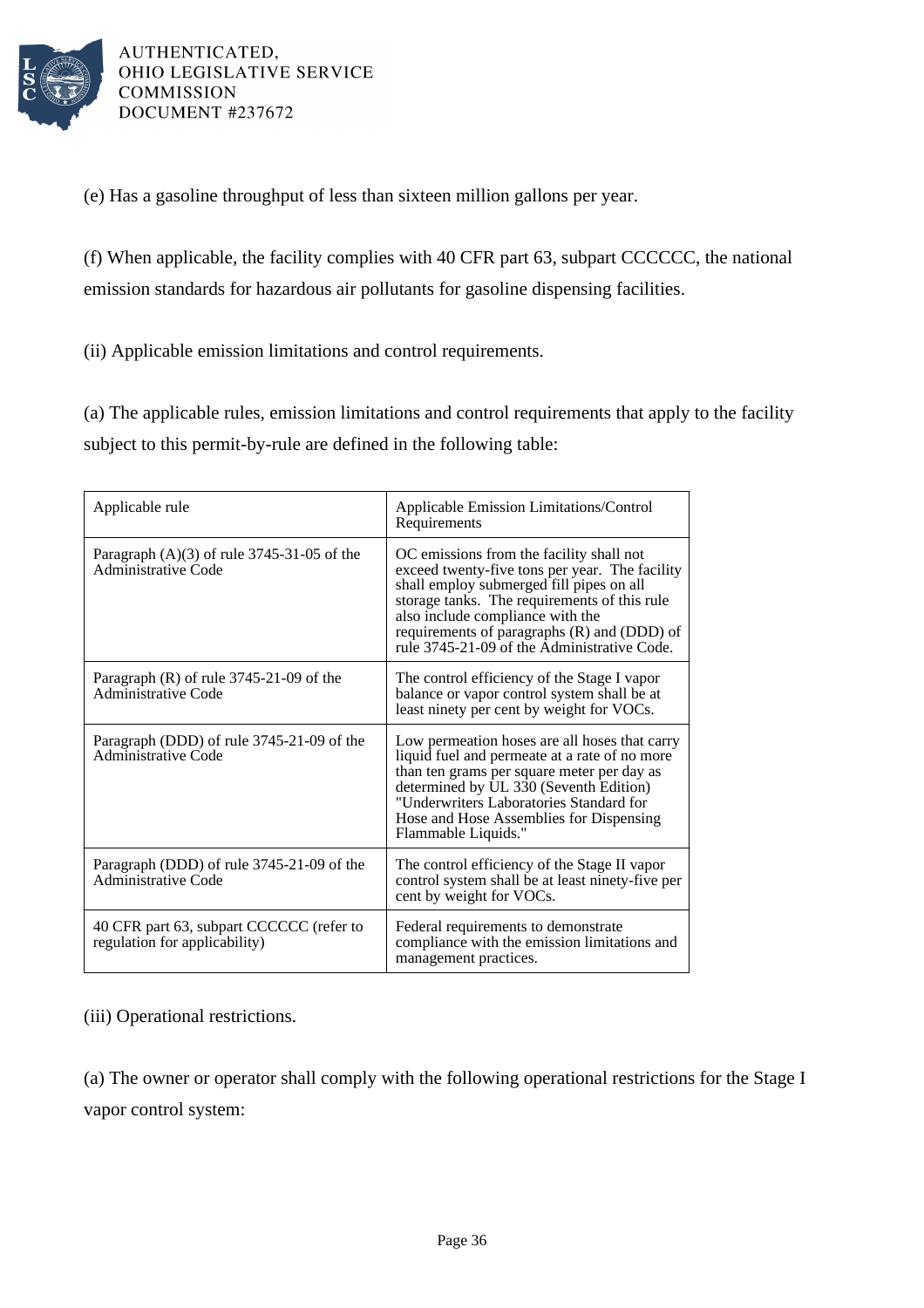

(i) The vapor balance system shall be kept in good working order and shall be used at all times during the transfer of gasoline.

(ii) There shall be no leaks in the delivery vessel pressure/vacuum relief valves and hatch covers.

(iii) There shall be no leaks in the vapor lines or liquid lines during the transfer of gasoline.

(iv) The transfer of gasoline from a delivery vessel to a stationary storage tank shall be conducted by use of submerged fill into the storage tank. The submerged fill pipe is to be installed within six inches of the bottom of the storage tank.

(v) All fill caps shall be in place and clamped during normal storage conditions.

(vi) The owner or operator of the facility shall repair within fifteen days any leak from the vapor balance system or vapor control system which is employed to meet the requirements of paragraph  $(R)(1)$  of rule 3745-21-09 of the Administrative Code when such leak is equal to or greater than one hundred per cent of the lower explosive limit as propane, as determined under paragraph (K) of rule 3745-21-10 of the Administrative Code.

(b) The owner or operator shall install, operate and maintain the Stage II vapor control system in accordance with the manufacturer's specifications, the applicable CARB certification, and all requirements of paragraph (DDD)(1) of rule 3745-21-09 of the Administrative Code.

(c) When applicable, a facility located in any county in Ohio must also comply with the vapor balance and management practice requirements of 40 CFR part 63, subpart CCCCCC.

(d) In accordance with paragraphs  $(DDD)(4)(g)$  and  $(DDD)(5)(d)$  of rule 3745-21-09 of the Administrative Code, the owner or operator shall install low permeation hoses.

(iv) Monitoring and recordkeeping requirements.

(a) The owner or operator shall maintain records of the results of any leak checks, including, at a minimum, the following information: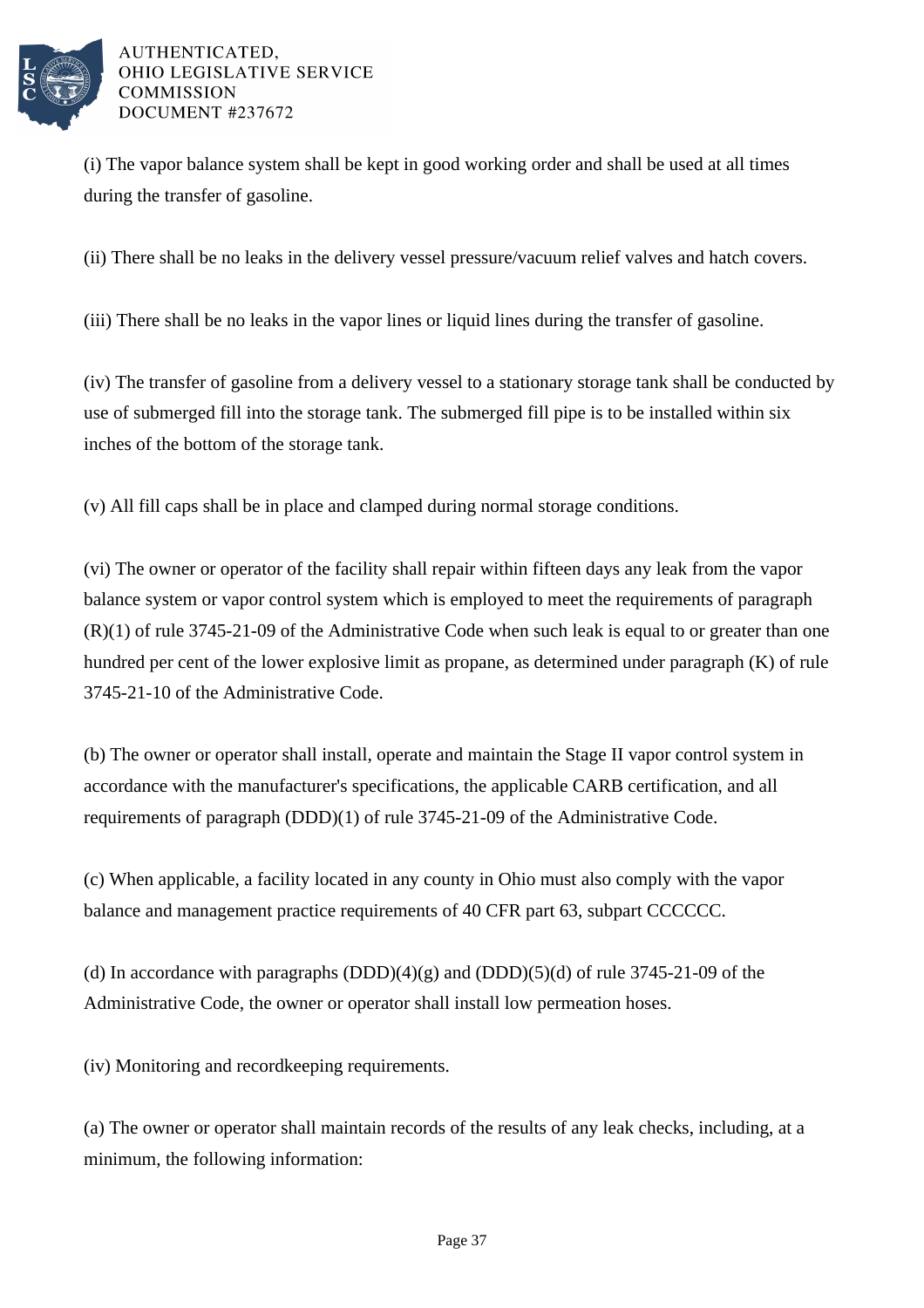

(i) Date of inspection.

(ii) Findings (may indicate no leaks discovered or location, nature, and severity of each leak).

(iii) Leak determination method.

(iv) Corrective action (date each leak repaired and reasons for any repair interval in excess of fifteen calendar days).

(v) Inspector's name and signature.

(b) The owner or operator shall maintain records as specified by paragraph (DDD)(3) of rule 3745- 21-09 of the Administrative Code and any records required by the applicable CARB certification. The owner or operator does not need to maintain copies of the most recent permit-to-operate and permit-to-operate application, as required by paragraph (DDD)(3)(a) of rule 3745-21-09 of the Administrative Code if electing to operate under this permit-by-rule.

(c) The owner or operator of the facility shall maintain records of the annual gasoline and diesel/kerosene/used oil (if applicable) throughput for the facility.

(d) When applicable, a facility located in any county in Ohio must also comply with the monitoring and recordkeeping requirements of 40 CFR part 63, subpart CCCCCC.

(e) The owner or operator of the facility shall maintain records of all data and documentation relevant to determining the permeation rate of the hose, as described in UL 330 (seventh edition) "Underwriters Laboratories Standard for Hose and Hose Assemblies for Dispensing Flammable Liquids."

(v) Permit-by-rule specific reporting requirements.

(a) Any owner or operator who is claiming an exemption for a facility from the Stage I or Stage II vapor control requirements pursuant to paragraph  $(R)(4)$  or  $(DDD)(4)$  of rule 3745-21-09 of the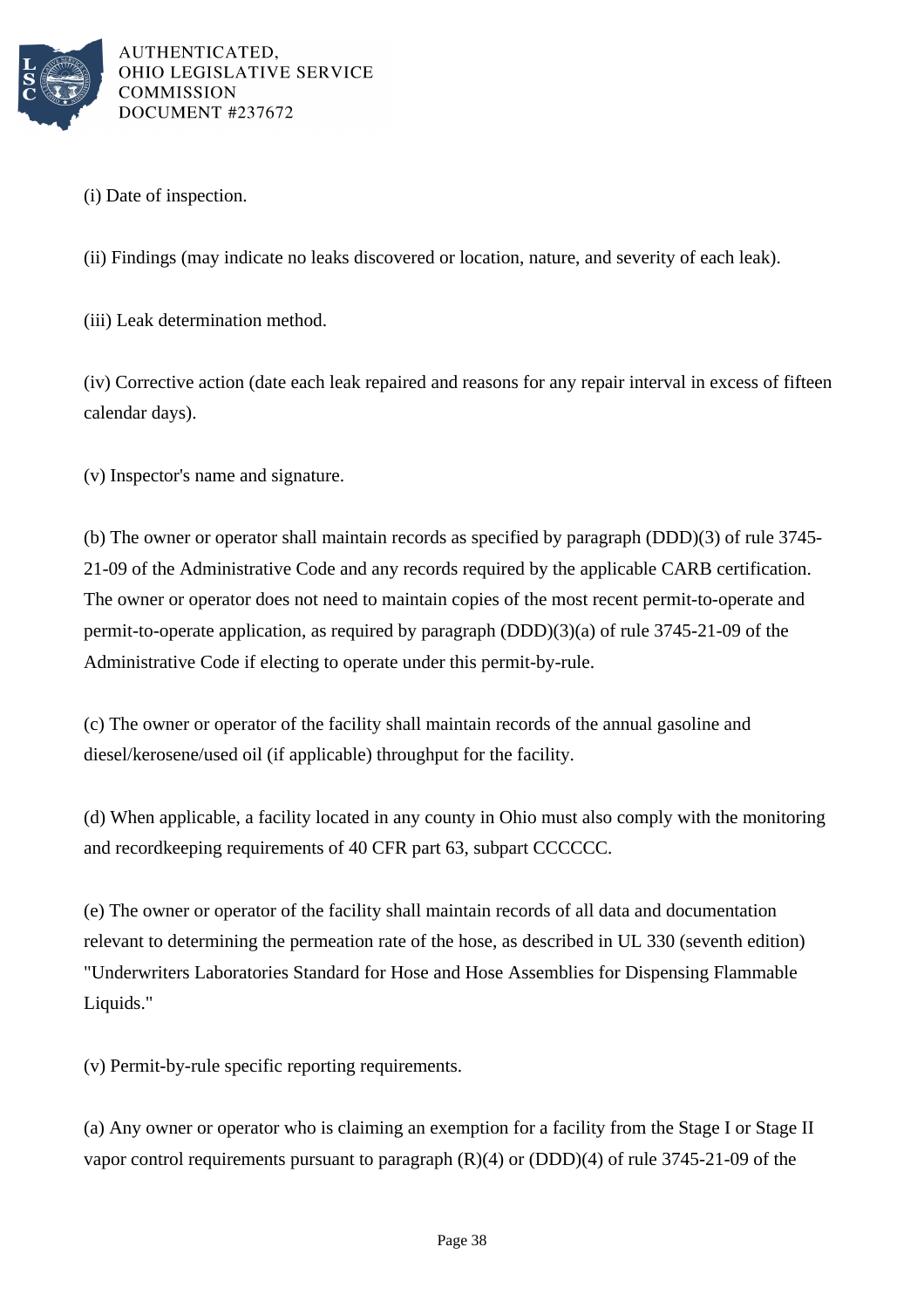

Administrative Code shall notify the appropriate Ohio environmental protection agency district office or local air agency using the written notification procedures described in paragraph (C)(1) of this rule to describe the nature of the exemption.

(b) Any leak from the vapor balance system or vapor control system that is not repaired within fifteen days after identification shall be reported to the appropriate Ohio environmental protection agency district office or local air agency within thirty days after the repair is completed.

(c) A comprehensive written report on the results of any tests performed in accordance with the testing requirements of paragraph (B)(2)(h)(vi) of this rule shall be submitted to the appropriate Ohio environmental protection agency district office or local air agency within thirty days following the completion of the tests.

(d) When applicable, a facility located in any county in Ohio must also comply with the reporting requirements of 40 CFR part 63, subpart CCCCCC.

(e) Any owner or operator who is decommissioning the Stage II vapor control system pursuant to paragraph (DDD)(5) of rule 3745-21-09 of the Administrative Code shall notify the appropriate Ohio EPA district office or local air agency using the written notification procedures described in paragraph  $(C)(1)$  of this rule.

(vi) Testing requirements.

(a) Within sixty days after the installation or modification of a Stage II vapor control system, the owner or operator shall perform the tests specified by paragraph (DDD)(2) of rule 3745-21-09 of the Administrative Code.

At intervals not to exceed five years, the owner or operator of the facility shall repeat and demonstrate compliance with the static leak test requirements contained in appendix A to rule 3745- 21-10 of the Administrative Code (unless a greater frequency is specified in the applicable CARB certification), and the dynamic pressure performance test requirements contained in appendix B to rule 3745-21-10 of the Administrative Code (unless the dynamic pressure performance test is not applicable to the specific Stage II vapor control system, as specified in the applicable CARB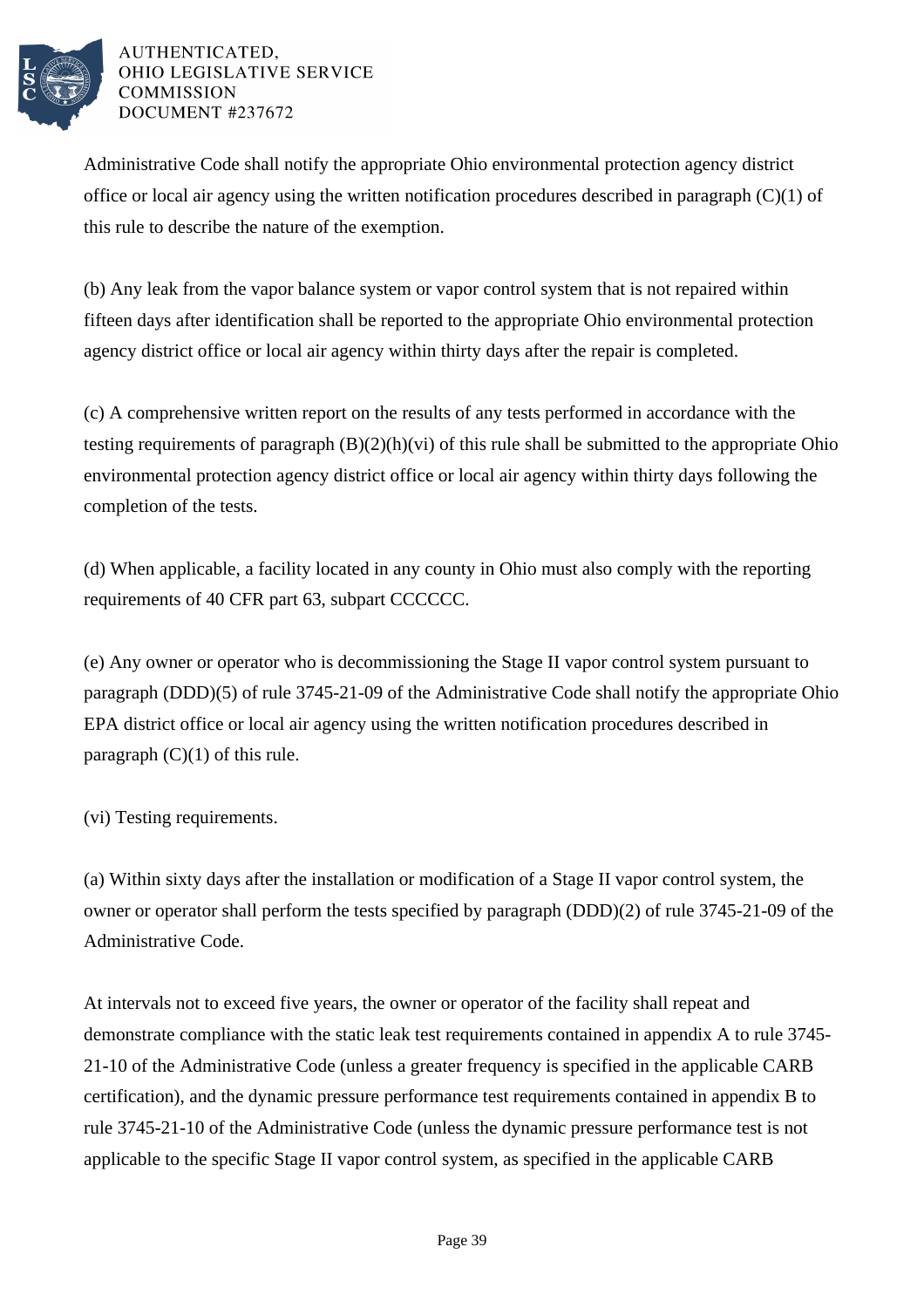

certification).

Not later than thirty days prior to any required tests, the owner or operator of the facility shall submit a test notification to the appropriate Ohio environmental protection agency district office or local air agency. The test notification shall describe the proposed test methods and procedures, the time and the date of the tests, and the person who will be conducting the tests. Failure to submit such notification prior to the tests may result in the Ohio environmental protection agency's refusal to accept the results of the tests. Personnel from the appropriate Ohio environmental protection agency district office or local air agency shall be permitted to witness the tests, examine the testing equipment, and acquire data and information during the tests. After completion of any tests, the facility shall complete and retain on site a copy of the post test inspection form contained in appendix C to rule 3745-21-10 of the Administrative Code.

(b) The owner or operator of the gasoline dispensing facility shall perform and comply with any vapor control system tests (i.e., static leak tests, air-to-liquid ratio, etc.) specified in the applicable CARB certification for the vapor control system installed. The tests shall be performed at the frequency specified in the CARB certification. If the applicable CARB certification for the vapor recovery system does not include such testing requirements, the owner or operator shall, at a minimum, comply with the static leak and dynamic pressure test requirements at intervals specified in paragraph (DDD)(2) of rule 3745-21-09 of the Administrative Code.

(c) Compliance with the annual OC emission limitation is based on multiplying the maximum annual gasoline throughput specified in this permit-by-rule (sixteen million gallons) by an emission factor of 3.1 pounds of OCs per thousand gallons of gasoline and dividing by two thousand pounds per ton. The OC emissions from all diesel, kerosene, and used oil tank filling and dispensing operations, if present at the facility, are assumed to be negligible.

(d) When applicable, a facility located in any county in the state of Ohio must also comply with the testing requirements of 40 CFR part 63, subpart CCCCCC.

(vii) Miscellaneous requirements.

All Stage II vapor control systems employed at facilities operating under this permit-by-rule,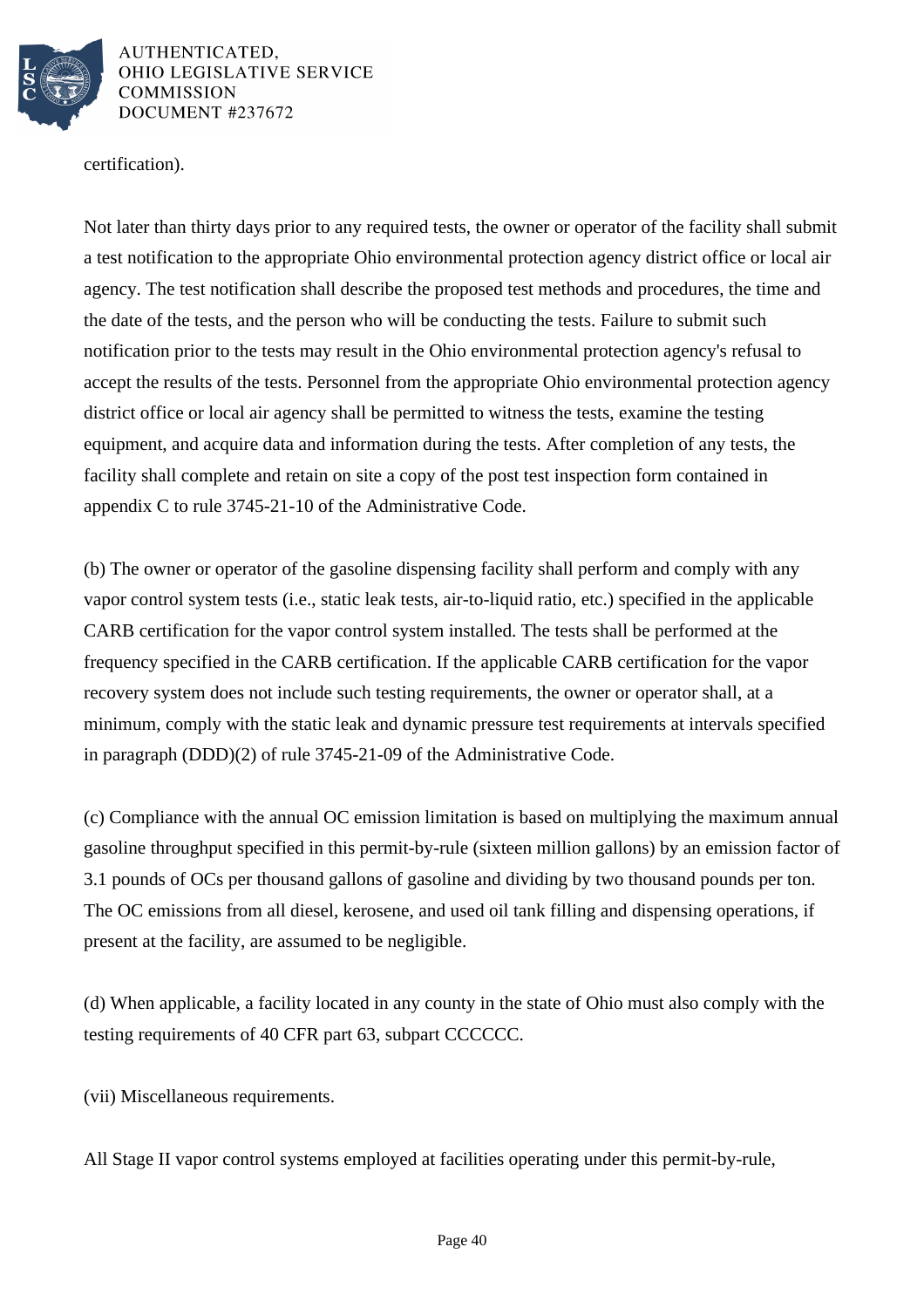

including all associated underground and above ground plumbing, shall be installed, tested, operated and maintained in accordance with the applicable CARB certification. Copies of CARB certification documents, including executive orders, approval letters, equipment advisories, and equivalent test procedures are available from the appropriate Ohio environmental protection agency district office or local air agency upon request.

(i) Boiler and heater permit-by-rule.

(i) Qualifications.

Boilers, preheaters, air heaters, water heaters, or heaters used for other heat exchange media that meet all of the following qualifications are eligible to use this permit-by-rule:

[Comment: Air contaminant sources which meet the definition of process heater as specified in 40 CFR part 60, subpart Dc are not eligible to use this permit-by-rule.]

(a) The maximum rated heat input capacity of the air contaminant source is greater than or equal to ten million British thermal units per hour and less than or equal to one hundred million British thermal units per hour.

(b) The air contaminant source is capable of burning only natural gas.

(c) The emissions from the air contaminant source consist entirely of the products of fuel combustion.

(d) Air contaminant sources with a maximum rated heat input capacity of greater than fifty million British thermal units per hour shall be equipped with low-NOx burners or other combustion control techniques designed to meet an emission limitation of not greater than 0.050 pound of nitrogen oxides per million British thermal units of heat input.

(ii) Applicable emission limitations and control requirements.

(a) The applicable rules, emission limitations, and control requirements that apply to each air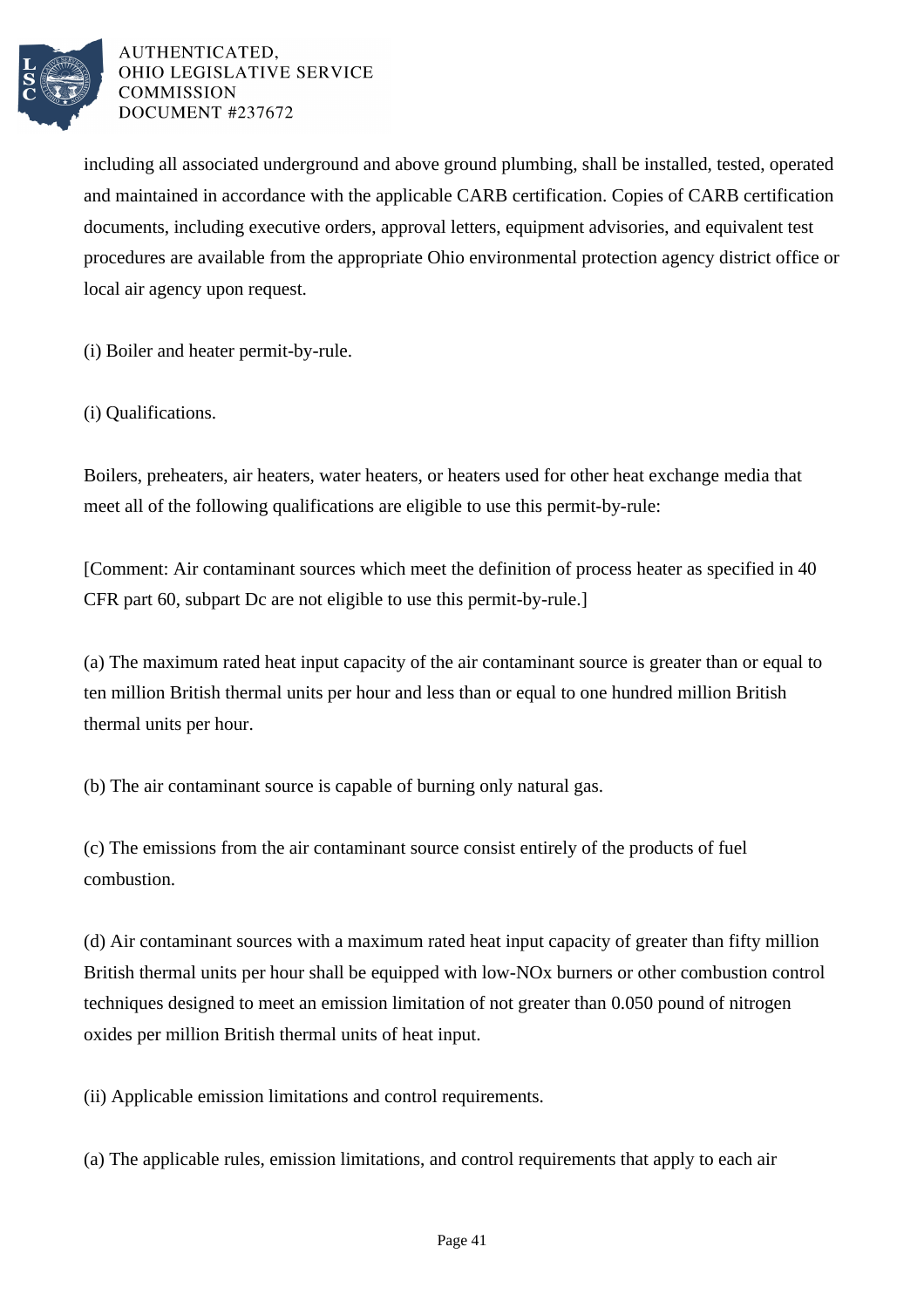

contaminant source subject to this permit-by-rule are defined in the following table:

| Applicable rule                                                       | Applicable Emission Limitations/Control<br>Requirements                                                                                                                                                                                                                                                                                                                                                                                                                                                                                                                                                                                                                                                                              |
|-----------------------------------------------------------------------|--------------------------------------------------------------------------------------------------------------------------------------------------------------------------------------------------------------------------------------------------------------------------------------------------------------------------------------------------------------------------------------------------------------------------------------------------------------------------------------------------------------------------------------------------------------------------------------------------------------------------------------------------------------------------------------------------------------------------------------|
| Paragraph (A) of rule 3745-17-07 of the<br><b>Administrative Code</b> | The visible particulate matter emission<br>limitations specified by this rule are less<br>stringent than the visible particulate matter<br>emission limitation established pursuant to<br>paragraph $(A)(3)$ of rule 3745-31-05 of the<br>Administrative Code.                                                                                                                                                                                                                                                                                                                                                                                                                                                                       |
| Paragraph (B) of rule 3745-17-10 of the<br>Administrative Code        | Particulate matter emissions shall not exceed<br>0.020 pound per million British thermal units<br>of actual heat input.                                                                                                                                                                                                                                                                                                                                                                                                                                                                                                                                                                                                              |
| Paragraph (B) of rule 3745-23-06 of the<br>Administrative Code        | Units meeting the permit-by-rule<br>qualification criteria satisfy the latest<br>available control techniques and operating<br>practices pursuant to the rule.                                                                                                                                                                                                                                                                                                                                                                                                                                                                                                                                                                       |
| Paragraph (A) of rule 3745-18-06 of the<br><b>Administrative Code</b> | Air contaminant sources are exempt from this<br>rule when natural gas is the only fuel burned.                                                                                                                                                                                                                                                                                                                                                                                                                                                                                                                                                                                                                                       |
| Paragraph $(A)(3)$ of rule 3745-31-05 of the<br>Administrative Code   | Particulate matter emissions shall not exceed<br>8.76 tons per year. Nitrogen oxides<br>emissions shall not exceed 5.0 pounds per<br>hour and 21.90 tons per year. Carbon<br>monoxide emissions shall not exceed 8.24<br>pounds per hour and 36.07 tons per year. OC<br>emissions shall not exceed 1.08 pounds per<br>hour and 4.72 tons per year. Sulfur dioxide<br>emissions shall not exceed 0.06 pound per<br>hour and 0.26 ton per year. Visible<br>particulate matter emissions shall not exceed<br>five per cent opacity, as a six-minute average.<br>The requirements of this rule also include<br>compliance with rule 3745-18-06, rule 3745-<br>23-06, and paragraph (B) of rule 3745-17-10<br>of the Administrative Code. |
| 40 CFR part 60, subpart Dc                                            | This regulation does not specify emission<br>limitations for air contaminant sources that<br>only fire natural gas.                                                                                                                                                                                                                                                                                                                                                                                                                                                                                                                                                                                                                  |

(iii) Monitoring and recordkeeping requirements.

(a) The owner or operator shall maintain, at the location of the air contaminant source,

documentation showing the maximum rated heat input capacity of the air contaminant source and evidence that the air contaminant source can only fire natural gas.

(b) The owner or operator shall maintain monthly records of the total amount of natural gas fired for the air contaminant source(s).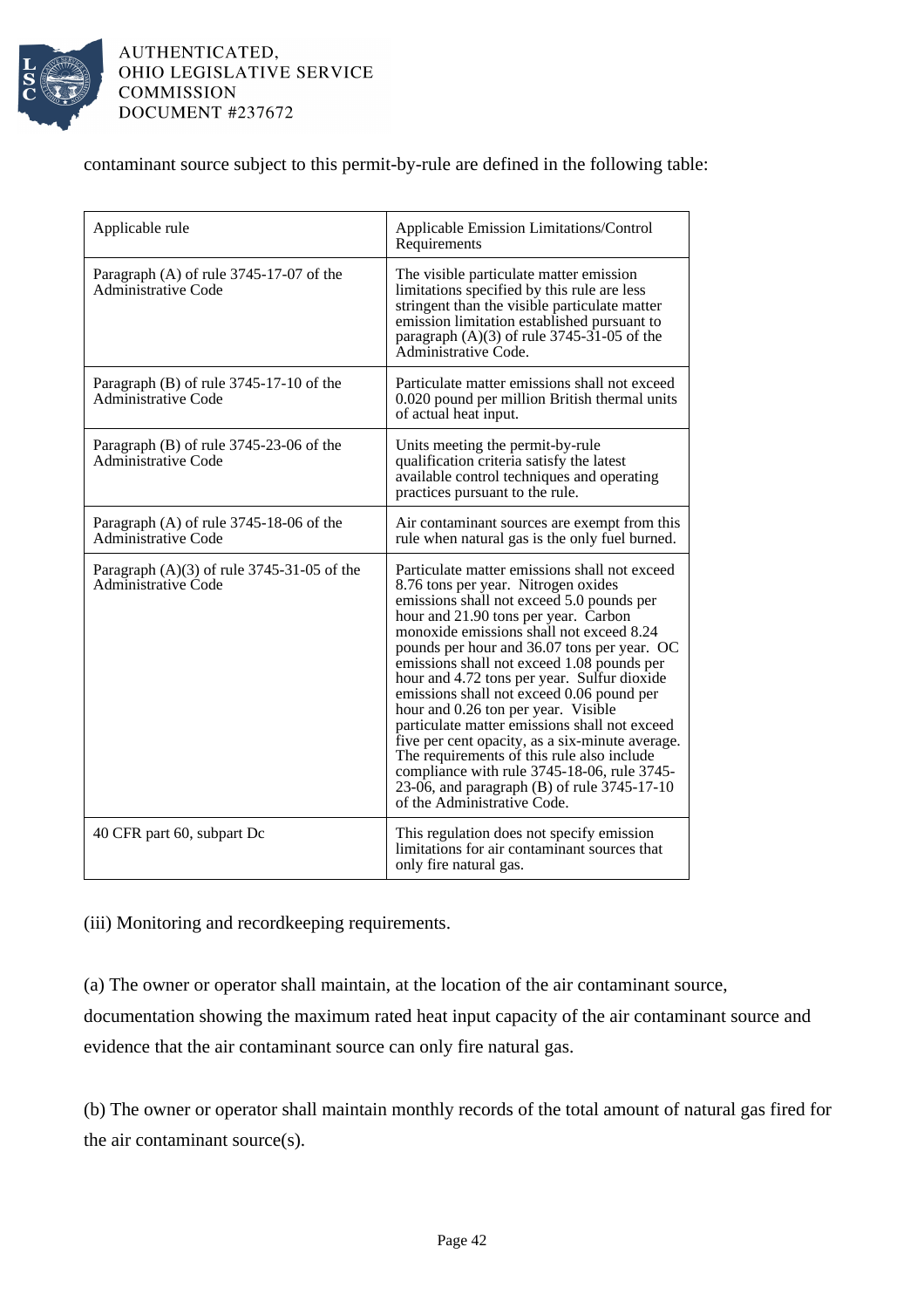

(iv) Permit-by-rule specific reporting requirements.

(a) For air contaminant sources installed after July 29, 2005, the owner or operator electing to use this permit-by-rule shall report the following, in accordance with 40 CFR part 60, subpart Dc, to the appropriate Ohio environmental protection agency district office or local air agency at the appropriate times:

(i) Construction date (no later than thirty days after such date).

(ii) Actual start-up date (within fifteen days after such date).

(iii) Date of performance testing (if required, at least thirty days prior to testing).

(iv) The maximum rated heat input capacity of the air contaminant source and the type of fuel fired (no later than thirty days after installation date).

(v) Testing requirements.

(a) Compliance with the hourly emission limitations is based on multiplying the maximum hourly gas firing capacity of the air contaminant source (in million cubic feet per hour) by the emission factor specified by the United States environmental protection agency in Section 1.4 of the "Compilation of Air Pollutant Emission Factors (AP-42)", (in pounds per million cubic feet fired) for each pollutant. Compliance with the pounds per million British thermal units particulate emission limitation is based on dividing the filterable particulate emission factor specified by the United States environmental protection agency in Section 1.4 of the "Compilation of Air Pollutant Emission Factors (AP-42)" by one thousand twenty. If required by the Ohio environmental protection agency, the owner or operator shall demonstrate compliance with the pounds per million British thermal units and hourly emission limitations of this permit-by-rule in accordance with the appropriate test methods specified in 40 CFR part 60, appendix A.

(b) Compliance with the annual emission limitations shall be assumed as long as compliance with the pound per million British thermal units and hourly emission limitations are maintained. These annual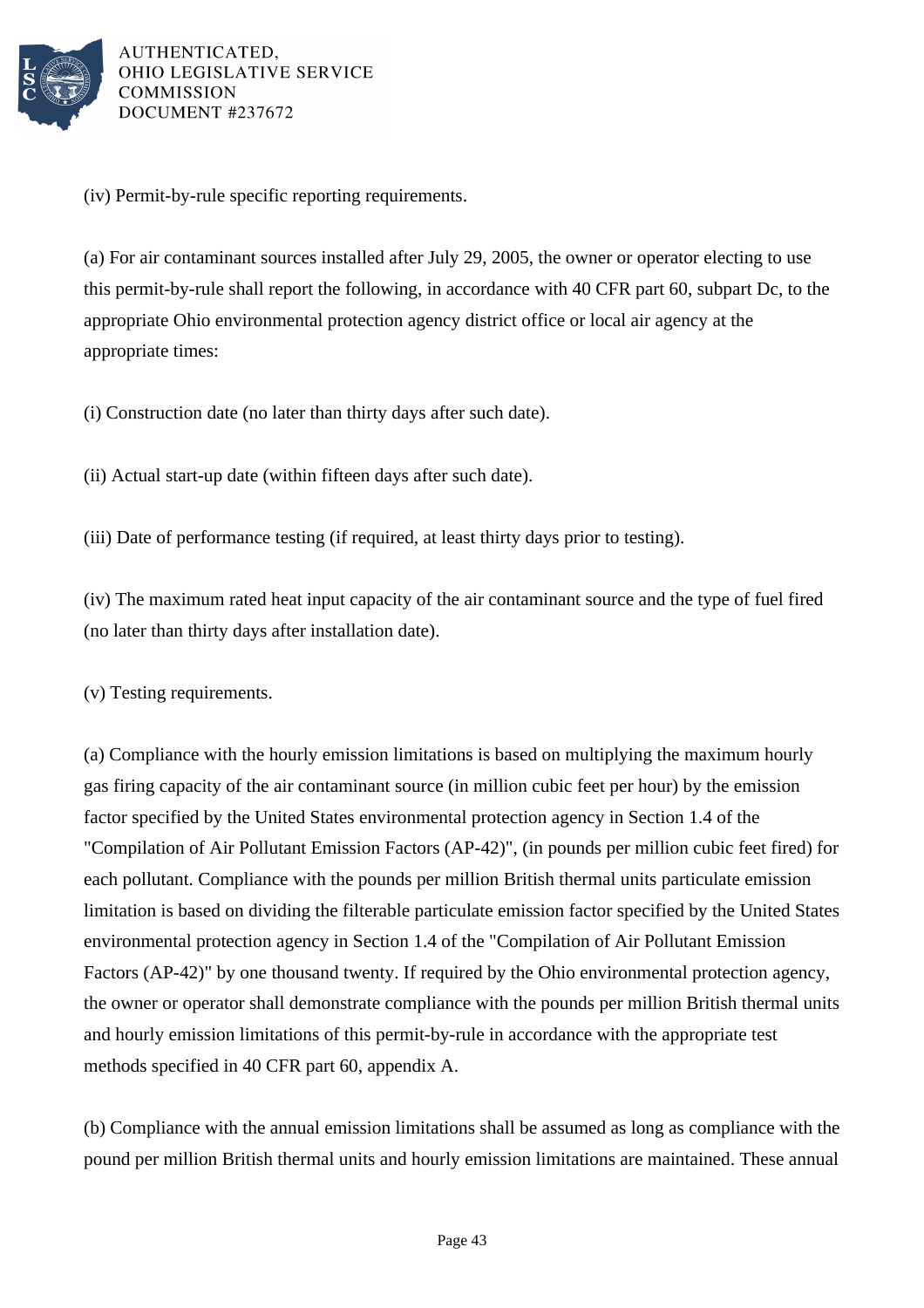

emission limitations represent the emissions calculated at the maximum capacity of the equipment and eight thousand seven hundred sixty hours per year of operation.

(c) If required by the Ohio environmental protection agency, compliance with the visible particulate emission limitations shall be demonstrated in accordance with USEPA method 9 of 40 CFR part 60, appendix A.

(j) Small printing facility permit-by-rule.

(i) Qualifications.

A printing facility that meets the following qualifications is eligible to use this permit-by-rule:

(a) The facility has one or more printing lines which utilize only the screen, digital, flexographic, letterpress, non-heatset lithographic, or heatset lithographic printing processes, and which do not utilize add-on emission control equipment.

(b) The facility emits no more than the following tons of VOCs as demonstrated by either calculating actual facility-wide emissions, using methods approved by the Ohio environmental protection agency, or by electing to comply with the material usage limitations specified in paragraph  $(C)(2)(j)(i)(c)$  of this rule:

(i) No more than ten tons of VOCs per calendar year from all printing processes.

(ii) For a facility in Ashtabula, Cuyahoga, Geauga, Lake, Lorain, Medina, Portage, or Summit counties; less than 3.0 tons of VOCs from all letterpress and lithographic printing processes (including emissions from cleaning solutions used on lithographic or letterpress printing lines and fountain solutions) per rolling twelve-month period.

(c) The facility emits no more than five tons of a single HAP and ten tons of combined HAPs in any calendar year as demonstrated by either calculating actual facility-wide emissions, using methods approved by the Ohio environmental protection agency, or by electing to comply with the material usage limitations specified in paragraph  $(C)(2)(i)(i)(b)$  of this rule.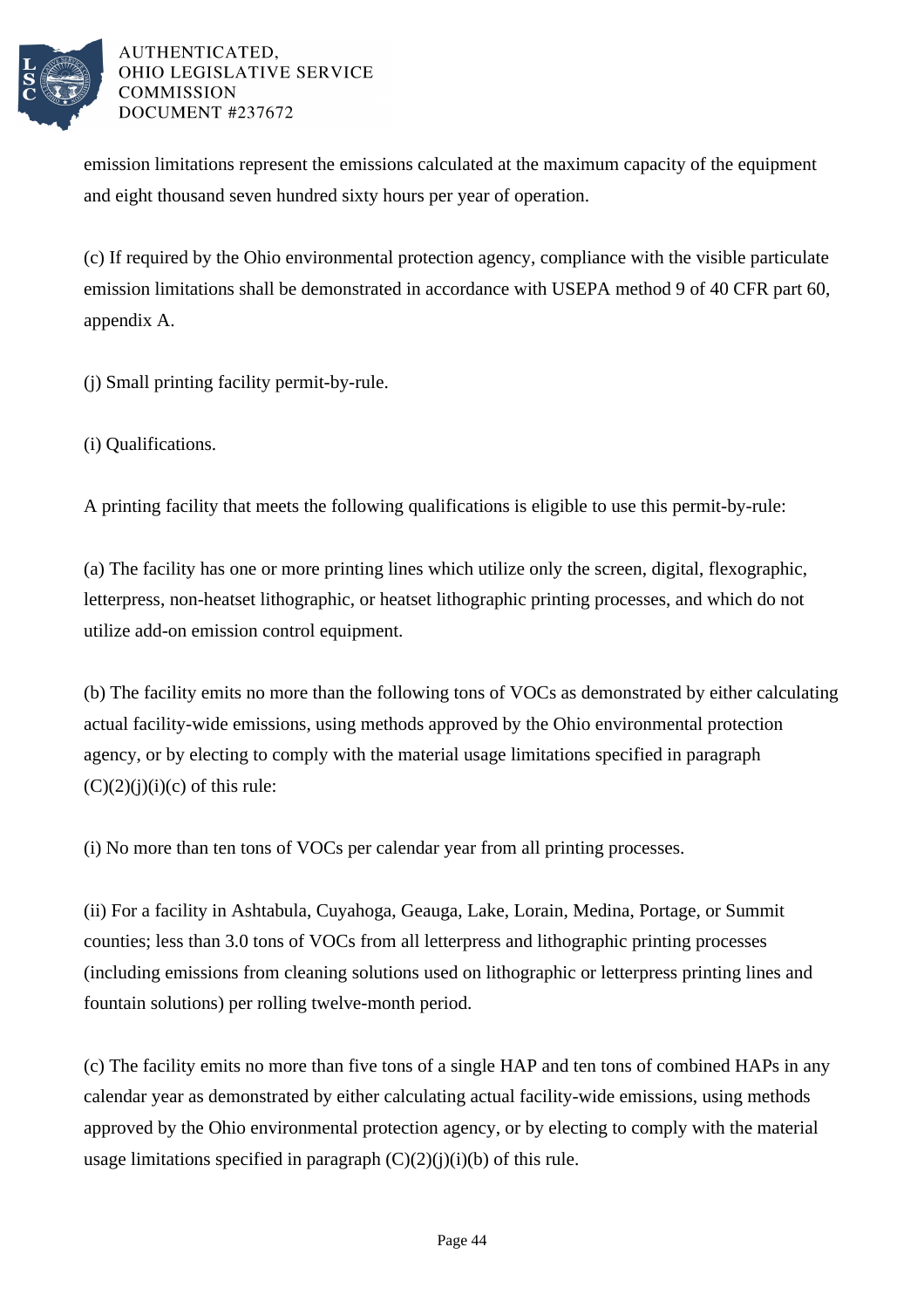

(d) In lieu of calculating emissions to demonstrate compliance with the annual facility emission limitations specified in paragraphs  $(C)(2)(j)(i)(b)$  and  $(C)(2)(j)(i)(c)$  of this rule, the owner or operator may elect to qualify the facility for this permit-by-rule by meeting the following material usage limitations for all materials employed at the facility:

(i) Uses no more than one thousand three hundred thirty-three gallons of materials containing the same single HAP and no more than two thousand six hundred sixty-seven gallons of materials containing any HAPs in any calendar year.

(ii) Operates only heatset offset lithographic printing lines and uses no more than twenty thousand pounds in any calendar year, except when the facility is located in Ashtabula, Cuyahoga, Geauga, Lake, Lorain, Medina, Portage, or Summit counties, then five thousand four hundred pounds per rolling twelve-month period, of ink, cleaning solvent, and fountain solution additives combined.

(iii) Operates only non-heatset offset lithographic printing lines and uses no more than two thousand eight hundred fifty gallons in any calendar year, except when the facility is located in Ashtabula, Cuyahoga, Geauga, Lake, Lorain, Medina, Portage, or Summit counties, then seven hundred sixtyeight gallons per rolling twelve-month period, of cleaning solvent, and fountain solution additives combined.

(iv) Operates only digital printing lines and uses no more than two thousand four hundred twentyfive gallons in any calendar year of solvent from inks and clean-up solutions and other solventcontaining materials combined.

(v) Operates only screen printing lines and uses no more than two thousand eight hundred fifty gallons in any calendar year of solvent from inks and clean-up solutions and other solvent-containing materials combined.

(vi) Operates only letterpress printing lines and uses no more than two thousand eight hundred fifty gallons in any calendar year, except when the facility is located in Ashtabula, Cuyahoga, Geauga, Lake, Lorain, Medina, Portage, or Summit counties, then no more than seven hundred sixty-eight gallons per rolling twelve-month period, of solvent from inks and clean-up solutions and other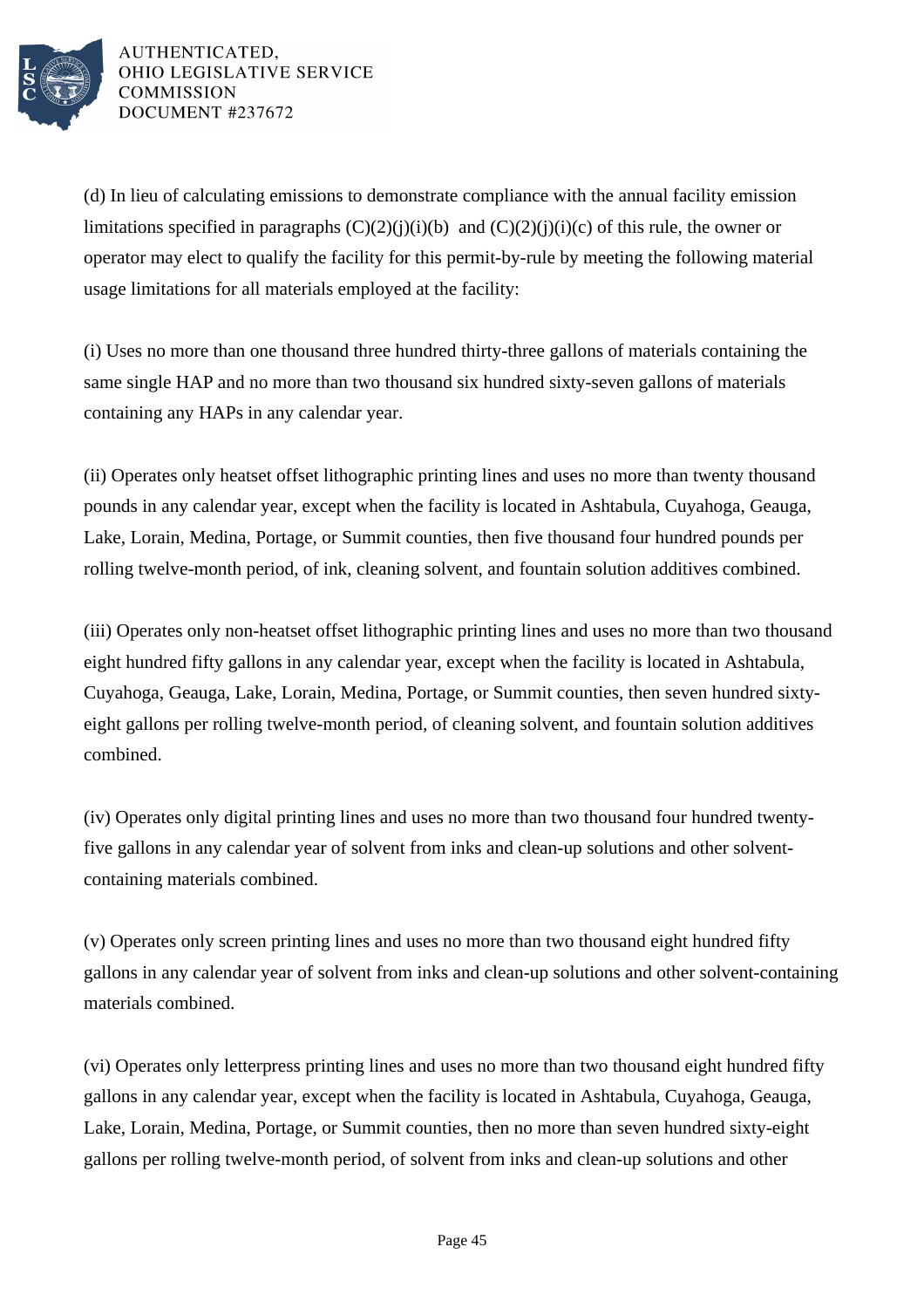

solvent-containing materials combined.

(vii) Operates only water-based or ultraviolet (UV)-cured material flexographic printing lines and uses no more than eighty thousand pounds in any calendar year of water-based inks, coatings, and adhesives, combined.

(viii) Operates only solvent based material flexographic printing lines and uses no more than twenty thousand pounds in any calendar year of solvent from inks, dilution solvents, coatings, cleaning solutions and adhesives, combined.

(ix) Operates any combination of screen, digital, flexographic, letterpress, non-heatset lithographic, or heatset lithographic printing lines and the facility uses no more than the most stringent of the material usage limitations contained in paragraphs  $(C)(2)(i)(iii)$  to  $(C)(2)(i)(viii)$  of this rule for the type of air contaminant source at the facility.

(ii) Applicable emission limitations and/or control requirements

(a) The applicable rules, emission limitations and control requirements that apply to the facility subject to this permit-by-rule are defined in the following table:

| Applicable rule                                                                                       | Applicable Emission Limitations/Control<br>Requirements                                                                                                                                                                                                                                                                                                                                                                                |
|-------------------------------------------------------------------------------------------------------|----------------------------------------------------------------------------------------------------------------------------------------------------------------------------------------------------------------------------------------------------------------------------------------------------------------------------------------------------------------------------------------------------------------------------------------|
| Paragraph $(A)(3)$ of rule 3745-31-05 of the<br>Administrative Code                                   | Facility emissions shall not exceed ten tons of<br>VOC, five tons of a single HAP and ten tons<br>of combined HAPs for any calendar year;<br>except for facilities located in Ashtabula,<br>Cuyahoga, Geauga, Lake, Lorain, Medina,<br>Portage, or Summit counties, where total<br>VOC emissions from all lithographic or<br>letterpress printing operations shall not equal<br>or exceed 3.0 tons per rolling twelve-month<br>period. |
| Paragraph $(Y)(2)(b)$ of rule 3745-21-09 of the<br>Administrative Code (flexographic presses<br>only) | Exempt from the requirements of paragraph<br>$(Y)(1)$ of rule 3745-21-09 of the<br>Administrative Code since the qualifying<br>criteria ensure that the combined maximum<br>usage of coatings and inks in all presses at the<br>facility is less than one hundred forty-eight<br>tons per year.                                                                                                                                        |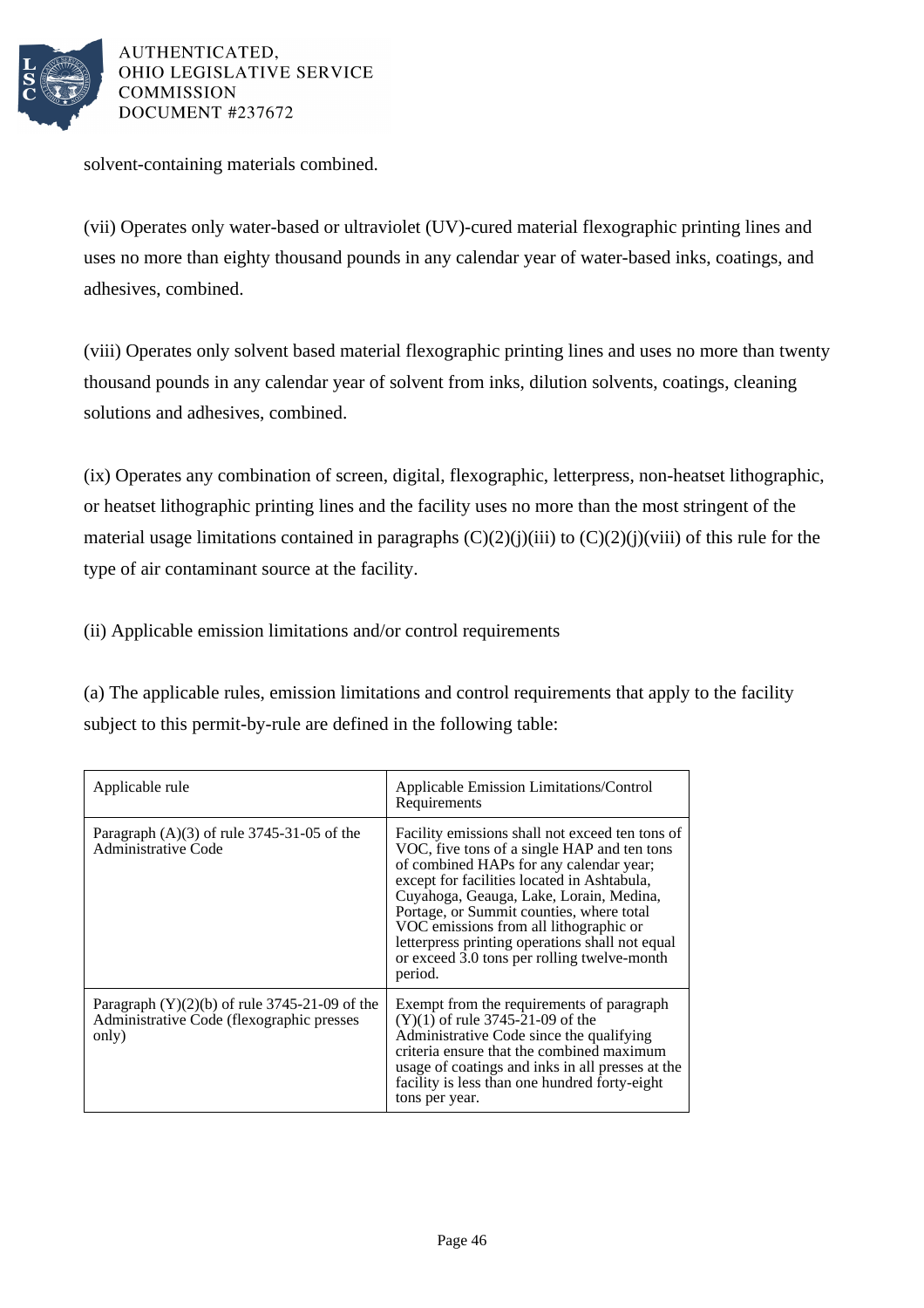

| Paragraph $(A)(3)$ of rule 3745-21-22 of the<br>Administrative Code (letterpress and<br>lithographic printing lines located in<br>Ashtabula, Cuyahoga, Geauga, Lake, Lorain,<br>Medina, Portage, or Summit counties only) | Exempt from the requirements of rule 3745-<br>21-22 of the Administrative Code since the<br>qualifying criteria ensure that the actual VOC<br>emissions from all letterpress and<br>lithographic printing operations at the facility<br>are less than 3.0 tons per rolling twelve-<br>month period.                                                                                            |
|---------------------------------------------------------------------------------------------------------------------------------------------------------------------------------------------------------------------------|------------------------------------------------------------------------------------------------------------------------------------------------------------------------------------------------------------------------------------------------------------------------------------------------------------------------------------------------------------------------------------------------|
| Paragraphs (A) to (I) of rule $3745-21-22$ of<br>the Administrative Code                                                                                                                                                  | The provisions of this rule are applicable to<br>facilities located in Ashtabula, Cuyahoga,<br>Geauga, Lake, Lorain, Medina, Portage, and<br>Summit counties, where VOC emissions,<br>before control, from all lithographic or<br>letterpress printing operations (including<br>cleaning and fountain solutions) are equal to<br>or greater than 3.0 tons per rolling twelve-<br>month period. |

(iii) Monitoring and recordkeeping requirements.

(a) The owner or operator of the printing facility shall maintain annual records at the facility that list the following information for each graphic arts material (ink, fountain solution additives, clean-up solvents, etc.) employed in the facility during each calendar year. In addition, the records required under paragraphs  $(C)(2)(j)(iii)(a)(i)$  to  $(C)(2)(j)(iii)(a)(iii)$  of this rule shall be maintained on a monthly basis for lithographic or letterpress printing lines located in Ashtabula, Cuyahoga, Geauga, Lake, Lorain, Medina, Portage, or Summit counties.

(i) The name and identification number of each material employed.

(ii) The quantity of each material employed, in gallons or pounds.

(iii) The OC content of each material, in pounds per gallon, or per cent, by weight.

(iv) The individual HAP content for each HAP-containing material, in pounds of individual HAP per gallon of material.

(v) The total combined HAP content of each material, in pounds of total HAP per gallon of material.

(vi) For lithographic or letterpress printing lines located in Ashtabula, Cuyahoga, Geauga, Lake, Lorain, Medina, Portage, or Summit counties, a twelve-month rolling summation, for all other lines and counties, an annual (calendar year) summation of usage in gallons, or pounds, of each graphic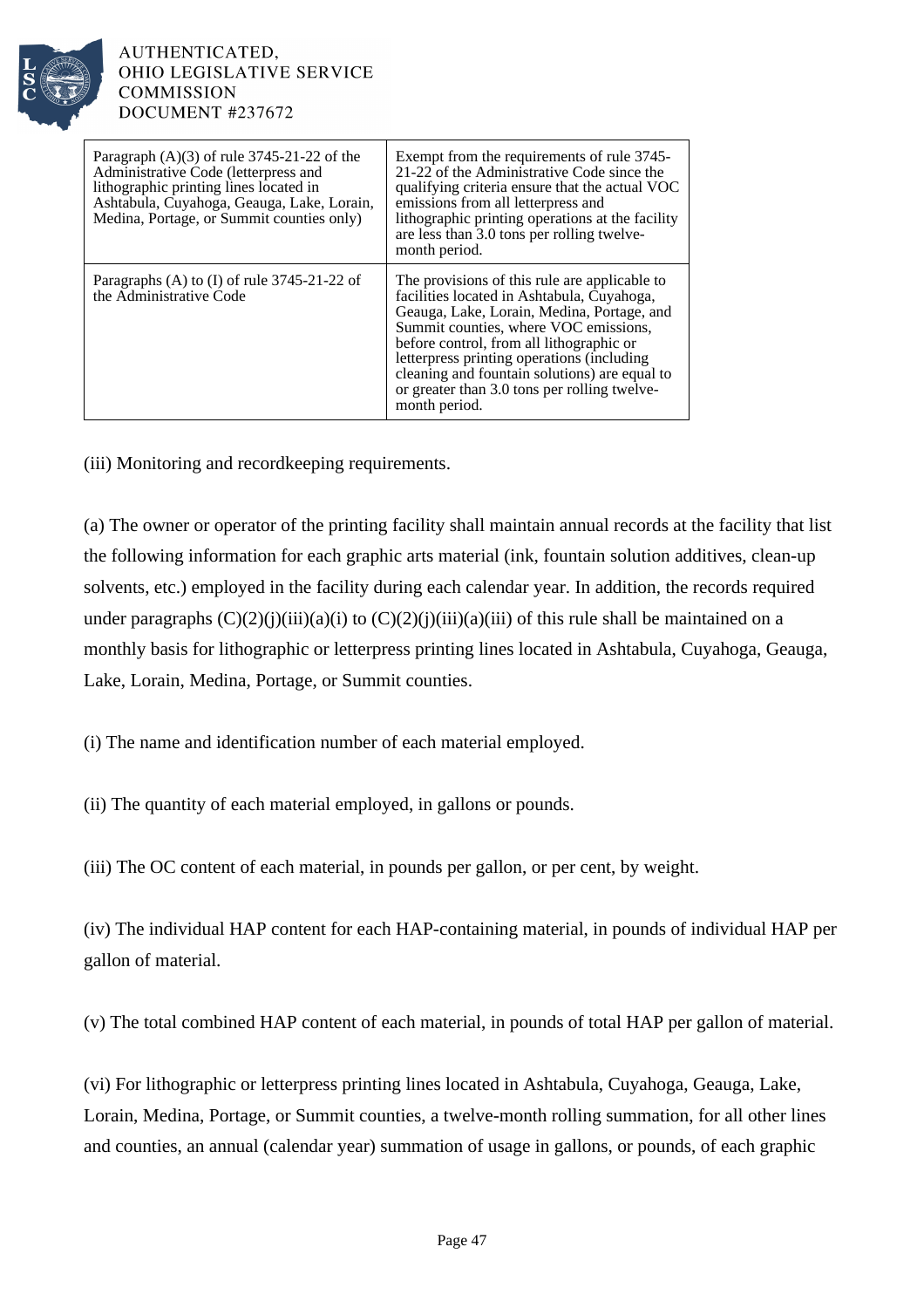

arts material if the facility elects to demonstrate compliance with the material usage limitations specified in paragraph  $(C)(2)(i)(i)(d)$  of this rule.

(vii) For lithographic or letterpress printing lines located in Ashtabula, Cuyahoga, Geauga, Lake, Lorain, Medina, Portage, or Summit counties, a twelve-month rolling summation, for all other lines and counties, an annual (calendar year) summation of total facility emissions of VOC, individual HAP, and combined HAP from all graphic arts materials employed if the facility elects to calculate actual emissions to demonstrate compliance with the emission limitations specified in paragraphs  $(C)(2)(i)(i)(b)$  and  $(C)(2)(i)(i)(c)$  of this rule.

(iv) Permit-by-rule specific reporting requirements.

(a) If a small printing facility electing to operate under this permit-by-rule should elect to operate under the permit-by-rule provisions for a mid-size printing facility specified by paragraph  $(C)(2)(k)$ of this rule, the owner or operator of such facility shall comply with the notification requirements of paragraph  $(C)(1)(b)$  of this rule prior to operating under the permit-by-rule provisions for mid-size printing facilities.

(v) Testing Requirements.

(a) Compliance with the annual material usage limitations shall be based upon the recordkeeping requirements specified in paragraph  $(C)(2)(j)(iii)(a)$  of this rule.

(b) For screen, letterpress, and non-heatset lithographic printing, compliance with the annual VOC emission limitation is based on the annual material usage limitations, in gallons, multiplied by a maximum VOC content of 7.0 pounds per gallon, and divided by two thousand pounds per ton. For digital printing, compliance with the annual VOC emission limitation is based on the annual material usage limitations, in gallons, multiplied by a maximum VOC content of 7.5 pounds per gallon, and divided by two thousand pounds per ton. For water-based or ultraviolet (UV)-cured flexographic printing, compliance with the annual VOC emission limitation is based on the annual material usage limitation, in pounds, multiplied by an assumed maximum VOC content of twenty-five per cent, and divided by two thousand pounds per ton. For solvent-based flexographic printing and heatset lithographic printing, compliance with the annual VOC emission limitation is based on the annual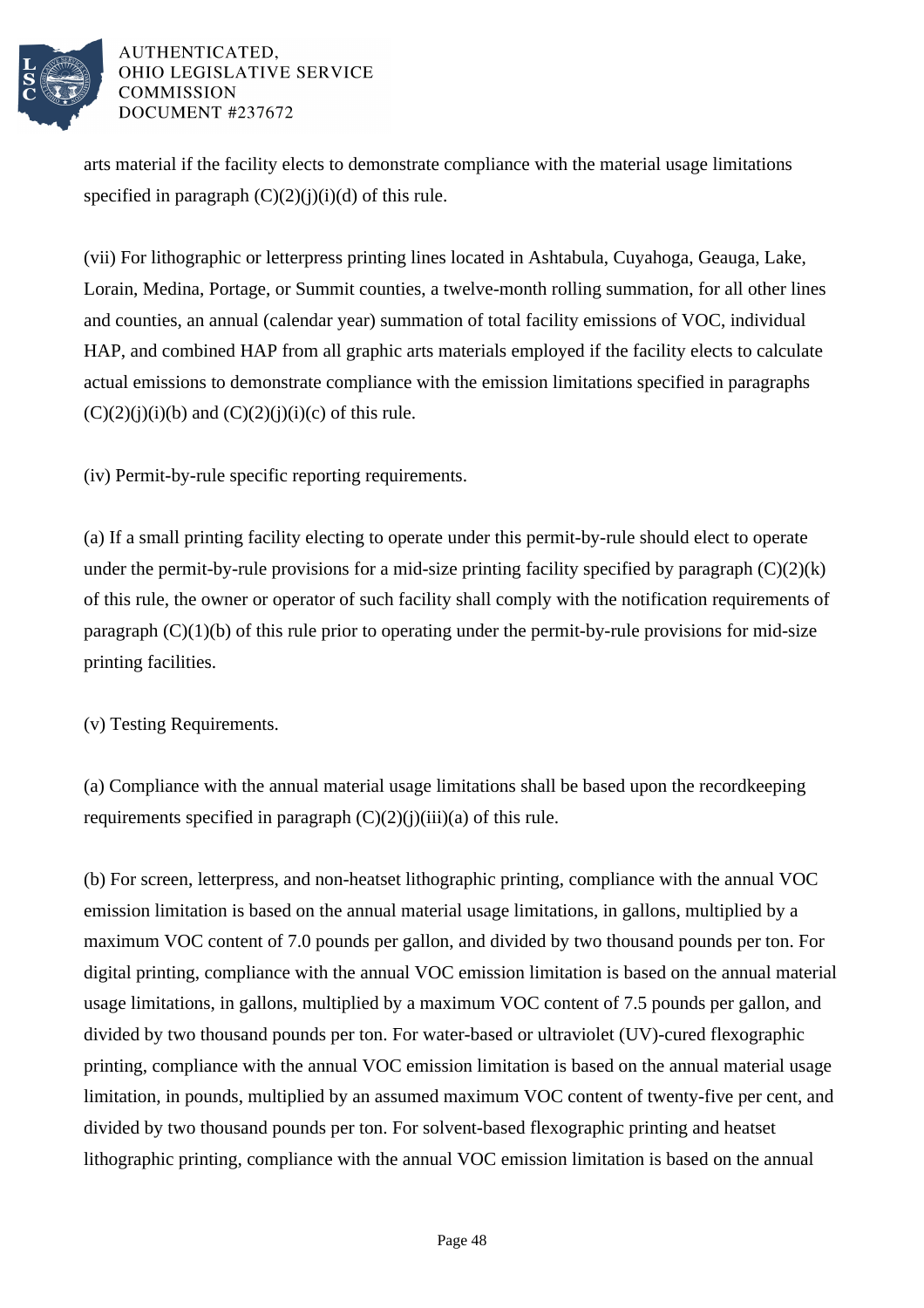

material usage limitation, in pounds, multiplied by an assumed maximum VOC content of one hundred per cent, and divided by two thousand pounds per ton. For all printing types, compliance with the annual HAP emission limitations is based on the annual material usage limitations specified in paragraph  $(C)(2)(i)(i)(c)(i)$  of this rule, in gallons, multiplied by a maximum HAP content of 7.5 pounds per gallon, and divided by two thousand pounds per ton.

(c) An owner or operator of the facility electing to demonstrate compliance with the annual (calendar year) or rolling twelve-month summation VOC, annual (calendar year) HAP, and combined annual (calendar year) HAP emission limitations by calculating the actual facility emissions may use the actual material VOC contents and usage rates from records required by paragraph  $(C)(2)(i)(iii)$  of this rule. The calculations shall be performed using methods approved by the Ohio environmental protection agency.

(k) Mid-size printing facility permit-by-rule.

(i) Qualifications.

A printing facility that meets the following qualifications is eligible to use this permit-by-rule:

(a) The facility has one or more printing lines which utilize only the screen, digital, flexographic, letterpress, non-heatset lithographic, or heatset lithographic printing processes, and which do not utilize add-on emission control equipment.

(b) The facility emits no more than twenty-five tons of VOCs, five tons of a single HAP and 12.5 tons of combined HAPs in any rolling, twelve-month period as demonstrated by either calculating actual facility-wide emissions, using methods approved by the Ohio environmental protection agency, or by electing to comply with the material usage limitations specified in paragraph  $(C)(2)(k)(i)(c)$  of this rule.

(c) In lieu of calculating emissions to demonstrate compliance with the facility emission limitations specified in paragraph  $(C)(2)(k)(i)(b)$  of this rule, the facility may elect to qualify for this permit-byrule by meeting the following material usage limitations for all materials employed at the facility in any rolling, twelve-month period: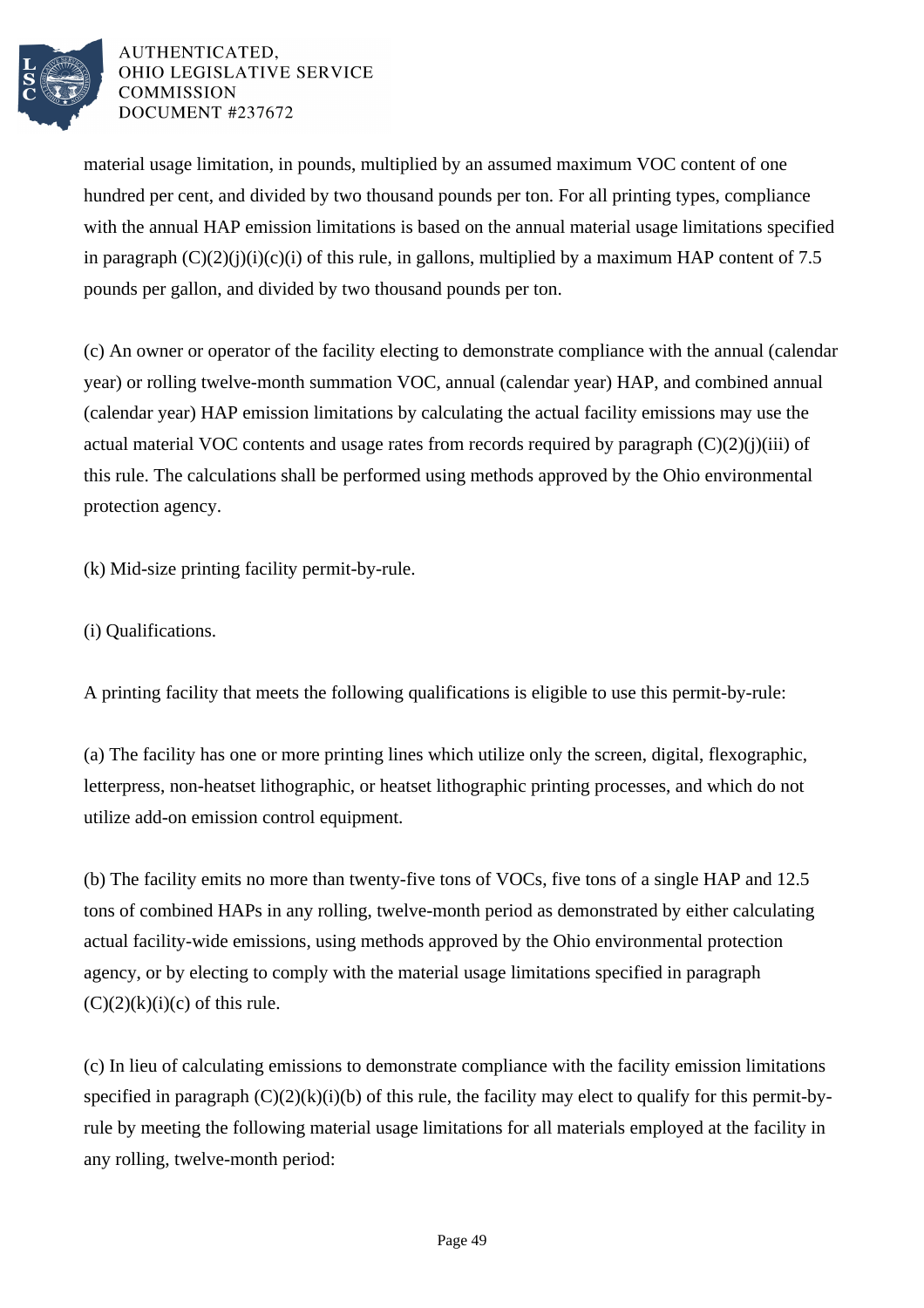

(i) Uses no more than one thousand three hundred thirty-three gallons of materials containing the same single HAP and no more than three thousand three hundred thirty-three gallons of materials containing any HAPs.

(ii) Operates only heatset offset lithographic printing lines and uses no more than fifty thousand pounds of ink, cleaning solvent, and fountain solution additives combined.

(iii) Operates only non-heatset offset lithographic printing lines and uses no more than seven thousand one hundred gallons of cleaning solvent and fountain solution additives combined.

(iv) Operates only digital printing lines and uses no more than six thousand gallons of solvent from inks and clean-up solutions and other solvent containing materials combined.

(v) Operates only screen or letterpress printing lines and uses no more than seven thousand one hundred gallons of solvent from inks and clean-up solutions and other solvent containing materials combined.

(vi) Operates only water-based or ultraviolet (UV)-cured material flexographic printing lines and uses no more than two hundred thousand pounds of water-based inks, coatings, and adhesives, combined.

(vii) Operates only solvent based material flexographic printing lines and uses no more than fifty thousand pounds of solvent from inks, dilution solvents, coatings, clean-up solutions and adhesives, combined.

(viii) Operates any combination of screen, digital, flexographic, letterpress, non-heatset lithographic, or heatset lithographic printing processes and the facility uses no more than the most stringent of the material usage limits contained in paragraphs  $(C)(2)(k)(iii)$  to  $(C)(2)(k)(viii)$  of this rule for the type of air contaminant source at the facility.

(d) The facility employs cleanup solutions which meet all of the following standards: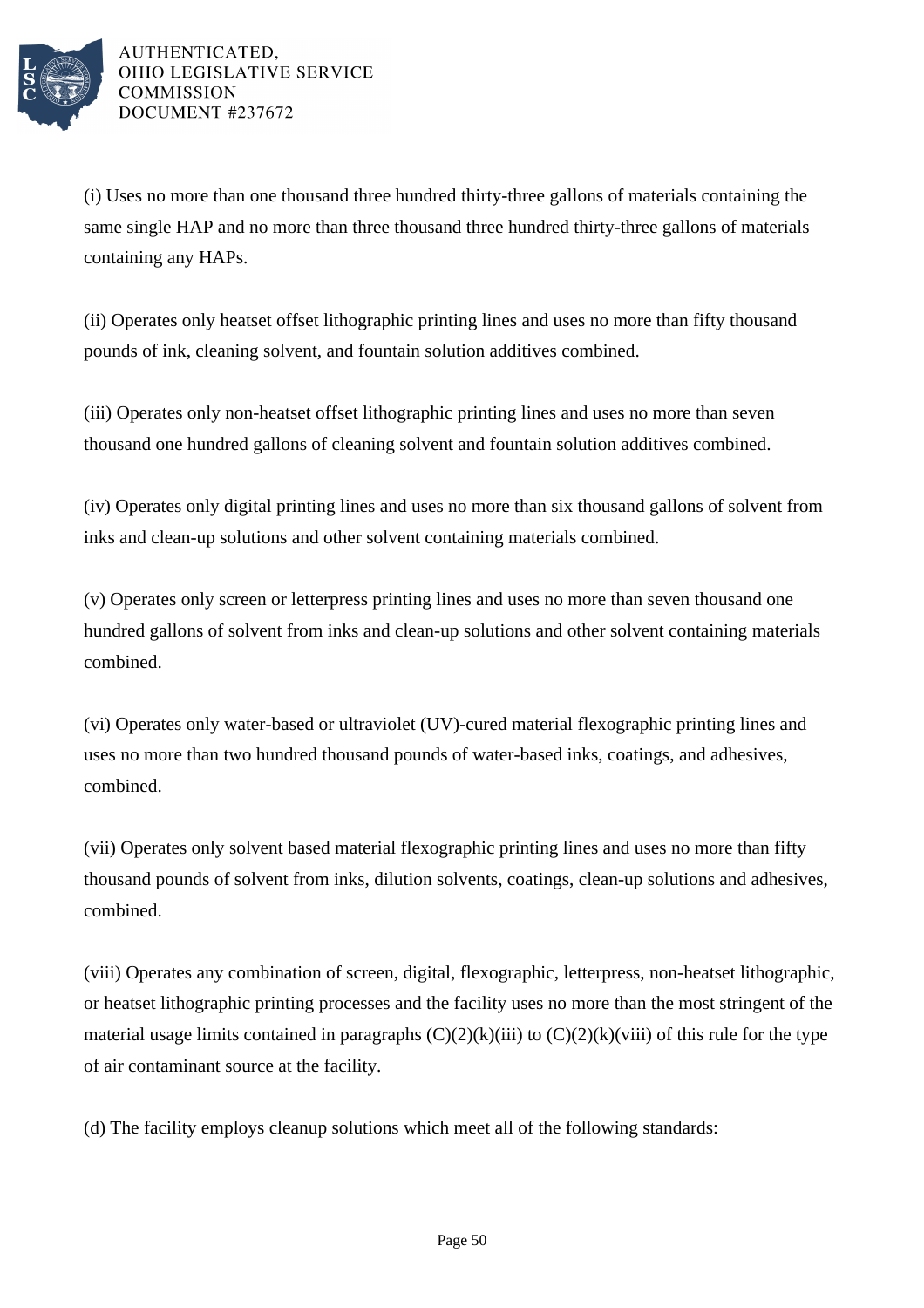

(i) Cleanup solutions either shall not exceed thirty per cent VOC, by weight, as applied, or shall have a VOC composite partial pressure of ten millimeters of mercury (mmHg) or less at twenty degrees Celsius (sixty-eight degrees Fahrenheit).

(ii) Cleanup solutions shall be kept in covered containers during transport and storage.

(iii) Shop towels contaminated with cleanup solution shall be kept, when not in use, in covered containers.

(iv) The use of cleanup solutions not meeting paragraph  $(C)(2)(k)(i)(d)(i)$  of this rule shall not exceed a combined total of one hundred ten gallons in any rolling, twelve-month period.

(e) The facility employs fountain solutions in lithographic printing processes which meet all of the following standards for VOC content, per press type:

| Press type            | VOC limitation if no<br>alcohol used (per<br>cent by weight) | VOC limitation if<br>alcohol used (per<br>cent by weight) | VOC limitation if<br>alcohol used (per<br>cent by weight) and<br>solution is<br>refrigerated at sixty<br>degrees Fahrenheit or<br><i>less</i> |
|-----------------------|--------------------------------------------------------------|-----------------------------------------------------------|-----------------------------------------------------------------------------------------------------------------------------------------------|
| Heatset               | < 5.0                                                        | <1.6                                                      | < 3.0                                                                                                                                         |
| Non-heatset, sheetfed | < 5.0                                                        | < 5.0                                                     | < 8.5                                                                                                                                         |
| Non-heatset, web      | $<$ 5.0                                                      | Not allowed                                               | Not allowed                                                                                                                                   |

(ii) Applicable emission limitations and control requirements.

(a) The applicable rules, emission limitations, and control requirements that apply to the facility subject to this permit-by-rule are defined in the following table:

| Applicable rule                                                            | Applicable Emission Limitations/Control<br>Requirements                                                                                                               |
|----------------------------------------------------------------------------|-----------------------------------------------------------------------------------------------------------------------------------------------------------------------|
| Paragraph $(A)(3)$ of rule 3745-31-05 of the<br><b>Administrative Code</b> | Facility emissions shall not exceed twenty-<br>five tons of VOC, five tons of a single HAP<br>and 12.5 tons of combined HAPs for any<br>rolling, twelve-month period. |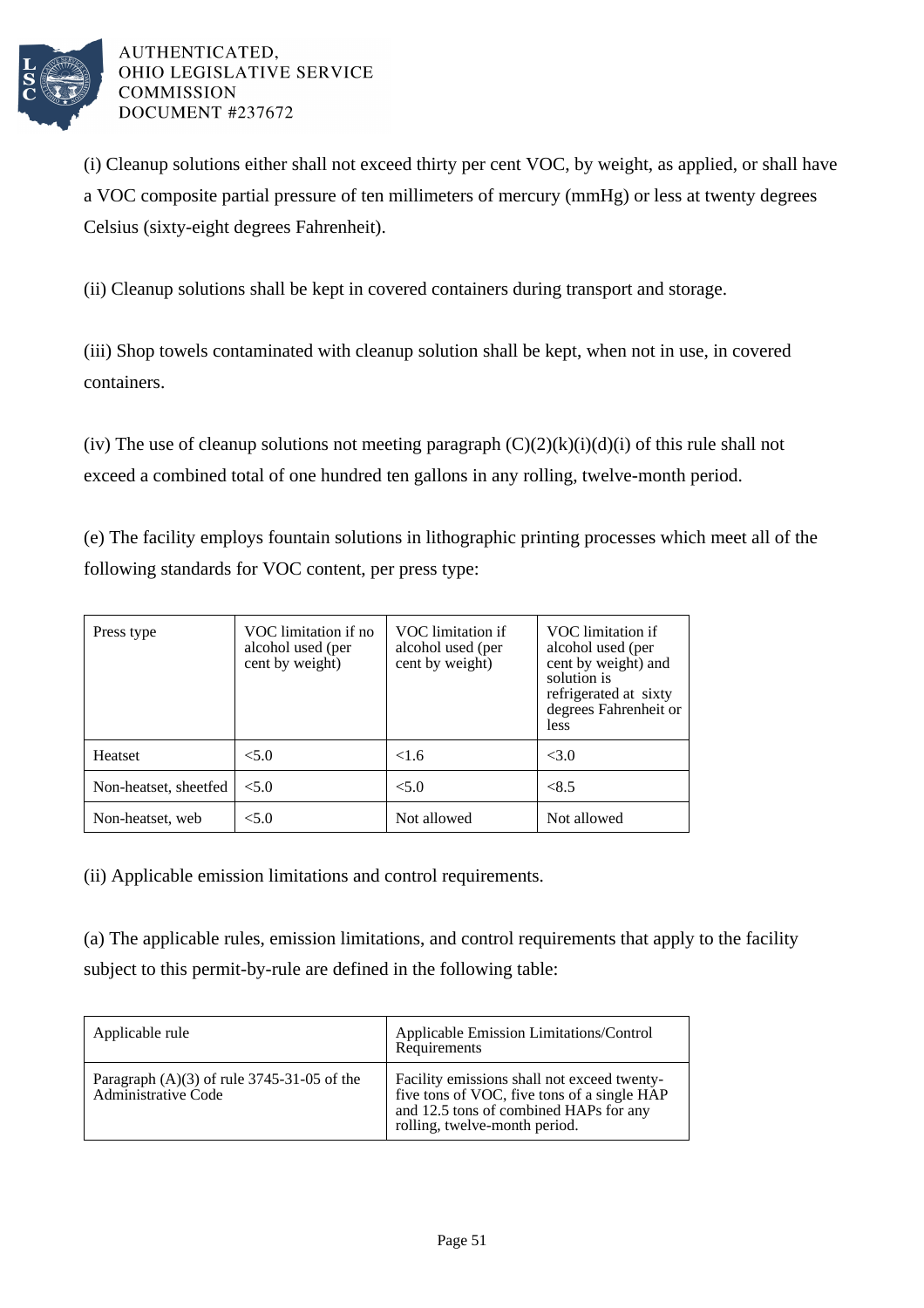

| Paragraph $(Y)(2)(b)$ of rule 3745-21-09 of the<br>Administrative Code (flexographic presses<br>only) | Exempt from the requirements of paragraph<br>$(Y)(1)$ of rule 3745-21-09 of the<br>Administrative Code since the qualifying<br>criteria ensure that the combined maximum<br>usage of coatings and inks in all presses at the<br>facility is less than one hundred forty-eight<br>tons per year.                                                                                                                                                                                                                                                                                                                                                                                                                                                                                                                                                                                 |
|-------------------------------------------------------------------------------------------------------|---------------------------------------------------------------------------------------------------------------------------------------------------------------------------------------------------------------------------------------------------------------------------------------------------------------------------------------------------------------------------------------------------------------------------------------------------------------------------------------------------------------------------------------------------------------------------------------------------------------------------------------------------------------------------------------------------------------------------------------------------------------------------------------------------------------------------------------------------------------------------------|
| Rule 3745-21-22 of the Administrative Code                                                            | The provisions of this rule are only applicable<br>to letterpress and lithographic printing<br>processes located in Ashtabula, Cuyahoga,<br>Geauga, Lake, Lorain, Medina, Portage, or<br>Summit counties where total actual VOC<br>emissions from all lithographic or letterpress<br>printing operations (including emissions from<br>cleaning solutions used on lithographic or<br>letterpress printing lines and fountain<br>solutions) are equal to or greater than 3.0 tons<br>of VOCs per rolling twelve-month period.<br>The compliance date for lithographic or<br>letterpress printing processes subject to rule<br>3745-21-22 of the Administrative Code that<br>commenced installation before April 2, 2009<br>is April 10, 2010. The compliance date for all<br>other lithographic and/or letterpress printing<br>processes is the initial startup date of the line. |

(iii) Monitoring and recordkeeping requirements.

(a) The owner or operator of the printing facility shall maintain monthly records at the facility that list the following information for each graphic arts material (ink, fountain solution additives, cleanup solvents, etc.) employed in the facility:

(i) The name and identification number of each material employed.

(ii) The quantity of each material employed, in gallons or pounds.

(iii) The OC content of each material, in pounds per gallon, or per cent by weight.

(iv) The individual HAP content for each HAP-containing material, in pounds of individual HAP per gallon of material.

(v) The total combined HAP content of each material, in pounds of combined HAP per gallon of material, and one of the following:

(A) The rolling, twelve-month summation of usage in gallons of each graphic arts material employed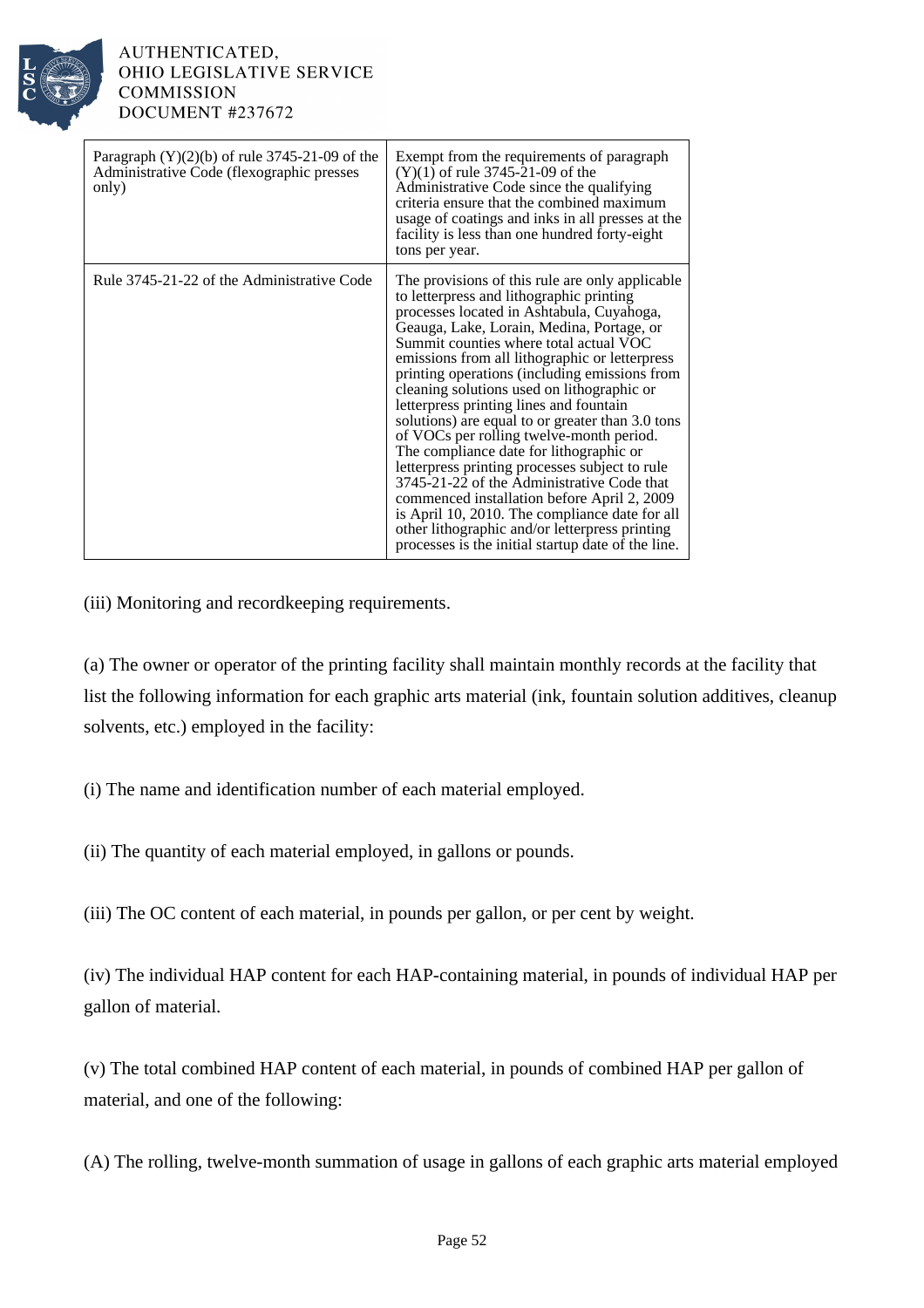

if the facility elects to demonstrate compliance with the material usage limitations specified in paragraph  $(C)(2)(k)(i)(c)$  of this rule.

(B) The rolling, twelve-month summation of total facility emissions of VOC, individual HAP, and combined HAP from all graphic arts materials employed if the facility elects to calculate actual emissions to demonstrate compliance with the emission limitations specified in paragraph  $(C)(2)(k)(i)(b)$  of this rule.

(b) Requirements only for letterpress or lithographic printing processes located in Ashtabula, Cuyahoga, Geauga, Lake, Lorain, Medina, Portage, or Summit counties subject to rule 3745-21-22 of the Administrative Code.

(i) The owner or operator of a heatset lithographic printing process with alcohol in the fountain solution shall measure the following:

(A) The VOC (alcohol) content of any altered fountain solution, at the time of alteration (e.g., addition of alcohol to a previously mixed batch), in per cent by weight, of the fountain solution employed in the press and shall maintain records of the results of the measurements at the facility for a period of five years. The alcohol content of the fountain solution shall be measured using a hydrometer. The hydrometer shall have a visual, analog, or digital readout with an accuracy of 0.5 per cent; and a standard solution shall be used to calibrate the hydrometer for the type of alcohol used in the fountain solution.

(B) On a daily basis, the temperature, in degrees Fahrenheit, of the fountain solution, using a thermometer or other temperature detection device capable of reading to 0.5 degrees Fahrenheit, if the owner or operator refrigerates the fountain solution. Records of the results of the measurements shall be maintained at the facility for a period of five years.

(ii) The owner or operator of a lithographic printing process shall maintain fountain solution preparation records, for a period of five years, by choosing one of the following methods.

For purposes of this rule, a fountain solution that is continuously blended with an automatic mixing unit is considered to be the same batch until such time that the recipe or mix ratio is changed.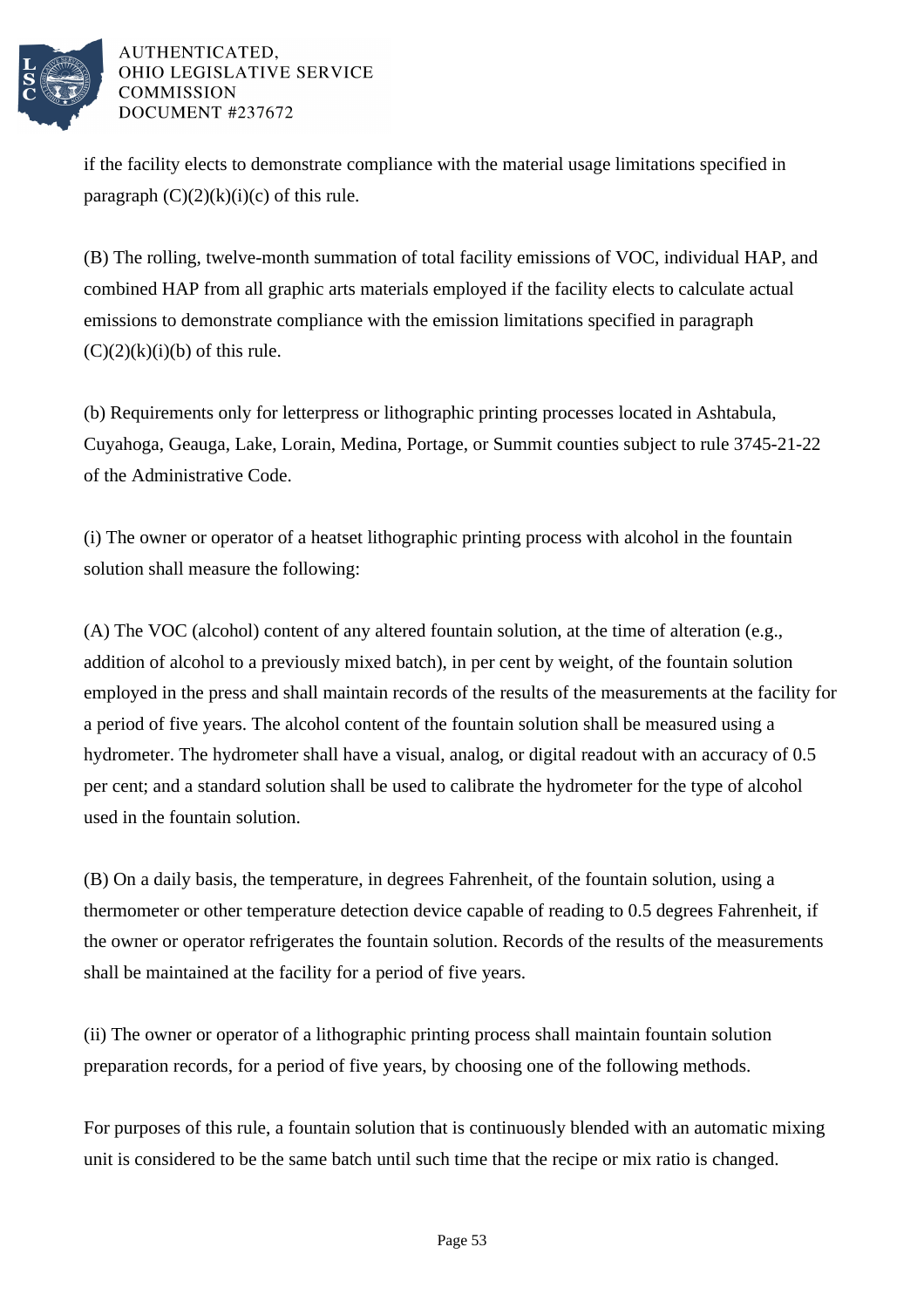

(A) For an owner or operator maintaining a recipe log for each batch of fountain solution prepared for use in the press:

(1) A recipe log that identifies all recipes used to prepare the as-applied fountain solution. Each recipe shall be maintained in the recipe log for a period of five years from the date the recipe was last prepared for a press. Each recipe shall clearly identify the following: (I) VOC content of each concentrated alcohol substitute, added to make the batch of fountain solution, based upon the manufacturer's laboratory analysis using USEPA method 24; (II) The proportions in which the fountain solution is mixed, including the addition of alcohol or water. The proportion may be identified as a volume when preparing a discrete batch or may be identified as the settings when an automatic mixing unit is employed; and (III) The calculated VOC content of the final, mixed recipe.

(2) Identification of the recipe used to prepare each batch of fountain solution for use in the press.

(3) The date and time when the batch was prepared.

(4) An affirmation the batch was prepared in accordance with the recipe.

(B) For an owner or operator not maintaining a recipe log in accordance with paragraph  $(C)(2)(k)(iii)(b)(ii)(A)$  of this rule, for each batch of fountain solution prepared for use in the press:

(1) The volume and VOC content of each concentrated alcohol substitute, added to make the batch of fountain solution, based upon the manufacturer's laboratory analysis using USEPA method 24.

(2) The volume of alcohol added to make the batch of fountain solution.

(3) The volume of water added to make the batch of fountain solution.

(4) The calculated VOC content of the final, mixed batch.

(5) The date and time the batch was prepared.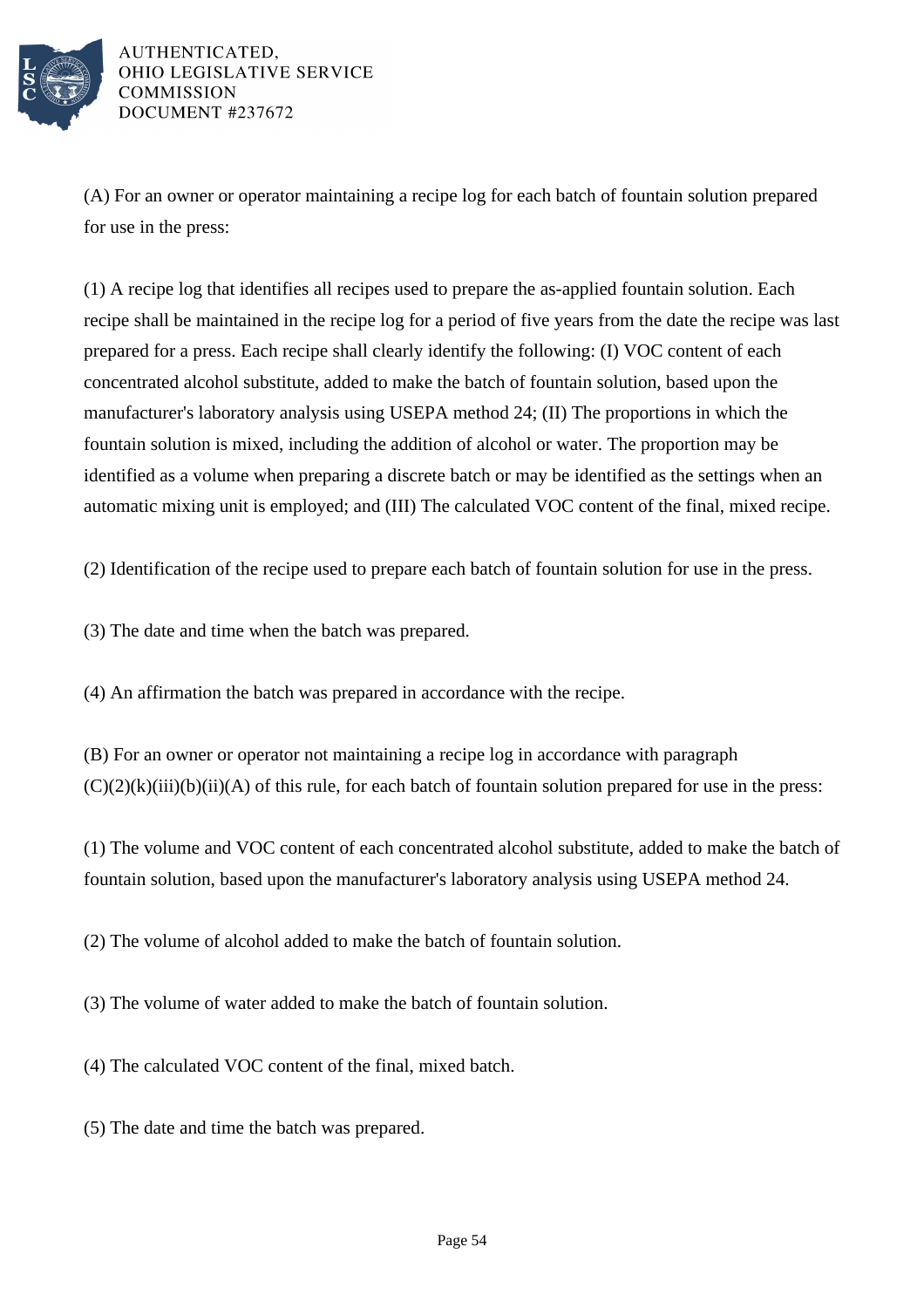

(iii) The owner or operator of a lithographic or letterpress printing process shall maintain records, for a period of five years, of one of the following for all cleaning solutions employed in all the lithographic or letterpress printing process:

(A) For an owner or operator maintaining a recipe log for each batch of cleaning solution prepared:

(1) A recipe log that identifies all recipes used to prepare the as-applied cleaning solution. Each recipe shall be maintained in the recipe log for a period of five years from the date the recipe was last prepared. Each recipe shall clearly identify the following: (1) VOC content of each cleaning solution, based upon the manufacturer's laboratory analysis using USEPA method 24; or (2) the VOC composite partial vapor pressure of each cleaning solution, based upon the method under paragraph  $(C)(2)(k)(v)(d)(iii)$  of this rule.

(2) Identification of the recipe used to prepare each batch of cleaning solution.

(3) The date and time when the batch was prepared.

(4) An affirmation the batch was prepared in accordance with the recipe.

(B) For an owner or operator not maintaining a recipe log, for each batch of cleaning solution prepared for use in the press, records of the VOC content or VOC composite partial vapor pressure and the date and time the batch was prepared.

(iv) The owner or operator of an offset lithographic or letterpress printing process shall maintain monthly records of the following information:

(A) The total amount, in gallons, of all the cleaning solutions employed.

(B) The total amount, in gallons, of all the cleaning solutions employed that exceeds the allowable VOC content or VOC composite vapor pressure.

(iv) Reporting requirements only for letterpress or lithographic printing processes located in Ashtabula, Cuyahoga, Geauga, Lake, Lorain, Medina, Portage, or Summit counties subject to rule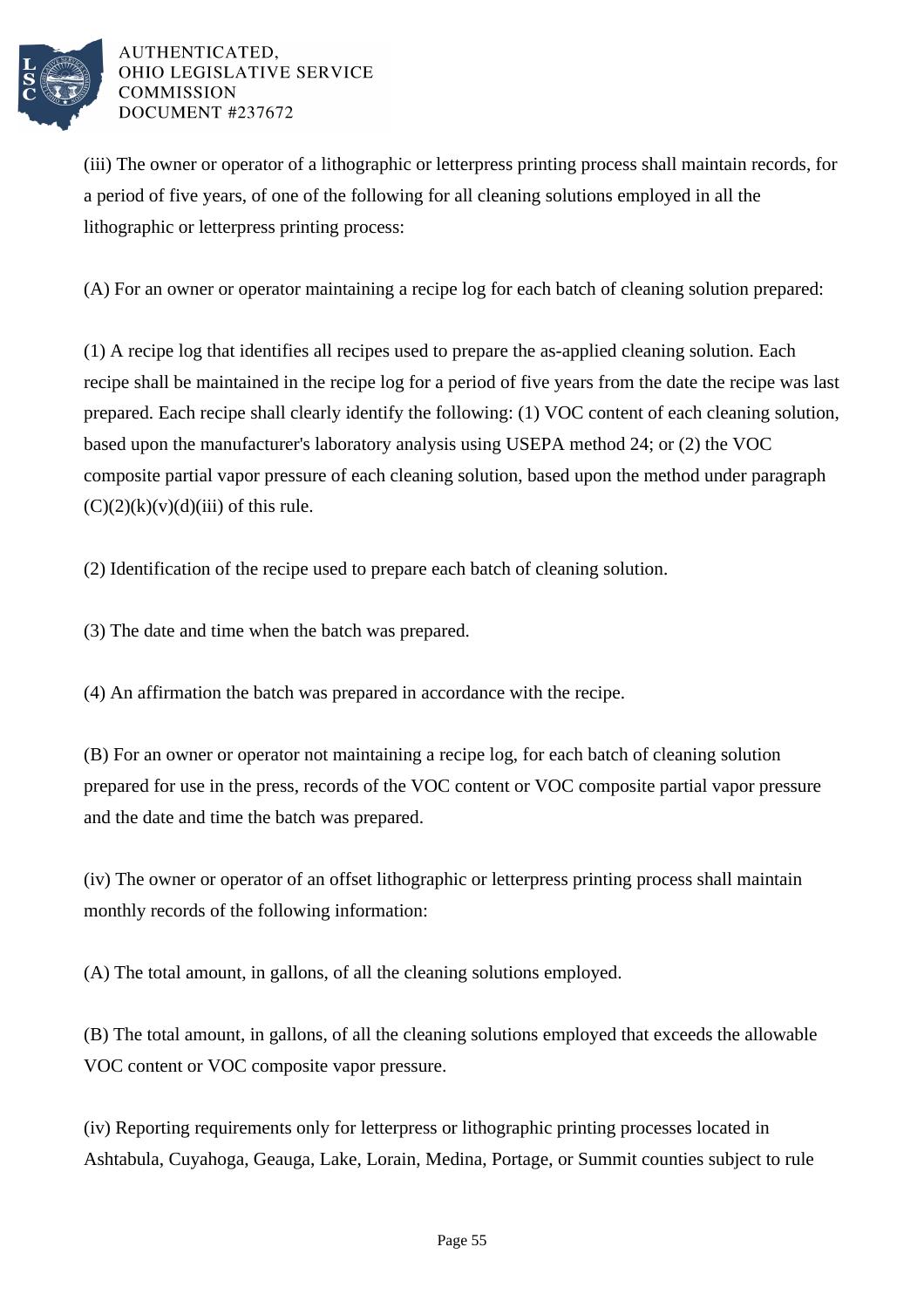

3745-21-22 of the Administrative Code.

The owner or operator shall notify the director of any exceedance of the following applicable requirements within forty-five days after the instance occurs, and shall include a copy of the record showing the instance:

(a) For a heatset web offset lithographic printing press determining alcohol content via hydrometer measurement, each hydrometer measurement that shows an exceedance of the alcohol content limitation.

(b) For a heatset web offset lithographic printing press complying via refrigerated fountain solution, each temperature reading that shows an exceedance of the temperature limitation.

(c) For an offset lithographic printing press, each calculated VOC content that exceeds the VOC content limitation for fountain solutions.

(d) For an offset lithographic or letterpress printing press, each instance when an exceedance of the VOC content or VOC composite partial vapor pressure for cleaning solution occurs.

(v) Testing requirements.

(a) Compliance with the rolling, twelve-month material usage thresholds or emission limitations shall be based upon the recordkeeping requirements specified in paragraph  $(C)(2)(k)(iii)(a)$  of this rule.

(b) For screen, letterpress, and non-heatset lithographic printing, compliance with the annual VOC emission limitation is based on the annual material usage limitations, in gallons, multiplied by a maximum VOC content of 7.0 pounds per gallon, and divided by two thousand pounds per ton. For digital printing, compliance with the annual VOC emission limitation is based on the annual material usage limitations, in gallons, multiplied by a maximum VOC content of 7.5 pounds per gallon, and divided by two thousand pounds per ton. For water-based or UV-cured flexographic printing, compliance with the annual VOC emission limitation is based on the annual material usage limitation, in pounds, multiplied by an assumed maximum VOC content of twenty-five per cent, and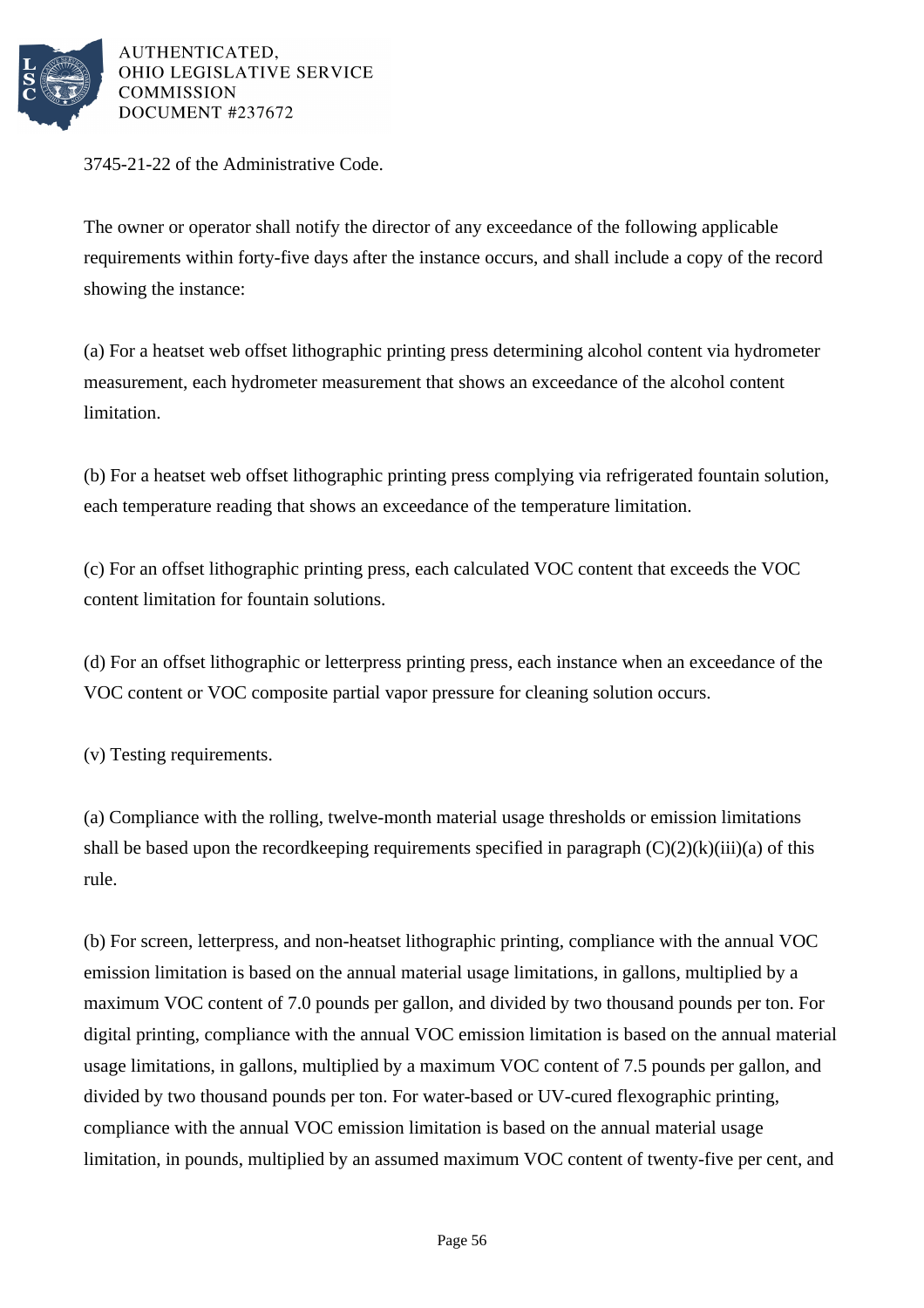

divided by two thousand pounds per ton. For solvent-based flexographic printing and heatset lithographic printing, compliance with the annual VOC emission limitation is based on the annual material usage limitation, in pounds, multiplied by an assumed maximum VOC content of one hundred per cent, and divided by two thousand pounds per ton. For all printing types, compliance with the annual HAP emission limitations is based on the annual material usage limitations specified in paragraph  $(C)(2)(k)(i)(c)(i)$  of this rule, in gallons, multiplied by a maximum HAP content of 7.5 pounds per gallon, and divided by two thousand pounds per ton.

(c) An owner or operator of the facility electing to demonstrate compliance with the annual VOC, HAP, and combined HAP emission limitations by calculating the actual facility emissions may use the actual material VOC contents and usage rates from records required by paragraph  $(C)(2)(k)(iii)$ of this rule. The calculations shall be performed using methods approved by the Ohio environmental protection agency.

(d) Testing requirements only for letterpress and/or lithographic printing processes located in Ashtabula, Cuyahoga, Geauga, Lake, Lorain, Medina, Portage, or Summit counties subject to rule 3745-21-22 of the Administrative Code.

(i) The owner or operator of an offset lithographic printing process shall determine compliance with the VOC content of the as-applied fountain solution requirements by one of the methods in paragraphs  $(C)(2)(k)(v)(d)(i)(A)$  to  $(C)(2)(k)(v)(d)(i)(C)$  of this rule except when paragraph  $(C)(2)(k)(v)(d)(i)(D)$  is applicable:

(A) USEPA method 24 shall be used to determine the VOC content of the as-applied fountain solution.

(B) If diluted prior to use, a calculation shall be performed for VOC content that combines USEPA method 24 analytical data for the concentrated materials used to prepare the as-applied fountain solution and the proportions in which they are mixed to make the as-applied fountain solution. The analysis of the concentrated material may be performed by the suuplier of the material. The analytical data may be derived from a material safety data sheet (MSDS) or equivalent information from the supplier as long as it is based on USEPA method 24 results.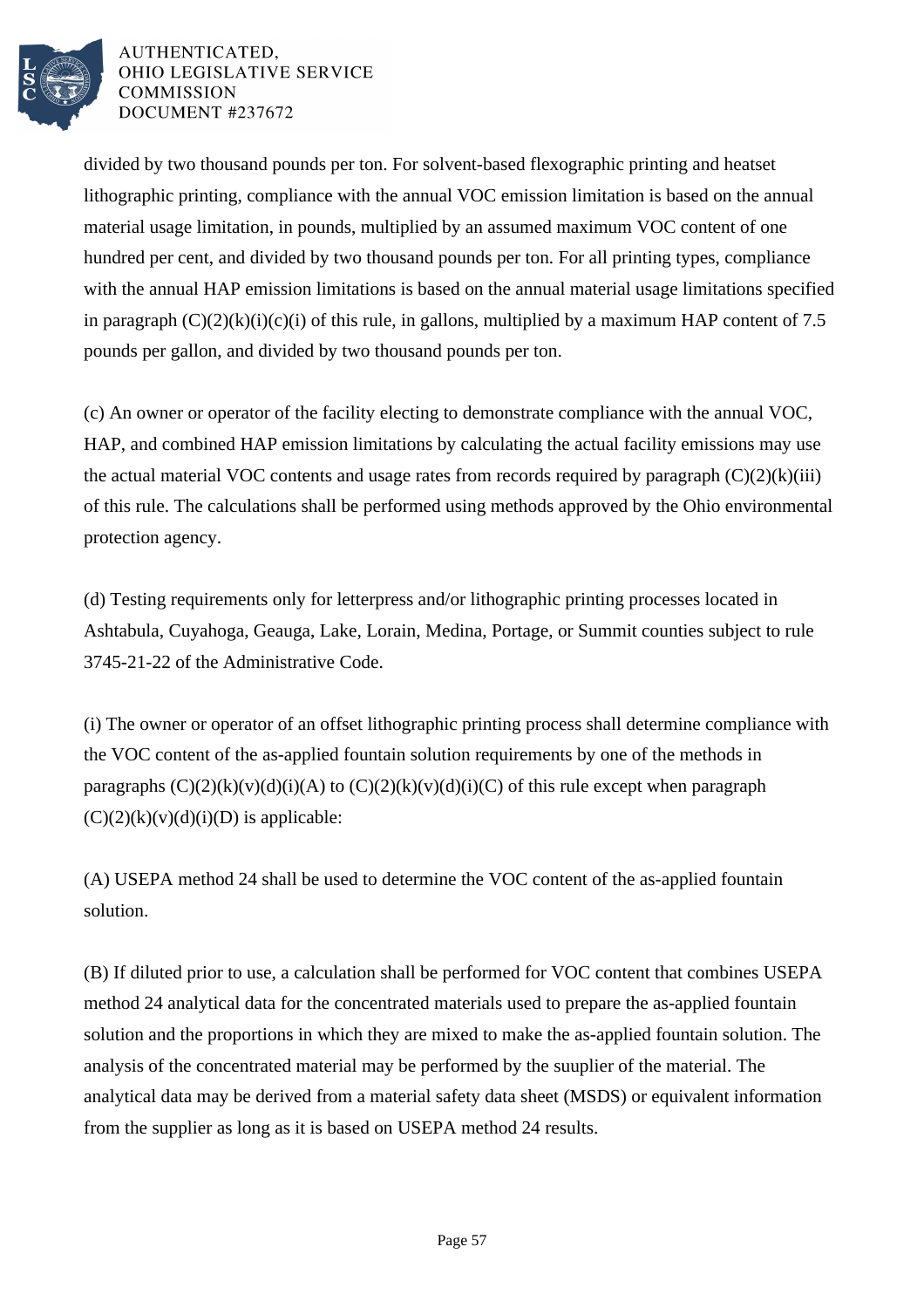

(C) If not diluted prior to use, the owner or operator shall use formulation information provided by the supplier, such as a MSDS sheet or equivalent information from the supplier. In the event of a dispute between information provided by the supplier and data obtained by USEPA method 24, the data obtained by USEPA method 24 shall be employed.

(D) For any offset lithographic printing press that is subject to the alcohol limit requirements, when adding alcohol to a fountain solution batch previously tested in accordance with one of the compliance test methods contained in paragraphs  $(C)(2)(k)(v)(d)(i)(A)$  to  $(C)(2)(k)(v)(d)(i)(C)$  of this rule, in lieu of the methods in paragraphs  $(C)(2)(k)(v)(d)(i)(A)$  to  $(C)(2)(k)(v)(d)(i)(C)$  of this rule, the owner or operator shall determine the VOC (alcohol) content of the altered fountain solution using a hydrometer.

(ii) The owner or operator of an offset lithographic or letterpress printing process shall determine compliance with the VOC content of cleaning solutions requirements by one of the following methods:

(A) USEPA method 24 shall be used to determine the VOC content of the cleaning solution.

(B) If diluted prior to use, a calculation shall be performed for VOC content that combines USEPA method 24 analytical data for the concentrated materials used to prepare the cleaning solution and the proportions in which they are mixed to make the as-applied cleaning solution. The analysis of the concentrated material may be performed by the supplier of the material. The analytical data may be derived from a material safety data sheet (MSDS) or equivalent information from the supplier as long as it is based on USEPA method 24 results.

(C) If not diluted prior to use, the owner or operator shall use formulation information provided by the supplier, such as MSDS sheet or equivalent information from the supplier. In the event of a dispute between information provided by the supplier and data obtained by USEPA method 24, the data obtained by USEPA method 24 shall be employed.

(iii) The owner or operator of an offset lithographic or letterpress printing process shall determine compliance with the VOC composite partial vapor pressure of cleaning solutions requirements by one of the following methods: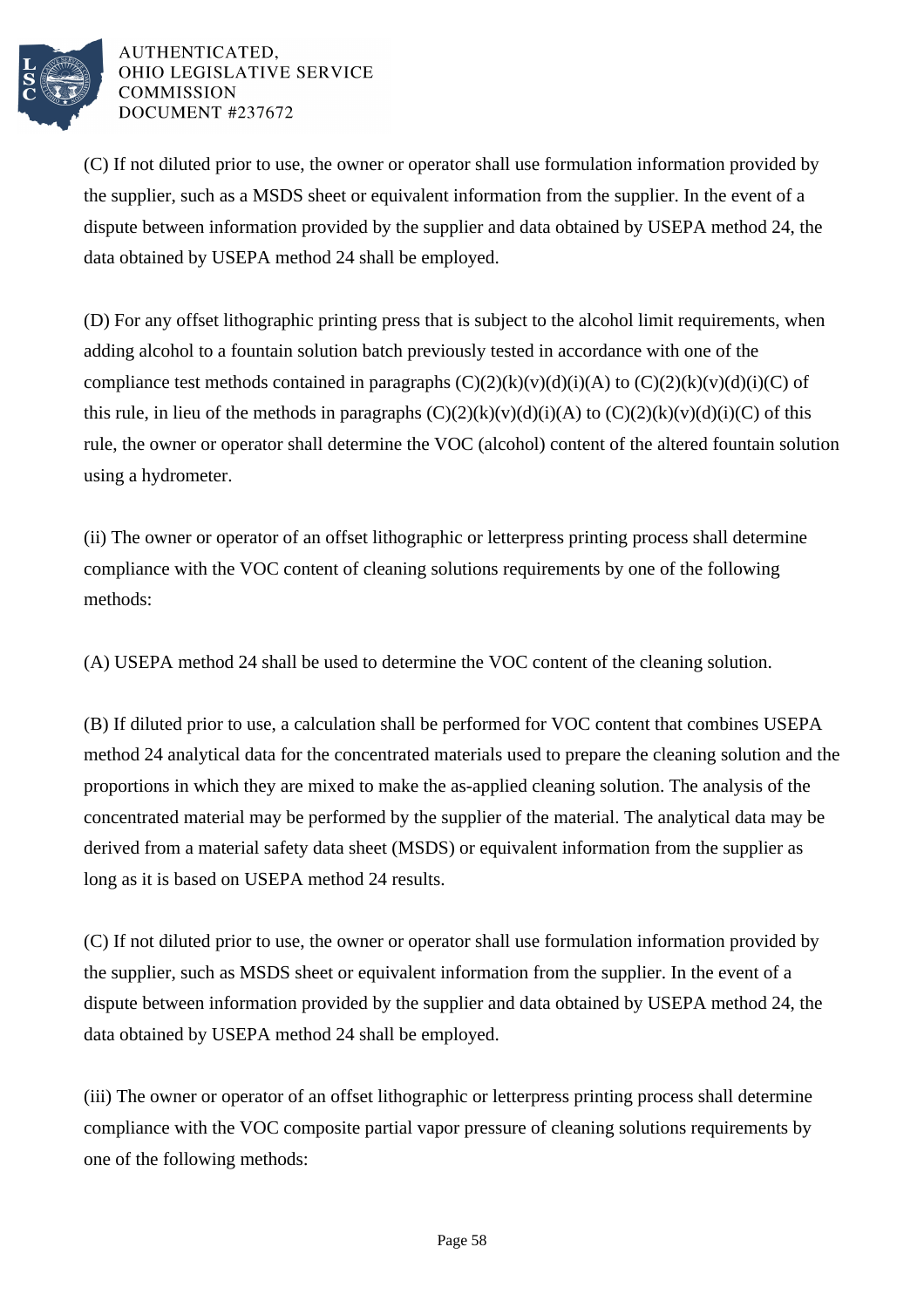

(A) If diluted prior to use, calculate the VOC composite vapor pressure of the as-applied solvent by using the formula for "VOC composite vapor pressure" as follows:

(1) Determine the identity and quantity of each compound in a blended organic solvent by using ASTM D2306, or by using ASTM E260 for organics and ASTM D3792 for water content, if applicable, or the manufacturer's product formulation data.

(2) Determine the vapor pressure of each pure VOC component by using ASTM D2879 or publications such as "Perry's Chemical Engineer's Handbook," "CRC Handbook of Chemistry and Physics," or "Lange's Handbook of Chemistry."

(3) Calculate the VOC composite partial pressure of the solvent by using the formula for "VOC composite partial pressure." For the purpose of this calculation, the blended solvent shall be assumed to be an ideal solution where Raoult's Law applies. The partial vapor pressures of each compound at twenty degrees Celsius (sixty-eight degrees Fahrenheit) shall be used in the formula. The VOC composite partial pressure shall be calculated as follows:

$$
PP_{\epsilon} = \sum_{i=1}^{n} \frac{(W_i)(VP_i)}{W_w} + \frac{W_e}{MW_e} + \sum_{i=1}^{n} \frac{W_i}{MW_i}
$$

Where:

 $Wi = Weight of the "i"th VOC compound, in grams.$ 

 $Ww = Weight of water, in grams.$ 

We = Weight of exempt compound, in grams.

 $MWi = Molecular weight of the "i"th VOC compound, in grams per gram-mole.$ 

 $MWw = Molecular weight of water, in grams per gram-mode.$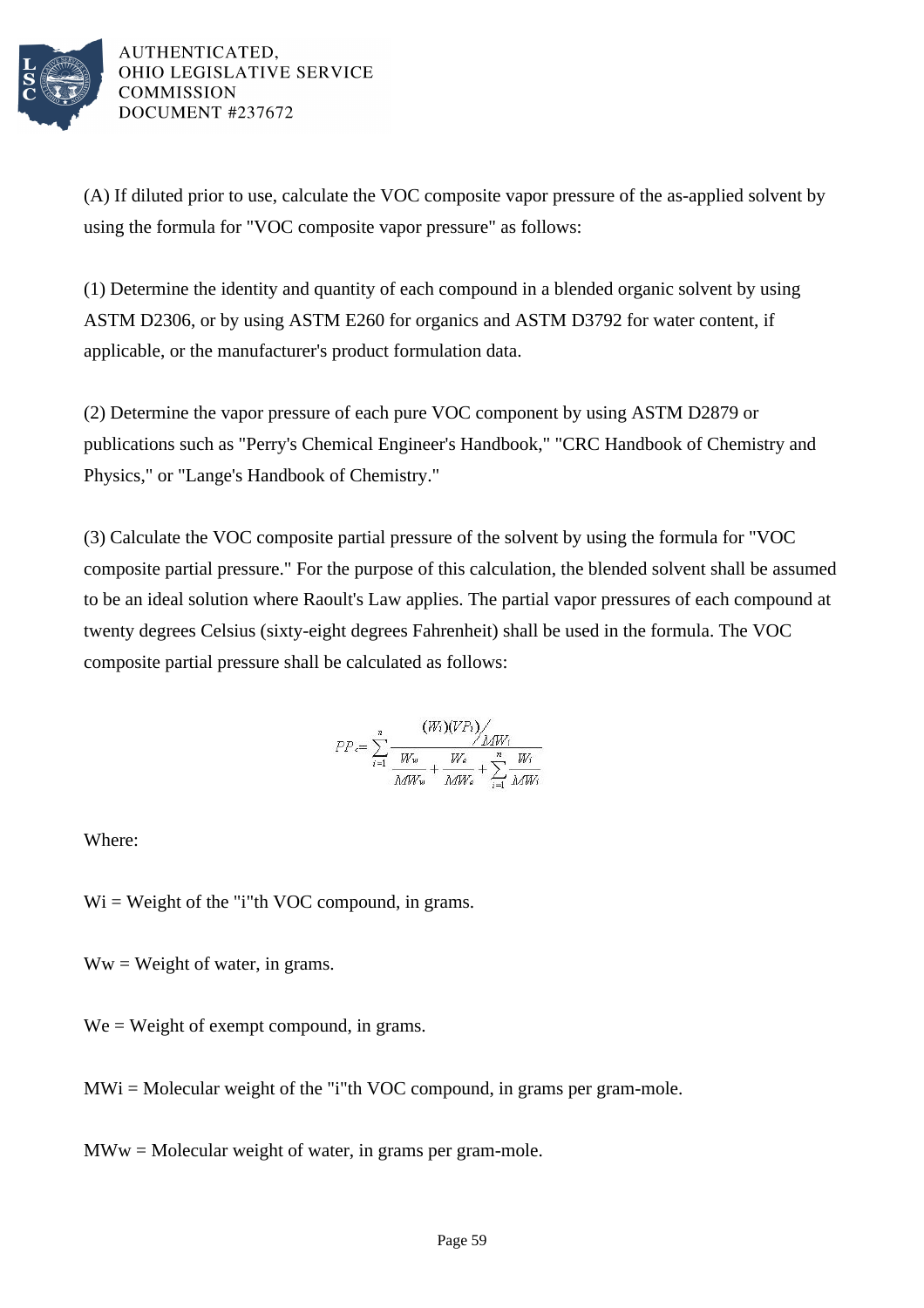

MWe = Molecular weight of the "e"th exempt compound, in grams per gram- mole.

PPc= VOC composite partial vapor pressure at twenty degrees Celsius (sixty-eight degrees Fahrenheit), in mm Hg.

 $VPi = Vapor pressure of the "i"th VOC compound at twenty degrees Celsius (sixty-eight degrees)$ Fahrenheit ), in mm Hg.

(B) If not diluted prior to use, the owner or operator shall use formulation information provided by the supplier, such as a material safety data sheet (MSDS) or equivalent information from the supplier as long as the information is based on results determined in accordance with the procedure under paragraph  $(C)(4)(1)(v)(d)(iii)(A)$  of this rule.

(l) Unpaved roadways and parking areas.

(i) Qualifications.

The facility-wide total unpaved roadways and parking areas are greater than twelve thousand square feet but less than thirty thousand square feet in size.

(ii) Applicable emission limitations and control requirements.

(a) The applicable rules, emission limitations and control requirements that apply to the facility subject to this permit-by-rule are defined in the following table:

| Applicable rule                                                                                                                                                                                                     | Applicable Emission Limitations/Control<br>Requirements                                                                            |
|---------------------------------------------------------------------------------------------------------------------------------------------------------------------------------------------------------------------|------------------------------------------------------------------------------------------------------------------------------------|
| Paragraph $(A)(3)$ of rule 3745-31-05 of the<br>Administrative Code.                                                                                                                                                | The owner or operator shall employ fugitive<br>dust control measures in order to minimize or<br>eliminate fugitive dust emissions. |
| Paragraph $(B)(5)$ of rule 3745-17-07 of the<br>Administrative Code (applicable only if this<br>emissions unit is located in an area identified<br>in Appendix A of rule 3745-17-08 of the<br>Administrative Code). | No visible particulate emissions (PE) except<br>for thirteen minutes during any sixty minute<br>period.                            |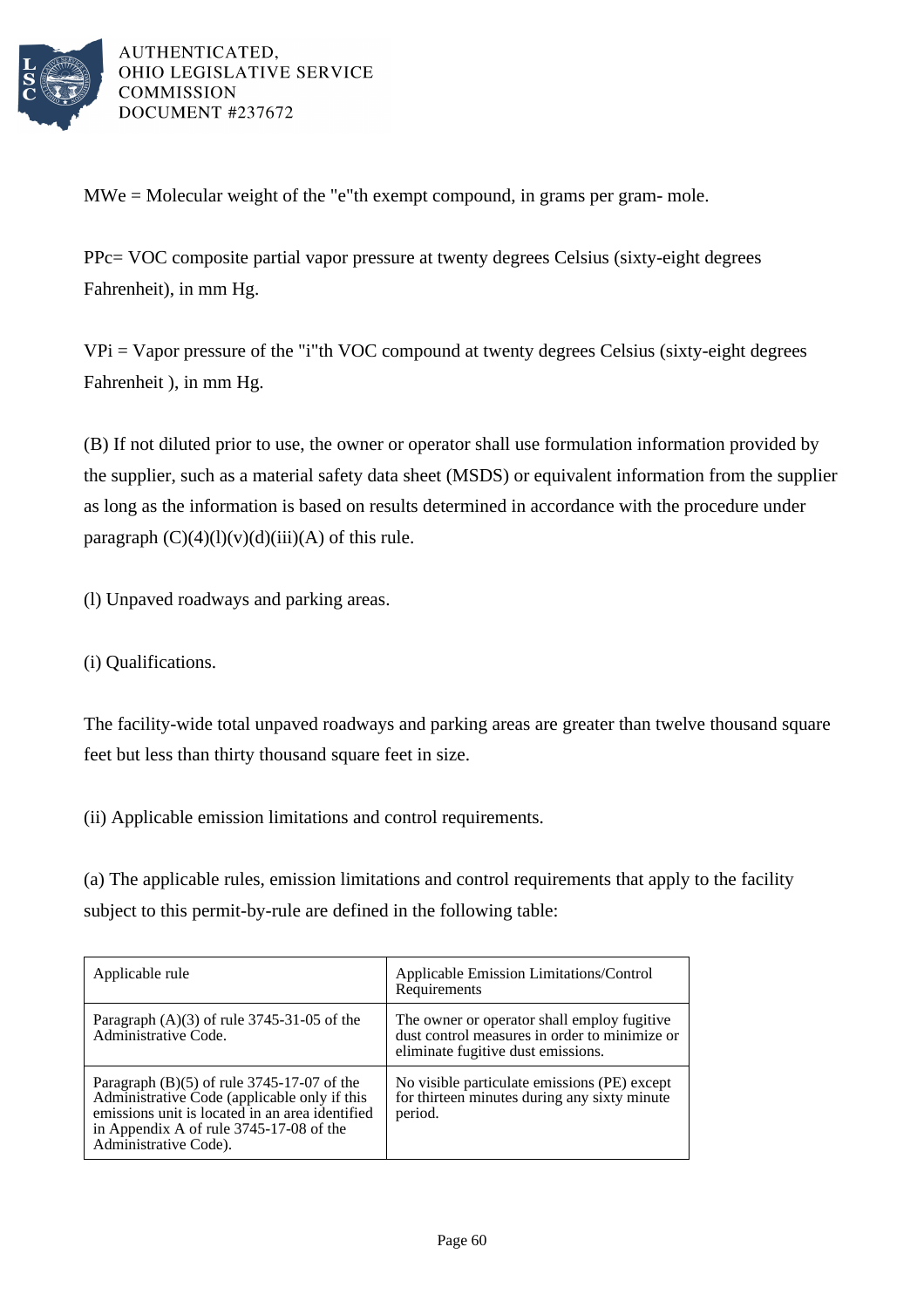

| Paragraph (B) of rule 3745-17-08 of the<br>Administrative Code (applicable only if this<br>emissions unit is located in an area identified<br>in Appendix A of rule 3745-17-08 of the<br>Administrative Code). | As described in paragraph $(C)(2)(1)(ii)(b)$ of<br>this rule.                                                                 |
|----------------------------------------------------------------------------------------------------------------------------------------------------------------------------------------------------------------|-------------------------------------------------------------------------------------------------------------------------------|
| Rule 3745-15-07 of the Administrative Code.                                                                                                                                                                    | The owner or operator shall not allow the<br>unpaved roadway and parking area's dust<br>emissions to cause a public nuisance. |

(b) The permittee shall employ reasonably available control measures to minimize or eliminate visible PE of fugitive dust by any of the following:

(i) The periodic application of asphalt, oil (excluding any used oil as defined in paragraph  $(A)(12)$  of rule 3745-279-01 of the Administrative Code), water or other suitable dust suppression chemicals on gravel roads and parking lots.

(ii) The permittee shall promptly remove, in such a manner as to minimize or prevent resuspension, earth or other material from paved streets onto which such material has been deposited by trucking or earth moving equipment or erosion by water or other means.

(iii) Requiring open-bodied vehicles transporting materials likely to become airborne to have such materials covered at all times if the control measure is necessary for the materials being transported.

(iii) Operational restrictions.

The permittee shall treat the unpaved roadways and parking areas by application of chemical stabilization/dust suppressants or watering at sufficient treatment frequencies to ensure compliance. This paragraph shall not prohibit the permittee from employing other control measures to ensure compliance.

The needed frequencies of implementation of the control measures shall be determined by the permittee's inspections pursuant to the monitoring section of this permit-by-rule. Implementation of the control measures shall not be necessary for roadways and parking areas that are covered with snow or ice or if precipitation has occurred that is sufficient for that day to ensure emissions will be minimized or eliminated. Implementation of any control measure may be suspended if unsafe or hazardous driving conditions would be created by using the control measure.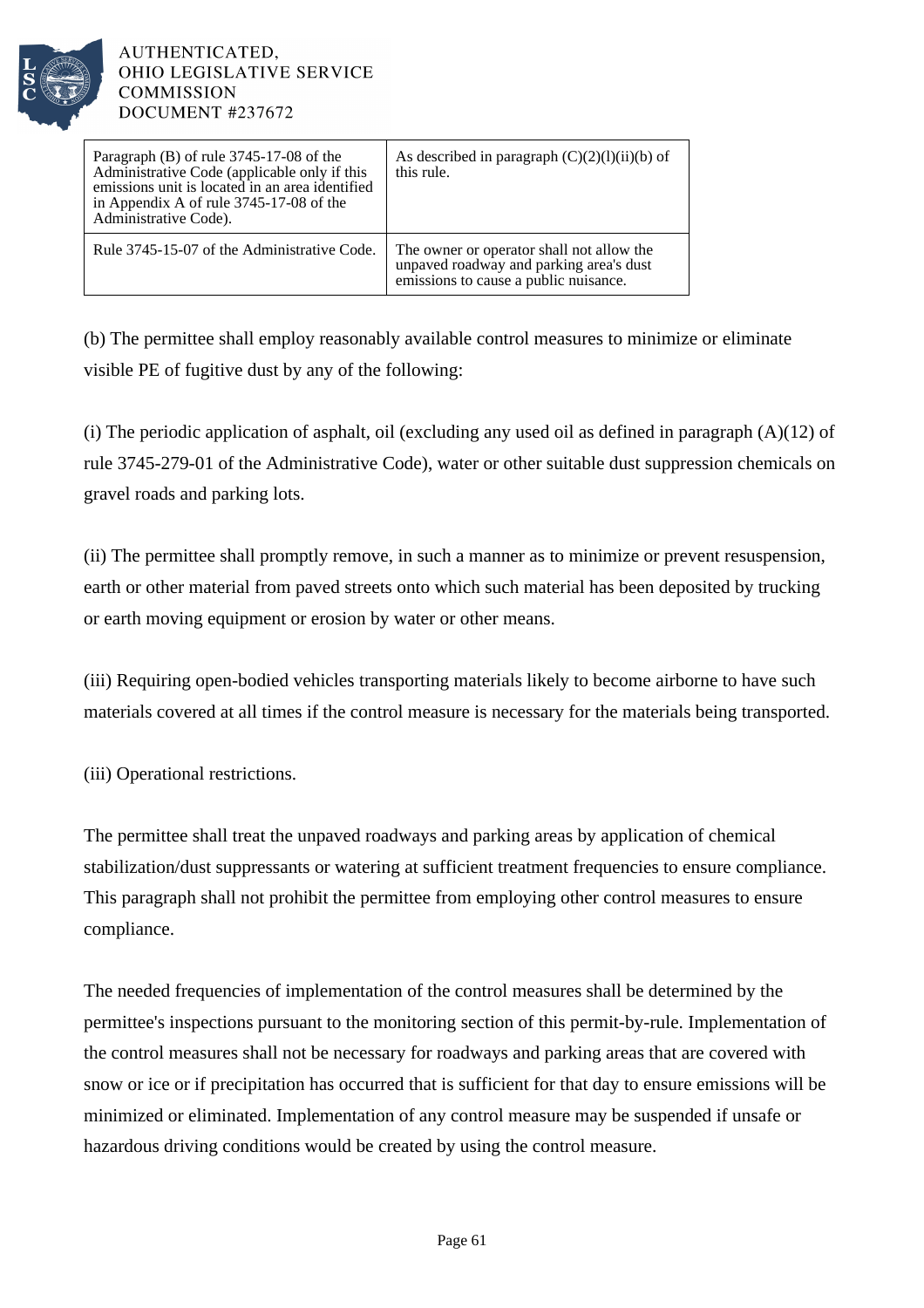

(iv) Monitoring and recordkeeping requirements.

(a) The permittee shall monitor the roadways and parking areas to determine if treatment is necessary.

(b) The permittee shall determine the frequency of monitoring the roadways and parking areas based on their knowledge of ambient conditions, the frequency of use, the roadway type, and the roadway condition in order to minimize or eliminate fugitive dust emissions.

(c) The permittee shall maintain records of the following information:

(i) The dates the control measures were implemented.

(ii) A description of the type of control measure implemented (watering, sweeping, application of dust suppressant, etc.).

These records shall be shall be maintained following paragraphs  $(C)(2)(a)(i)$  and  $(C)(2)(a)(v)$  of this rule.

(v) Reporting requirements.

The permittee shall provide copies of the records required in paragraph  $(C)(2)(1)(iv)$  of this rule to the Ohio EPA upon request.

(vi) Testing requirements.

None.

(m) Paved roadways and parking areas.

(i) Qualifications.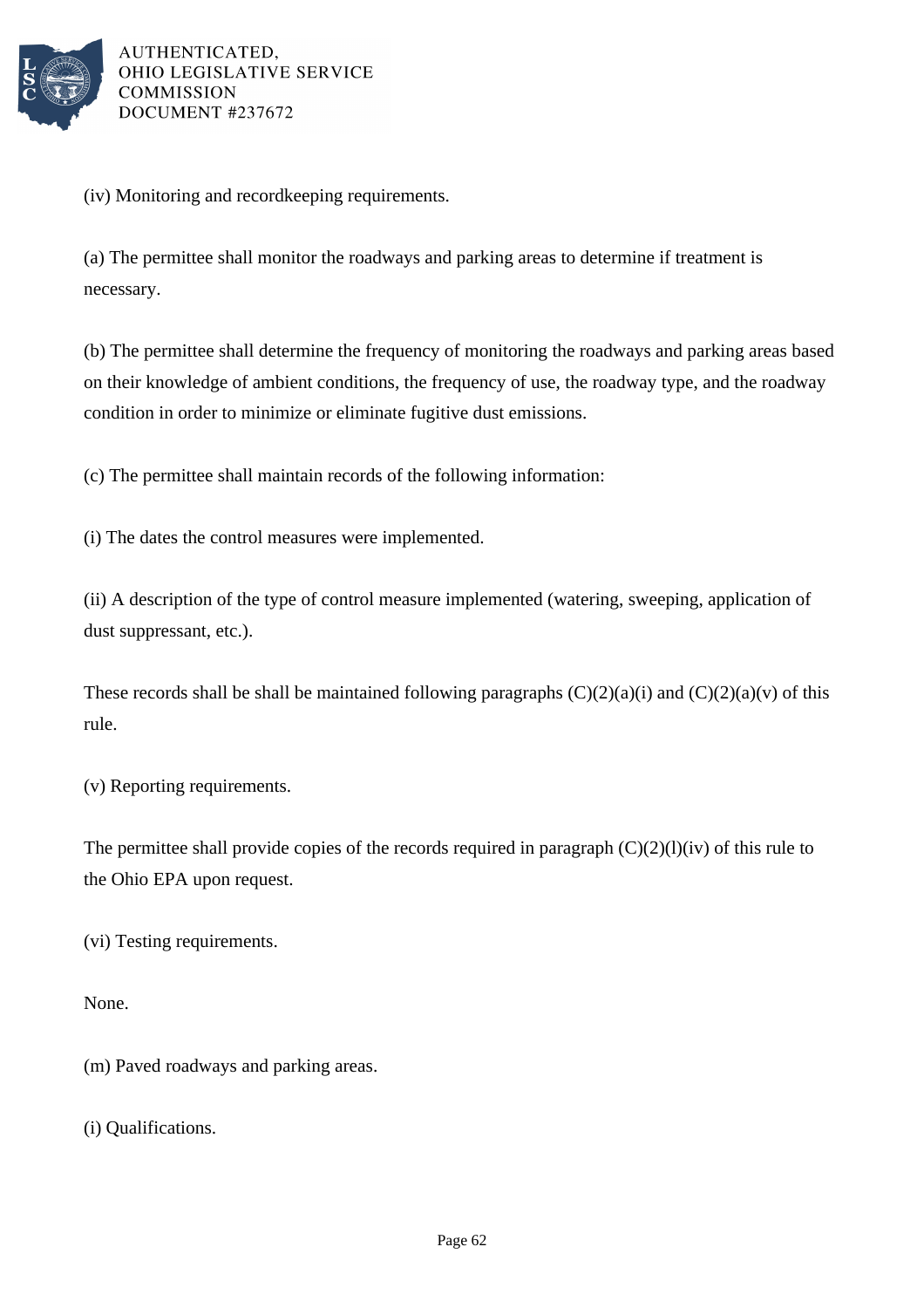

The facility-wide total paved roadways and parking areas are greater than forty-five thousand square feet but less than ninty thousand square feet in size.

(ii) Applicable emission limitations and control requirements.

(a) The applicable rules, emission limitations and control requirements that apply to the facility subject to this permit-by-rule are defined in the following table:

| Applicable Rule                                                                                                                                                                                                     | Applicable Emission Limitations/Control<br>Requirements                                                                            |
|---------------------------------------------------------------------------------------------------------------------------------------------------------------------------------------------------------------------|------------------------------------------------------------------------------------------------------------------------------------|
| Paragraph $(A)(3)$ of rule 3745-31-05 of the<br>Administrative Code.                                                                                                                                                | The owner or operator shall employ fugitive<br>dust control measures in order to minimize or<br>eliminate fugitive dust emissions. |
| Paragraph $(B)(4)$ of rule 3745-17-07 of the<br>Administrative Code (applicable only if this<br>emissions unit is located in an area identified<br>in Appendix A of rule 3745-17-08 of the<br>Administrative Code). | No visible particulate emissions (PE) except<br>for six minutes during any sixty minute<br>period.                                 |
| Paragraph $(B)$ of rule 3745-17-08 of the<br>Administrative Code (applicable only if this<br>emissions unit is located in an area identified<br>in Appendix A of rule 3745-17-08 of the<br>Administrative Code).    | As described in paragraph $(C)(2)(m)(ii)(b)$ of<br>this rule.                                                                      |
| Rule 3745-15-07 of the Administrative Code.                                                                                                                                                                         | The owner or operator shall not allow the<br>paved roadway and parking area's dust<br>emissions to cause a public nuisance.        |
|                                                                                                                                                                                                                     |                                                                                                                                    |

(b) The permittee shall employ reasonably available control measures to minimize or eliminate visible PE of fugitive dust by any of the following:

(i) The periodic application of asphalt, oil (excluding any used oil as defined in paragraph  $(A)(12)$  of rule 3745-279-01 of the Administrative Code), water or other suitable dust suppression chemicals on gravel roads and parking lots.

(ii) The permittee shall promptly remove, in such a manner as to minimize or prevent resuspension, earth or other material from paved streets onto which such material has been deposited by trucking or earth moving equipment or erosion by water or other means.

(iii) Requiring open-bodied vehicles transporting materials likely to become airborne to have such